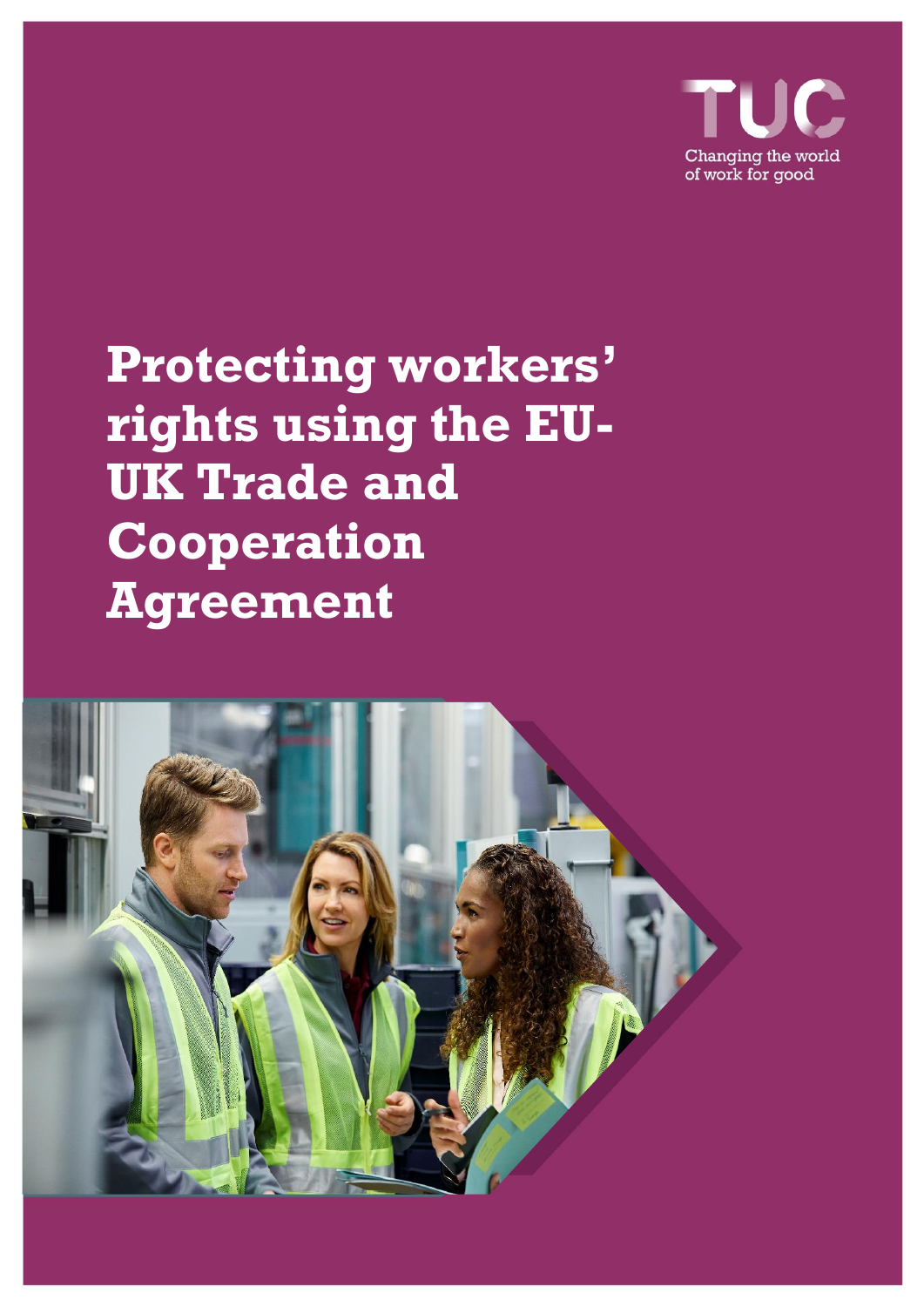© Trades Union Congress Congress House, Great Russell Street, London WC1B 3LS 020 7636 4030 [www.tuc.org.uk](http://www.tuc.org.uk/) For more copies call 020 7467 1294 or email publications@tuc.org.uk Please ask if you need an accessible format.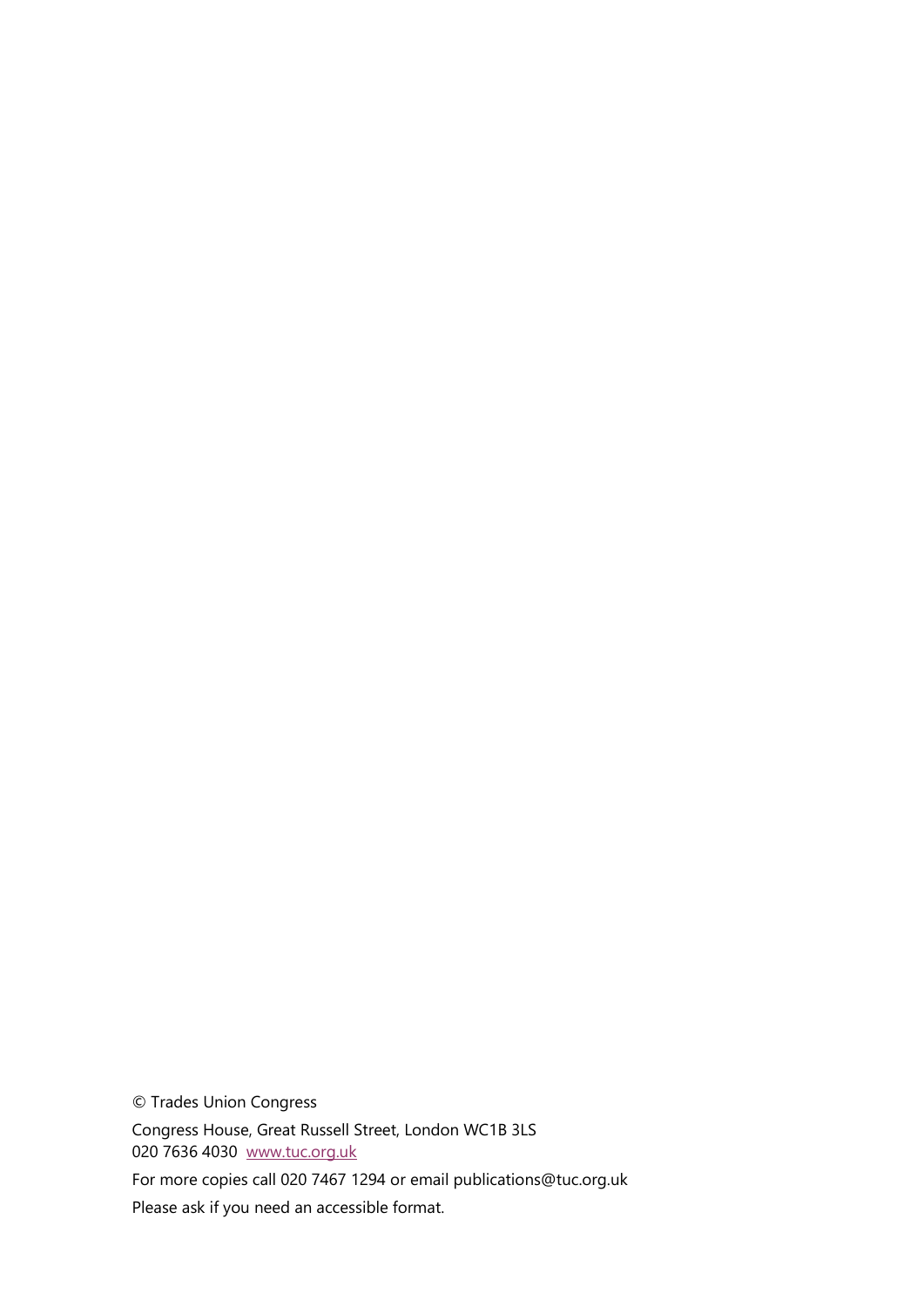### **Contents**

| Workers' rights commitments in the UK-EU Trade and Cooperation Agreement -<br>Professor Federico Ortino |  |
|---------------------------------------------------------------------------------------------------------|--|
|                                                                                                         |  |
|                                                                                                         |  |
|                                                                                                         |  |
|                                                                                                         |  |
|                                                                                                         |  |
|                                                                                                         |  |
|                                                                                                         |  |
|                                                                                                         |  |
|                                                                                                         |  |
|                                                                                                         |  |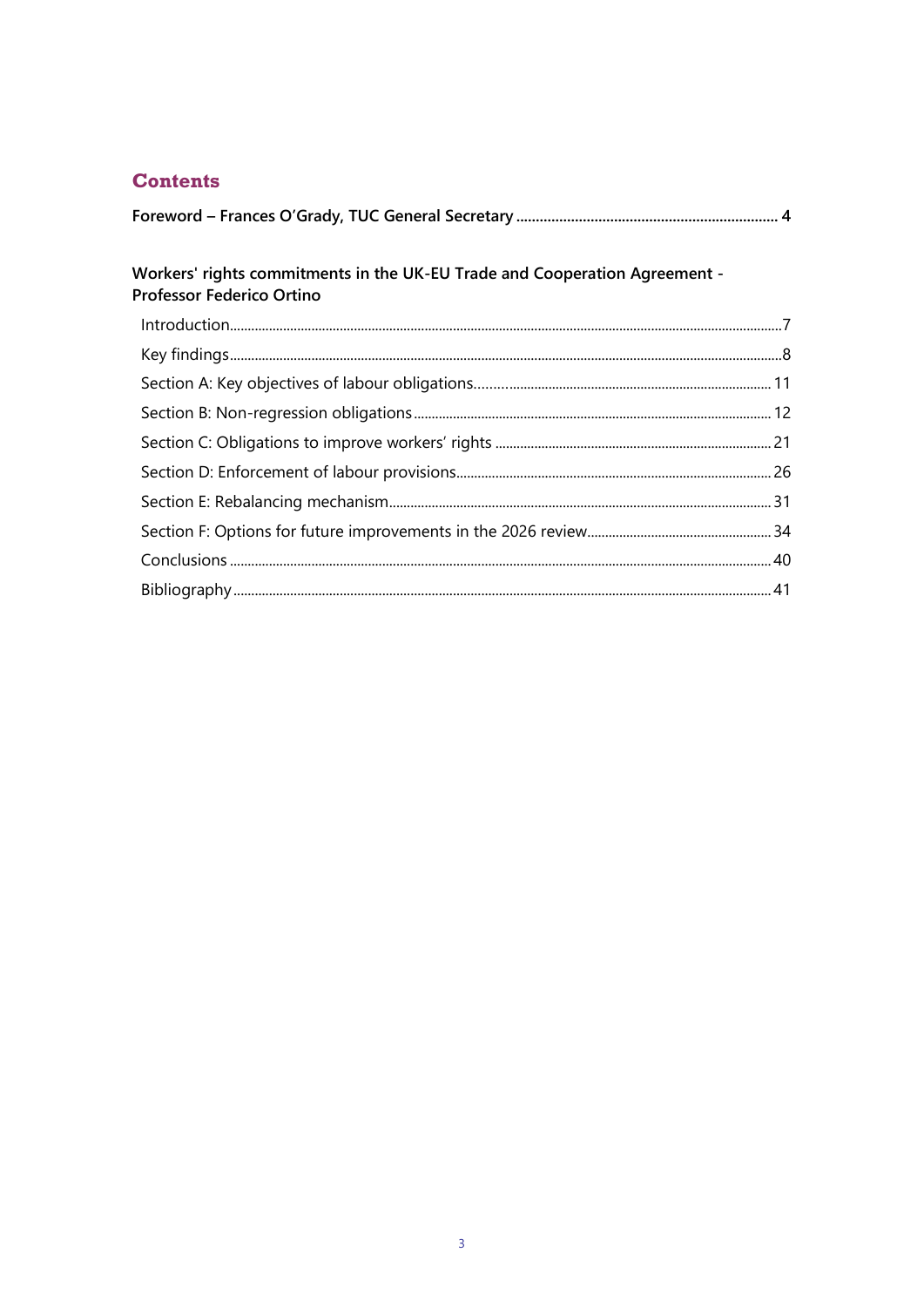# **Foreword**

### **The TUC exists to make the working world a better place for everyone. We bring together more than 5.5 million working people who make up our 48 member unions.**

After four long years of Brexit negotiations, in December 2020 the UK and EU signed the Trade and Cooperation Agreement (TCA). Over that time, unions in the UK and Europe lobbied hard for an agreement that would protect jobs and rights for all working people.

We secured a key principle in the agreement: that neither the UK or EU countries should lower standards on workers' rights. This was called the 'Level Playing Field' commitment. The TCA also contains an enforcement mechanism - not found in any trade deal before. If either the UK or the EU worsen workers' rights, and a potential impact on trade can be proven, then they can face penalties.

This academic study commissioned by the TUC shows that, despite significant limitations, the TCA contains important provisions that we can use to protect workers' rights, including:

- commitments to at least maintain standards of rights in place when the UK-EU agreement was signed ('non regression')
- the potential to bring a case for even a single breach of non-regression, if this can be proved to have an impact on trade or investment
- commitments to 'fundamental rights at work' which are grounded in the International Labour Organisation core conventions; and
- commitments to occupational health and safety standards; fair working conditions and employment standards; information and consultation rights at company level; and restructuring of undertakings protections

As this report makes clear, trade unions can raise complaints if UK workers' rights are attacked. As well as building our power in the workplace and using our informal influence on UK and EU governments and European institutions, we can use formal mechanisms such as the Domestic Advisory Groups and the EU Single Entry point.

This matters because we have heard repeated calls from some UK ministers to consider downgrading rights as a 'dividend' to leaving the European Union. On 9 December 2021, Lord Frost, at that point the minister responsible for the TCA, announced plans for a government review of EU retained law<sup>1</sup> shortly after having commented in a speech 'if after Brexit all we do is import the European social model we will not succeed.<sup>'2</sup> In the last year, the UK government has also consulted on proposals to weaken protections both on

<sup>1</sup> Hansard (2021). 'Brexit opportunities: review of EU retained law', online at: [https://questions](https://questions-statements.parliament.uk/written-statements/detail/2021-12-09/hlws445)[statements.parliament.uk/written-statements/detail/2021-12-09/hlws445](https://questions-statements.parliament.uk/written-statements/detail/2021-12-09/hlws445)

<sup>2</sup> Frost, D. (2021). 'If we can't persuade people that freedom is the best way forward, we lose', *CapX*, online at:<https://capx.co/if-we-cant-persuade-people-that-freedom-is-the-best-way-forward-we-lose/>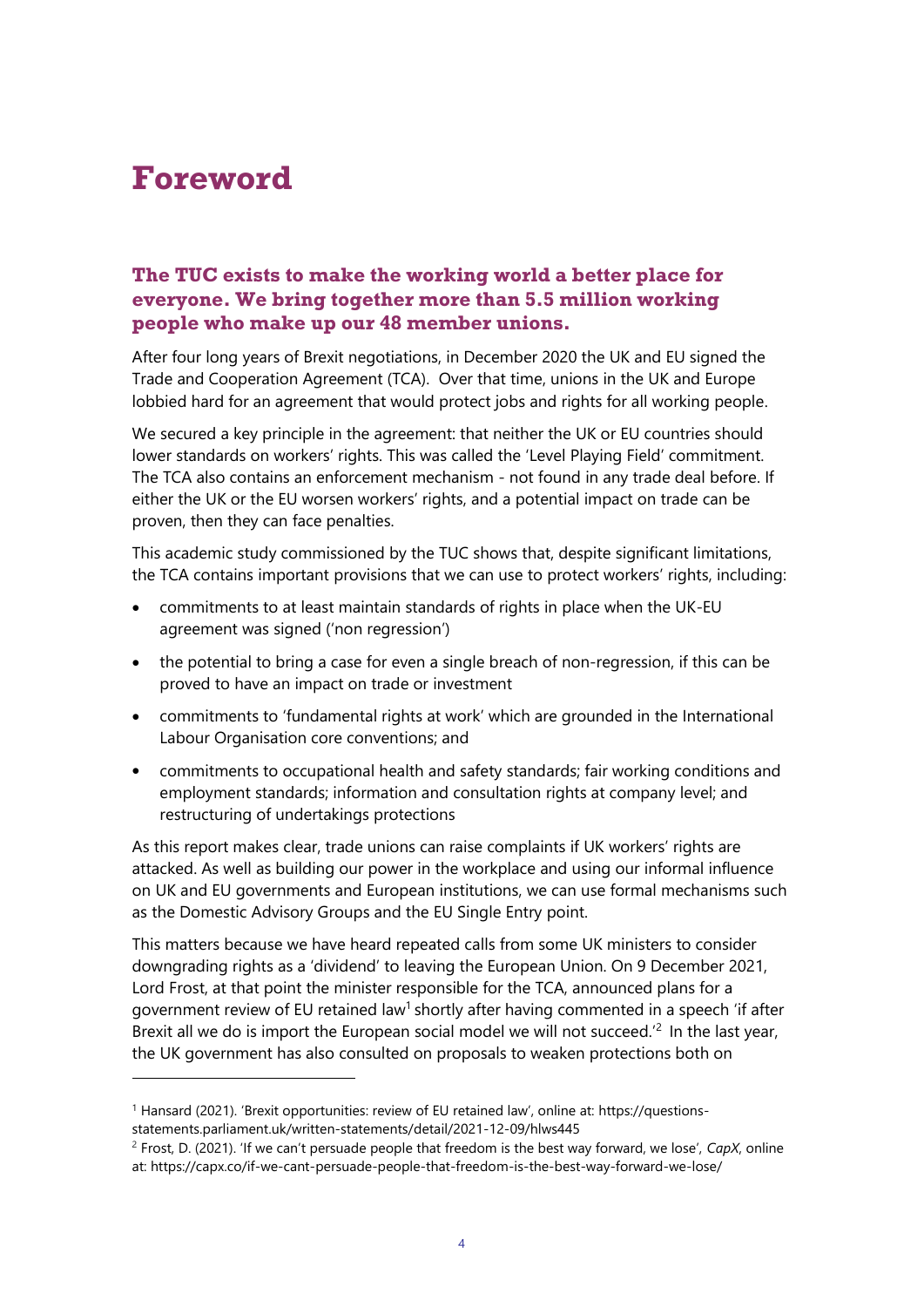personal data<sup>3</sup> and set out a comprehensive new approach to regulation and enforcement which would reduce both existing rights and effective enforcement.<sup>4</sup>

And we can never forget that in the past, several members of the current UK Cabinet, including the business secretary Kwasi Kwarteng, co-authored the notorious pamphlet *Britannia Unchained*. That advocated slashing workers' rights derived from the EU, including vital protections such as paid holidays and maximum working hours.<sup>5</sup>

Meanwhile, workers' rights in the UK already risk falling behind those in the EU. A range of new rights are in the EU pipeline, including:

- the work life balance directive which would improve paternity and parental leave rights;
- the transparent and predictable working conditions directive which would improve conditions for workers carrying out insecure work with requirements for employers to confirm a guaranteed number of paid hours and other information obligations, as well as training benefits and other measures to provide more security for workers; and
- the platform workers directive which would ensure that many platform companies have all the responsibilities of an employer towards their workers and provide important protections against algorithmic management, including more transparency.

Using the TCA is one way trade unions can try to prevent attempts to use Brexit as a means to reduce our hard-won rights.

But when the TCA comes up for review in 2026 there are important ways the TCA must be strengthened. This study presents some important changes that must be made:

- give trade unions the power to bring cases when our rights are attacked;
- remove the high bar requiring proof that violations of Level Playing Field commitment affect trade; and
- oblige the UK to *at least* keep up with improvements in EU standards of rights

Whatever our background or nationality, and wherever we live, everyone deserves a decent job and fair rights at work. The rules have been rigged against us for too long, allowing bad employers and governments to undercut workers' rights and drive down conditions of work. Instead, trade agreements must enforce decent labour standards and prevent a race to the bottom. Unions are working together across borders to win the change that all working people deserve.

<sup>&</sup>lt;sup>3</sup> UK government (2021). 'DCMS data reform consultation', online at:

<https://www.gov.uk/government/news/dcms-data-reform-consultation>

<sup>4</sup> UK government (2021). 'Reforming the framework for better regulation', online at:

<https://www.gov.uk/government/consultations/reforming-the-framework-for-better-regulation>

<sup>&</sup>lt;sup>5</sup> O'Grady, F. (2021). 'Post-Brexit review of workers rights must not rip up hard won protections in a race to the bottom', online at: [https://www.politicshome.com/thehouse/article/postbrexit-review-of-workers-](https://www.politicshome.com/thehouse/article/postbrexit-review-of-workers-rights-must-not-ripup-hardwon-protections-in-a-race-to-bottom)

[rights-must-not-ripup-hardwon-protections-in-a-race-to-bottom](https://www.politicshome.com/thehouse/article/postbrexit-review-of-workers-rights-must-not-ripup-hardwon-protections-in-a-race-to-bottom)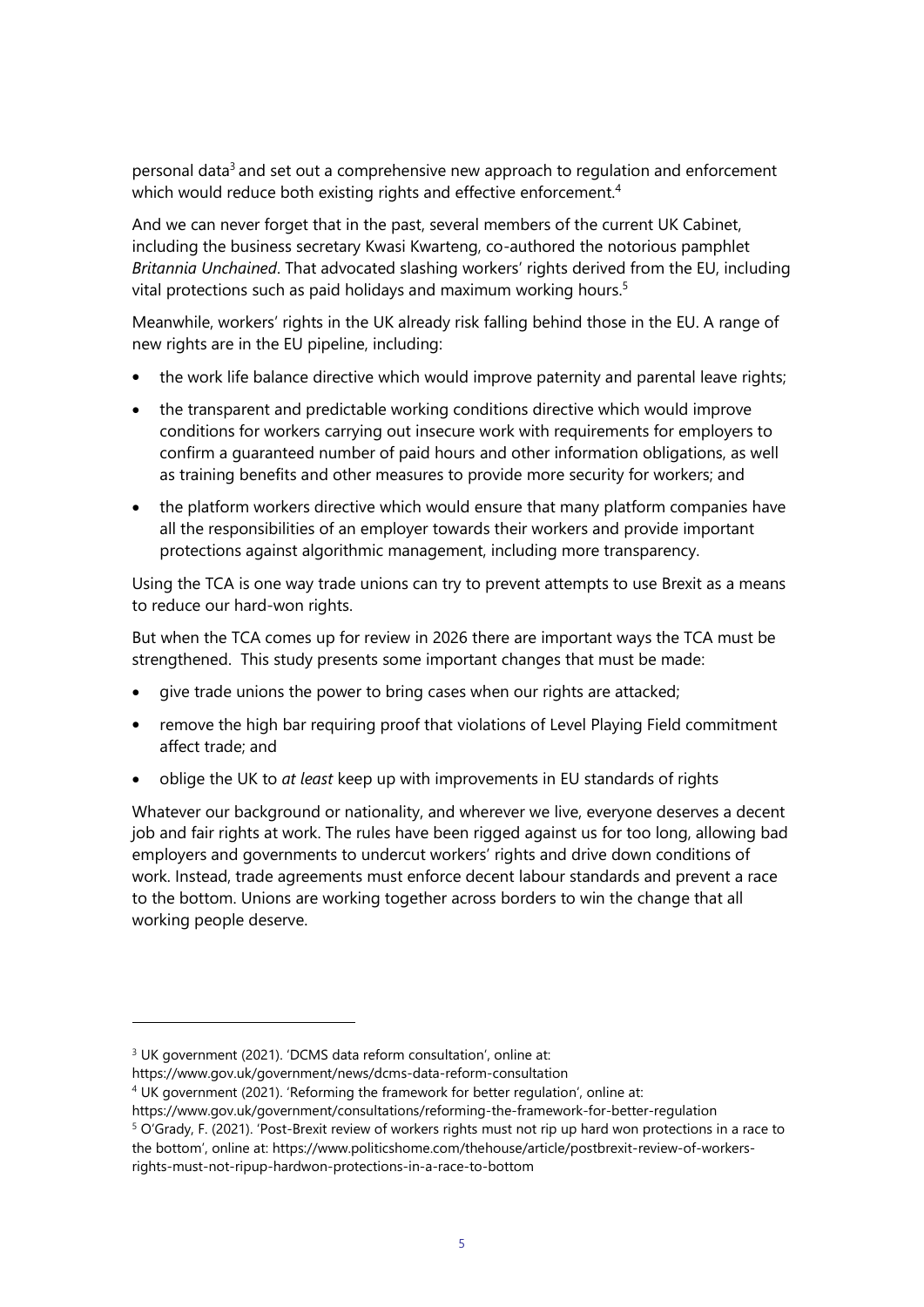*The TUC wishes to acknowledge the work of Professor Federico Ortino who wrote this report. The findings and opinions are those of the author and do not comprise a statement of TUC policy, but instead are designed to inform and stimulate debate.*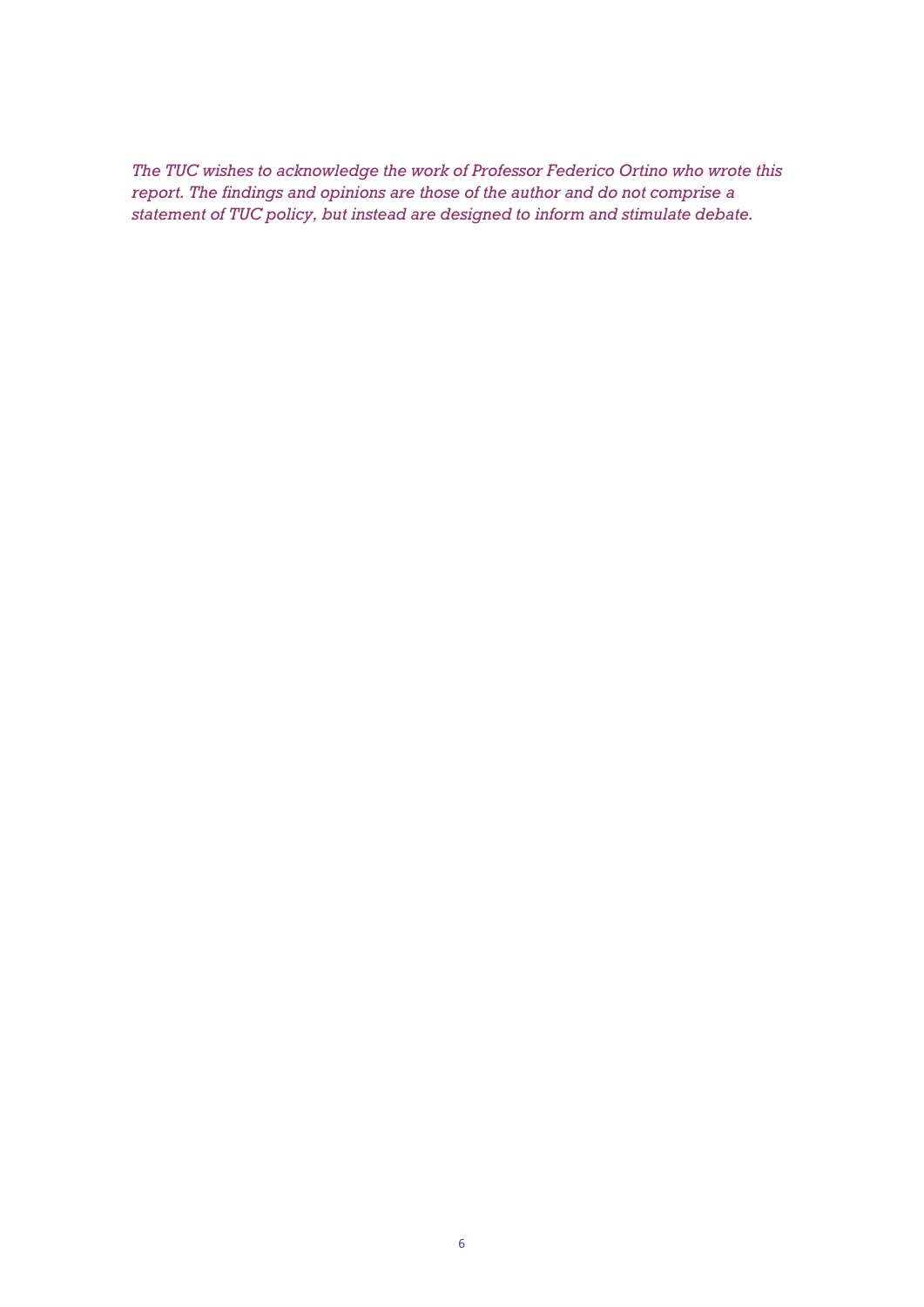# **Workers' rights commitments in the UK-EU Trade and Cooperation Agreement (TCA)**

**Federico Ortino Professor of International Economic Law King's College London**

### **Introduction**

The aim of this study is three-fold: first, to better understand the protections that the European Union-United Kingdom (EU-UK) Trade and Cooperation Agreement (TCA) provides with regard to labour rights, in particular in the case either of the contracting parties weakens the labour and social levels of protection applicable at the time the UK left the EU; second, to explain the enforcement mechanisms available under the TCA in case of non-compliance with any of the substantive obligations, in particular focusing on what trade unions are able to do if they believe that non-compliance is taking place; and third, show how the TCA might be strengthened in the future, particularly considering the joint review envisioned by the agreement in 2026.

It is timely to consider, in particular, the commitments the UK government has made to uphold labour standards in the TCA as the UK government has made a number of proposals that might lead to employment protections being reduced and potential breaches of the TCA's provisions on labour standards. In September, the UK government announced it will conduct a review of EU derived law, $6$  which trade unions expressed concern might lead to a lowering of standards. $<sup>7</sup>$  In the last year the UK government also</sup> consulted on possibilities to deviate from EU regulations in the area of data protection<sup>8</sup> and employment rights.<sup>9</sup>

<sup>6</sup> Hansard (2021). 'Lord Frost statement to the House of Lords', online at:

[https://www.gov.uk/government/speeches/lord-frost-statement-to-the-house-of-lords-16-september-](https://www.gov.uk/government/speeches/lord-frost-statement-to-the-house-of-lords-16-september-2021)[2021](https://www.gov.uk/government/speeches/lord-frost-statement-to-the-house-of-lords-16-september-2021)

<sup>7</sup> Strauss, D. (2021). 'UK risks going 'backwards' on workplace rights, unions warn', online at: [https://www.ft.com/content/27cc38ae-6838-4d73-8547-32ea27a979a8.](https://www.ft.com/content/27cc38ae-6838-4d73-8547-32ea27a979a8)

<sup>8</sup> UK government (2021a). 'DCMS Data reform consultation', online at:

<https://www.gov.uk/government/news/dcms-data-reform-consultation>

<sup>9</sup> UK government (2021b). 'Reforming the framework for better regulation', online at:

<https://www.gov.uk/government/consultations/reforming-the-framework-for-better-regulation>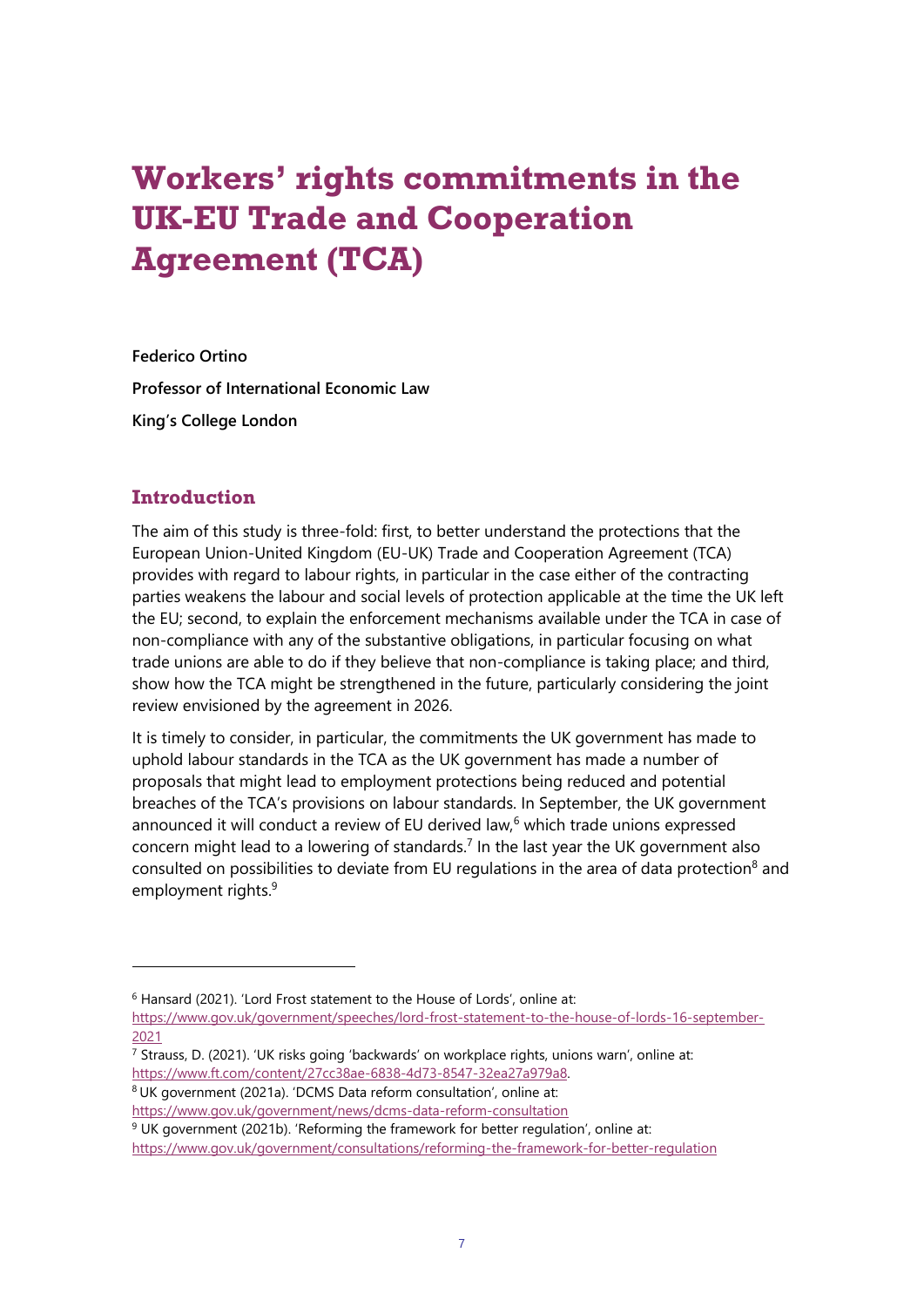## **Summary of key findings**

- 1. In terms of substantive obligations, the TCA includes a set of (mostly) binding obligations including in particular:
	- i) the requirement not to weaken or reduce the levels of labour and social protection as they existed at the end of the transition period, subject to a 'trade effect' condition ('non-regression' obligation);
	- ii) the requirement to implement various ILO standards ('improvement' obligations); and
	- iii) certain procedural obligations addressing domestic governance issues, including the requirement to have in place a 'system for effective domestic enforcement' (procedural obligations)
- The non-regression obligation prohibits any weakening or reduction of a Party's levels of labour and social protection; such weakening or reduction can stem from a Party's failure to effectively enforce its labour laws and standards or in other ways, such as through modifications of the underlying legislative framework (for example, by abrogating certain sections of a previous law or introducing exemptions for certain sectors)
- The non-regression obligation applies with regard to (i) law and standards in five broad areas (material scope) and (ii) the level of protection in place at the end of the transition period (temporal limitation)
- Contrary to the interpretation given by the US-Guatemala Panel, a regression should be understood as 'affecting trade or investment among the Parties' if the weakening or reduction of the labour and social levels of protection has an actual or potential effect on the conditions of competition of trade and investment between the parties; this interpretation is in line, in particular, with the ordinary meaning of the relevant phrase ('affecting') and the object and purpose of the TCA
- Differently from many other free trade agreements, one individual event of regression (whether through the modification of an existing labour law or the failure to enforce such law) is sufficient to support a finding of violation of the non-regression obligation
- With regard to 'improvement' obligations, while the TCA contains a weak obligation to increase the contracting parties' respective levels of labour and social protection, the TCA contains various, legally binding, substantive obligations to implement and promote multilateral labour standards, in particular those stemming from the work of the ILO
- The TCA also contains three sets of legally binding procedural obligations addressing domestic governance issues including the requirements to 'protect and promote social dialogue on labour matters' and to have in place a 'system for effective domestic enforcement' (the latter requirement benefits from the availability of 'temporary remedies' including sanctions)
- 2. In terms of monitoring and enforcement mechanisms, while civil society has a (at least formal) place in the overall institutional structure set out by the TCA (in particular,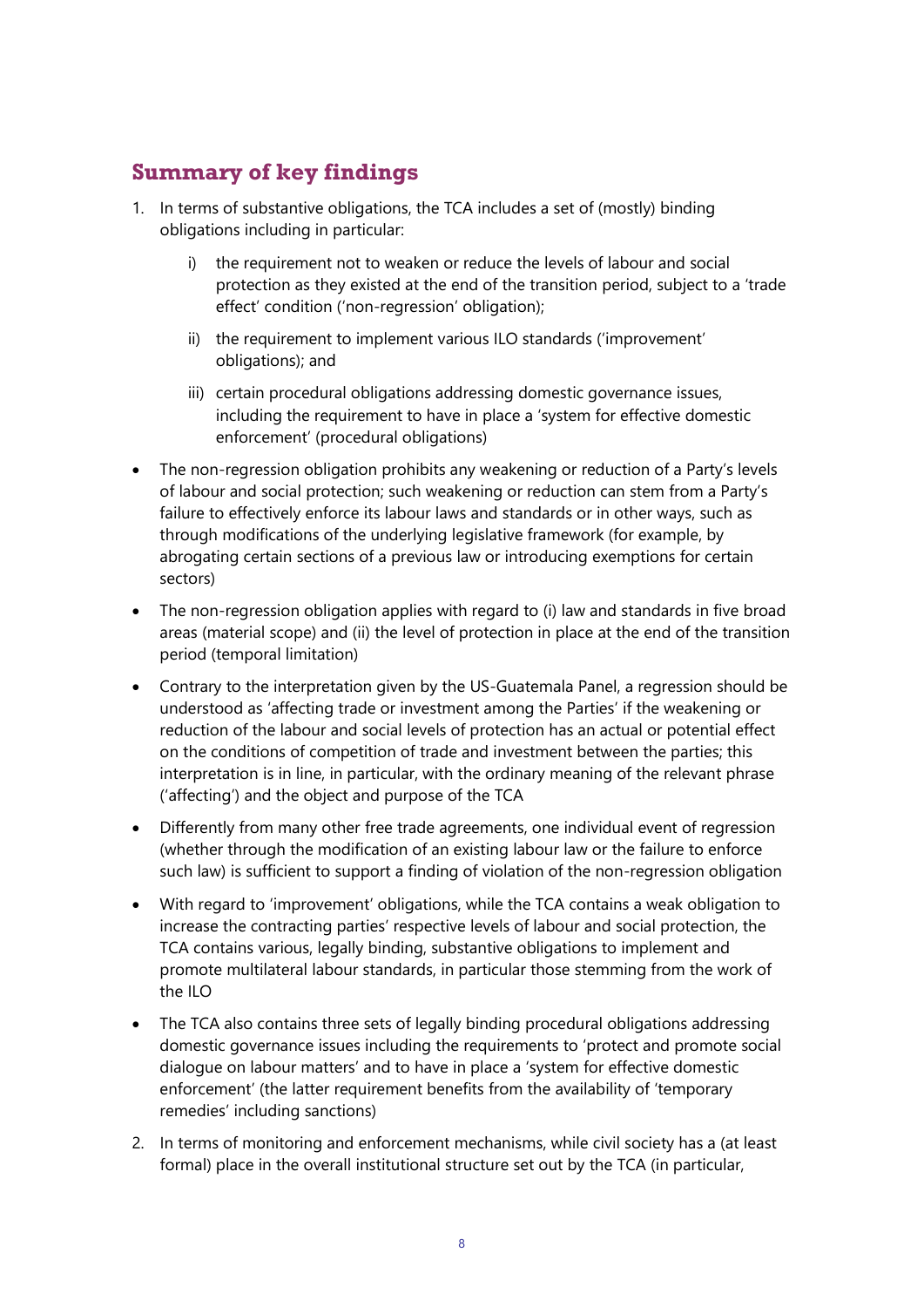through the domestic advisory groups and the Civil Society Forum), civil society, including trade unions, have a very marginal role in the dispute settlement procedure, which is exclusively in the hands of the contracting parties.

- For implementation and monitoring purposes, the TCA provides for a standard institutional framework including, from the top, the 'Partnership Council', the 'Trade Partnership Committee', and the 'Trade Specialised Committee on Level Playing Field for Open and Fair Competition and Sustainable Development'.
- Civil society participation takes place principally through the 'Civil Society Forum' at the international level and 'domestic advisory groups' at the national level (Parties are required to consider views or recommendations submitted by its domestic advisory group(s) and representatives of each contracting party shall aim to consult with their respective domestic advisory group(s) at least once a year).
- The TCA provides for a special dispute settlement procedure to address any matter concerning labour obligations; only the two contracting parties can formally activate this procedure, which involves both a consultation phase and an adjudication phase (the latter, centred around the establishment of a Panel of Experts)
- EU-based stakeholders (including trade unions) can avail themselves of the recently established EU Single Entry Point in order to submit a complaint to the European Commission alleging non-compliance with any of the labour obligations in the TCA
- Unlike the case of the general dispute settlement procedure, the decision of the panel of experts is not binding on the respondent party; however, the TCA does provide for the availability of 'temporary remedies' (including suspension of obligations) but only in the case of disputes concerning the interpretation and application of Chapter 6, including, in particular, the non-regression obligation and the requirement to put in place a system for effective domestic enforcement.
- 3. The rebalancing mechanism included in the TCA provides for a novel remedy in case of future 'substantial' divergences, which is however subject to strict substantive and procedural requirements
- 4. Considering the joint review of the TCA required in 2026, there exist various options to strengthen the labour disciplines in the TCA including (i) addressing the 'trade effect' limitation included in particular in the non-regression obligation, for example, by providing a broader clarification or by eliminating the limitation altogether, including a commitment to dynamic alignment with regard to labour policies which would require the contracting parties to maintain equivalent standards to each other in the future, (iii) strengthening the dispute settlement process by making panel decisions binding and trade sanctions available in all cases of non-compliance with labour obligations, and (iv) expanding the role of civil society in monitoring and enforcing labour obligations, for example, by permitting civil society (including trade unions) to trigger investigations into violations of labour obligations.

This report is structured in six sections. The first section introduces the labour obligations in the TCA, focusing on their overall objectives (section A). The following two sections address the substantive protections provided in the TCA, focusing respectively on two types of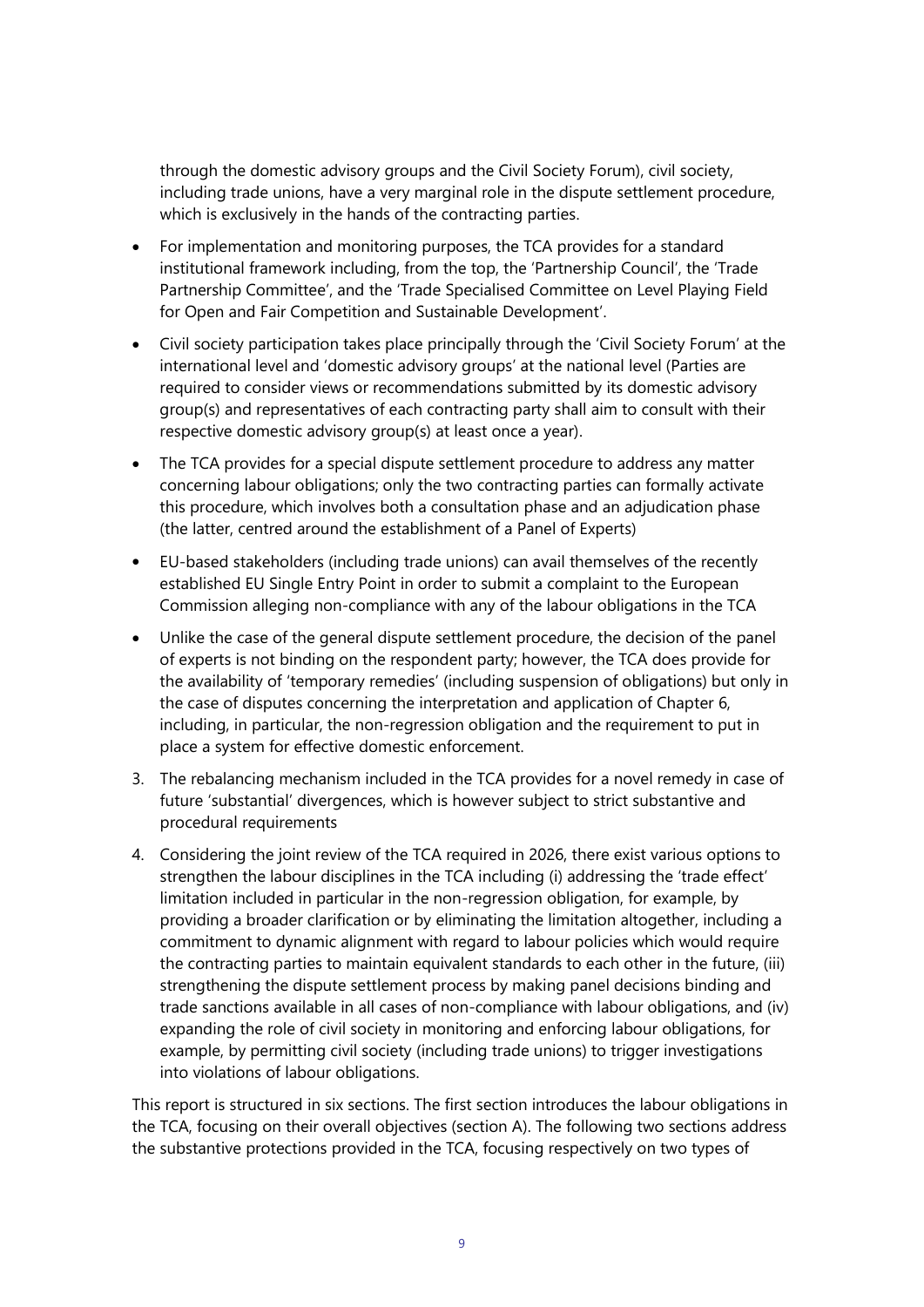provisions often found in trade and labour chapters of free trade agreements (FTAs), 'nonregression' obligations (section B) and 'improvement' obligations (section C). The fourth section addresses the enforcement mechanisms available in the TCA with regard to labour obligations, focusing in particular on both monitoring and dispute settlement procedures (section D). The fifth section examines the novel 'rebalancing' mechanism in case of significant divergences with a material impact on trade and investment (section E). A sixth section identifies possible options for improvement (section F).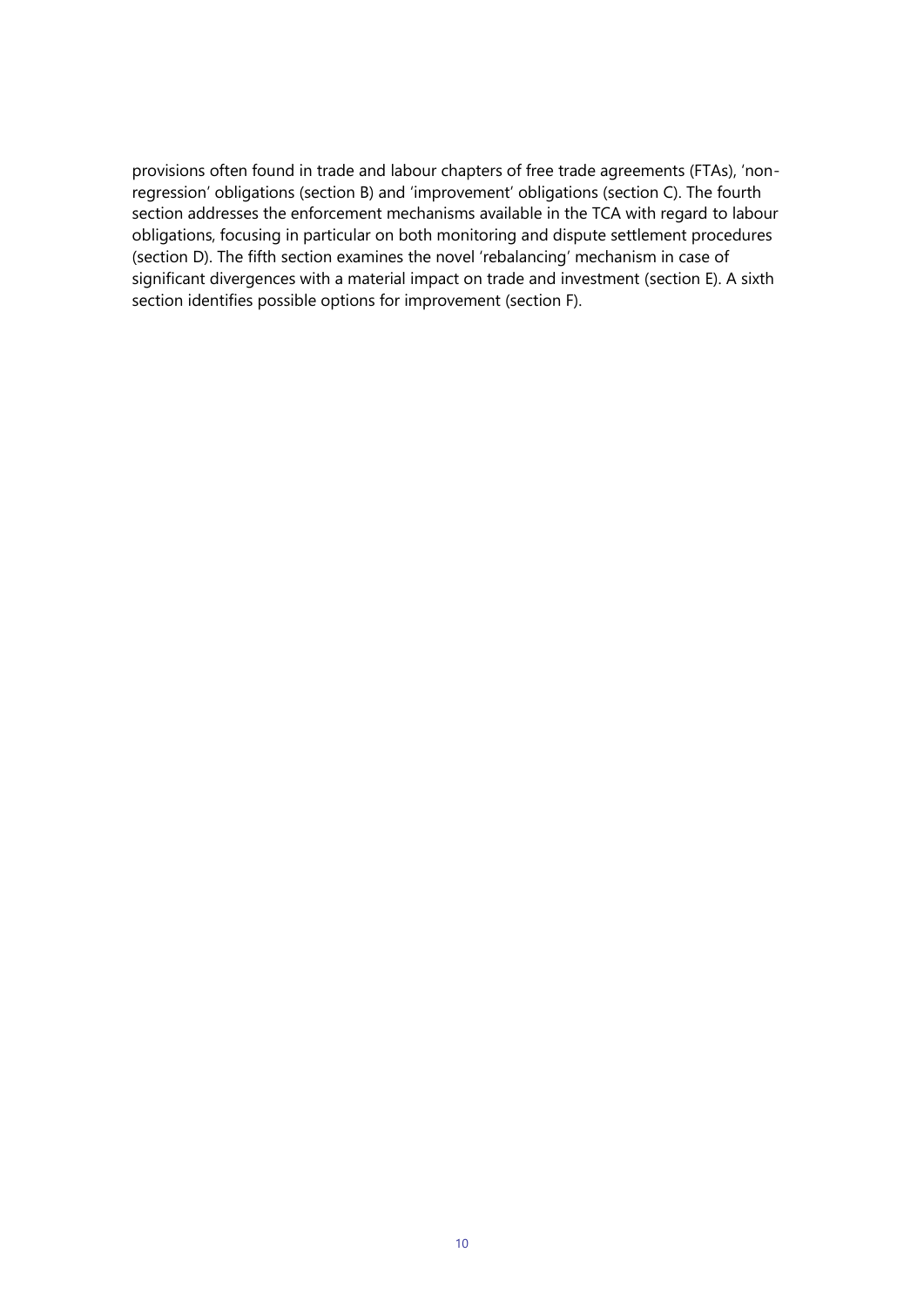# **Section A**

# **Key objectives of labour obligations**

### **Main finding**

• Labour obligations as well as the entire Level Playing Field section of the TCA are aimed to ensure (i) a level playing field for open and fair competition between the Parties and (ii) that trade and investment take place in manner conducive to sustainable development

Labour obligations in the TCA are found in Title XI on the "Level Playing Field for Open and Fair Competition and Sustainable Development". The overall framework of the Level Playing Field (LPF) title is expressed in Chapter 1 of Title XI. First of all, it is important to emphasise that the LPF title has two, related objectives: "to ensure a level playing field for open and fair competition between the Parties" and "to ensure that trade and investment take place in manner conducive to sustainable development" (Article 355.1), the latter to be understood as "encompass[ing] economic development, social development and environmental protection" (Article 355.2). While the Parties expressly exclude that the purpose of Title XI is to harmonise their standards, they do reiterate the dual objectives by affirming that their economic relationship will bring mutual benefits if it is aimed at "preventing distortions of trade or investment" and "contributing to sustainable development" (Article 355.4). A treaty's objectives are important for purposes of interpreting the treaty's provisions according to the customary rule of interpretation.

Second, Article 356.1 recognises each party's right to regulate, in particular the right (i) to set its policies and priorities in the areas covered by Title XI, (ii) to determine the levels of protection it deems appropriate and (iii) to adopt or modify its law and policies. However, Article 356.1 crucially subjects each party's right to regulate to each Party's international commitments, including its commitments in Title XI. Accordingly, each party's right to regulate is clearly subject to the obligations undertaken in the TCA.

While the LPF title includes several thematic chapters including on 'competition', 'subsidies', 'state-owned-enterprises' (SOEs), 'taxation', 'environment and climate', the labour-related disciplines are mainly found in Chapter 6 ('Labour and social standards'), Chapter 8 ('Additional instruments for trade and sustainable development') and Chapter 9 ('Horizontal and institutional provisions').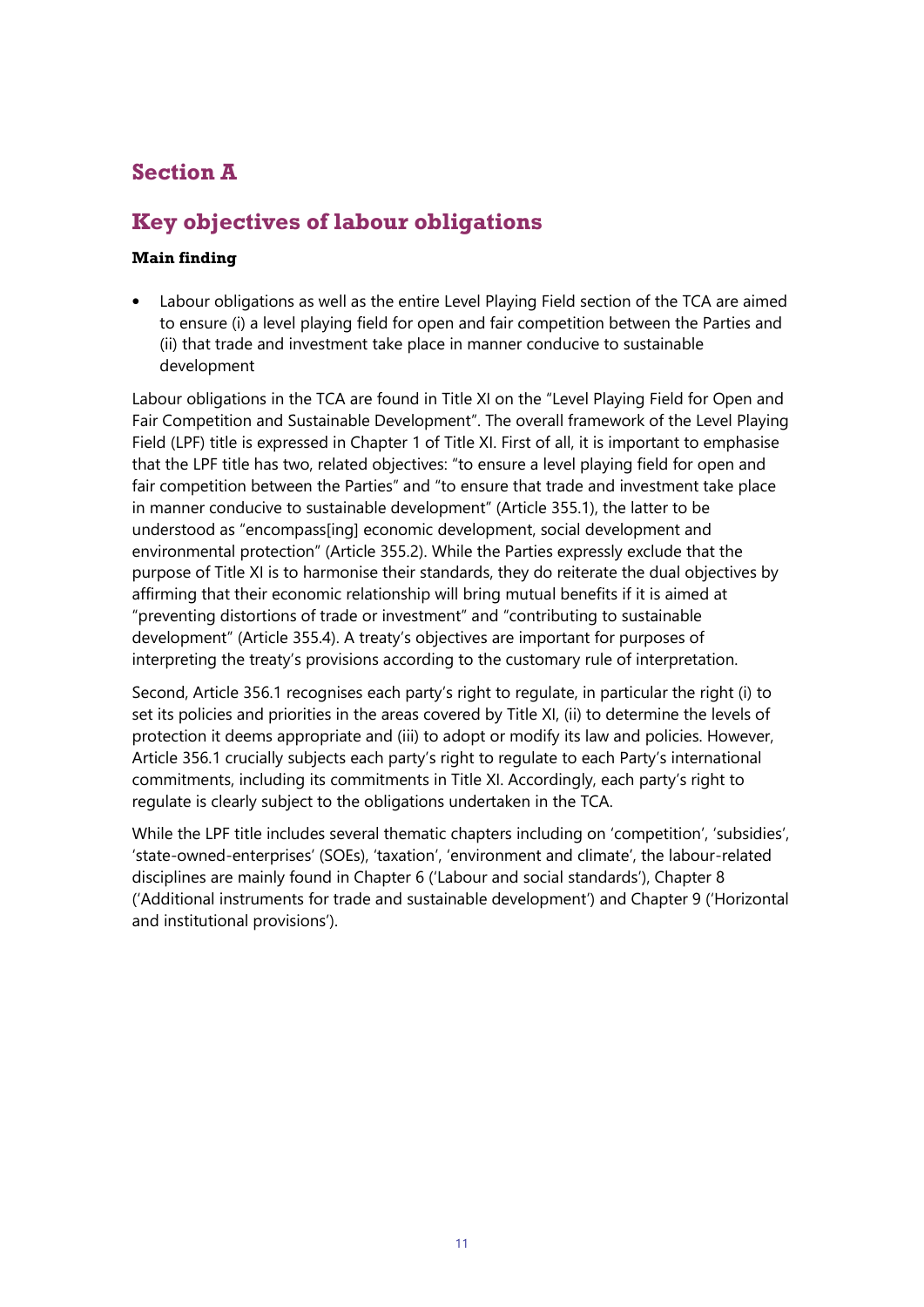# **Section B**

### **Non-regression obligations**

### **Main findings**

- The non-regression obligation in Article 387 prohibits any weakening or reduction of a Party's labour and social levels of protection; such weakening or reduction can stem from a Party's failure to effectively enforce its labour laws and standards or in other ways, such as through modifications of the underlying legislative framework (for example, by abrogating certain sections of a previous law or introducing exemptions for certain sectors)
- The non-regression obligation applies with regard to law and standards in five broad areas (material scope) and the level of protection in place at the end of the transition period (temporal limitation)
- A regression should be understood as 'affecting trade or investment among the Parties' if the weakening or reduction of the labour and social levels of protection has an actual or potential effect on the conditions of competition of trade and investment between the parties; this interpretation would be in line, in particular, with the ordinary meaning of the relevant phrase ('affecting')
- Differently from many other FTAs, one individual event of regression (whether through the modification of an existing labour law or the failure to enforce such law) is sufficient to support a finding of violation of the non-regression obligation in Article 387.2

Recent FTAs concluded by the EU and the UK often contain non-regression (sometimes also referred to as 'non-derogation') clauses.

There are generally two types of non-regression provisions in the area of labour policy. One is about "not lowering the level of protection" provided by labour legislation of each contracting party and one is about "not derogating from" such labour legislation. The former appears to address possible future weakening of 'general' policy (including through changes or amendments to the underlying labour laws or regulations), while the latter addresses possible future non-application of legislation in 'specific' cases (including through waivers, derogations and non-enforcement of existing labour laws or regulations). Accordingly, one could refer to the former as 'general' (legislative) non-regression provisions and to the latter as 'specific' (enforcement) non-regression provisions.<sup>10</sup>

 $10$  Some have referred to them as 'legislative' non-derogation and 'enforcement' non-derogation provisions. "States can derogate from existing labour law in two ways: (1) by failing to enforce its legislation, and (2) by changing it. In the former scenario, the state's legislative framework will remain intact. In other words: non-enforcement hinges on the violation of domestic labour law by an employer, which the state then fails to correct. The second category captures changes in the existing normative framework. Legislative derogations and enforcement derogations are addressed through different types of provisions." From: Zandvliet R. (2019). 'Trade, investment and labour: interactions in international law', PhD thesis, University of Leiden, online at:<https://scholarlypublications.universiteitleiden.nl/handle/1887/68881>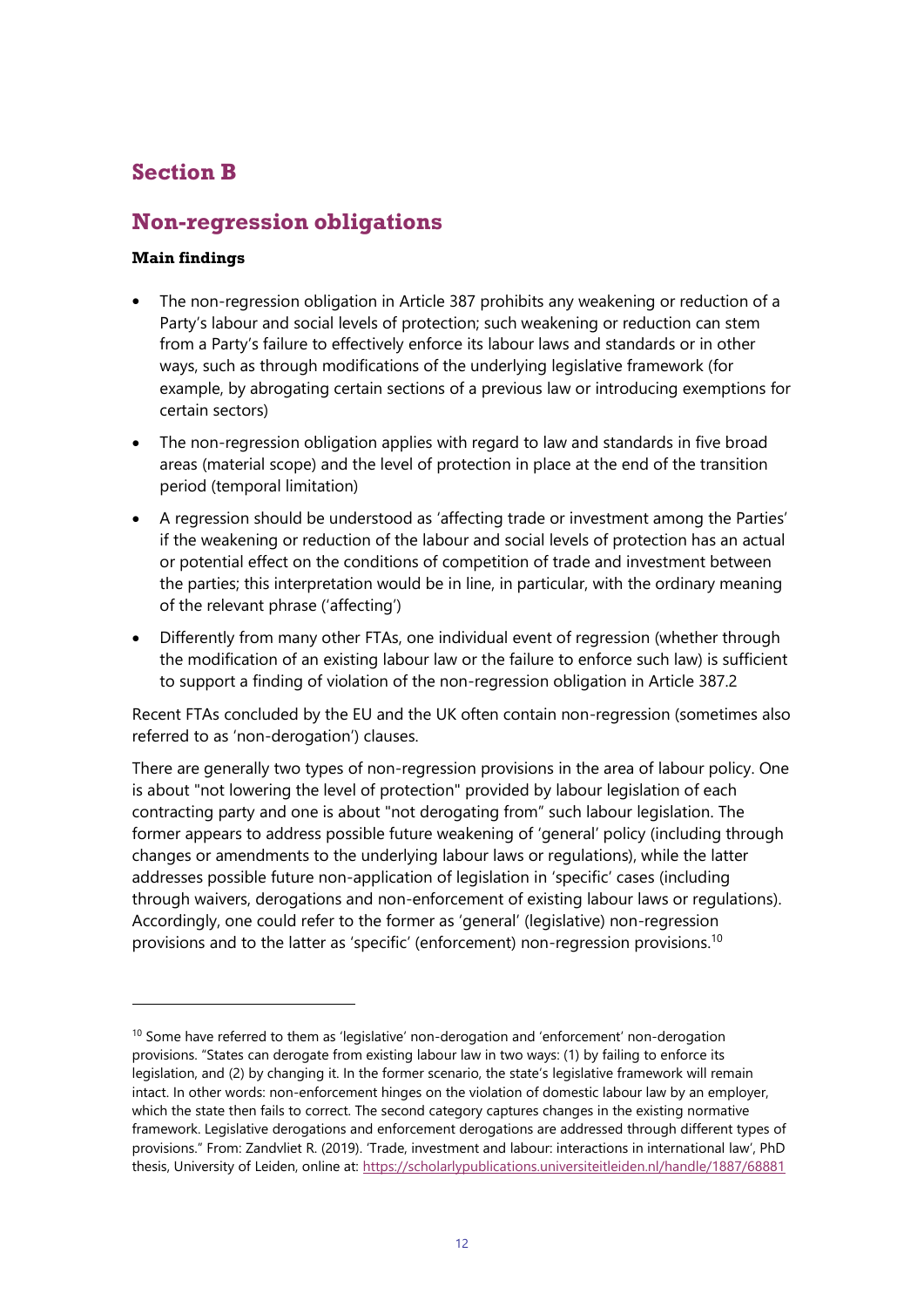Article 387.2 TCA incorporates both types of non-regression provisions as it requires each contracting party not to "weaken or reduce its labour and social levels of protection […], including by failing to effectively enforce its laws and standards". Accordingly, failure to effectively enforce labour laws and standards is only one way in which labour and social level of protection may be weakened or reduced.<sup>11</sup> Such weakening or reduction can also take place in other ways, such as through modifications of the underlying legislative framework (for example, by abrogating certain sections of a previous law or introducing exemptions for certain sectors; ie, general or legislative regression) or through the granting of waivers with regard to specific employers (for example, by failing to enforce existing labour laws in specific cases; ie., specific regression).

The focus of the non-regression provision in Article 387.2 will thus be on determining whether one of the contracting parties has 'weakened' or 'reduced' its labour and social levels of protection. From a textual reading, there does not appear to be any requirement of 'intent' to achieve such weakening or reduction or, for that matter, that such weakening or reduction be of a certain magnitude. Furthermore, it is not clear whether or not, for purposes of determining the existence of a weakening or reduction in the relevant levels of protection, a holistic assessment of all the changes (both reducing and increasing the levels of protection) is required. Reference in the definition of 'labour and social levels of protection' to the 'levels of protection provided overall in a Party's law and standards' would seem to support a holistic assessment. However, such a holistic assessment would entail serious difficulties, for example, comparing various legislative changes across time or quantifying the opposite impact of various legislative changes to the relevant levels of protection.

While the non-regression provision in Article 387.2 sets out a strict binding obligation ("shall not"), there are, however, two key limitations relating to (i) the material and temporal scope of the non-regression provision (section 1) and (ii) the necessary link between the effect of the regression on trade and investment between the contracting parties (section 2).

### 1.Scope of non-regression provision

Article 387 sets out both material and temporal scope of the non-regression provision. Pursuant to the express definition of the term 'labour and social levels of protection' in Article 387.1, the material scope of the non-regression clause in Article 387.2 is limited to domestic labour and social law and standards in the following five areas:

- (a) fundamental rights at work;
- (b) occupational health and safety standards;
- (c) fair working conditions and employment standards;
- (d) information and consultation rights at company level; and

<sup>&</sup>lt;sup>11</sup> See below Article 388 on Enforcement.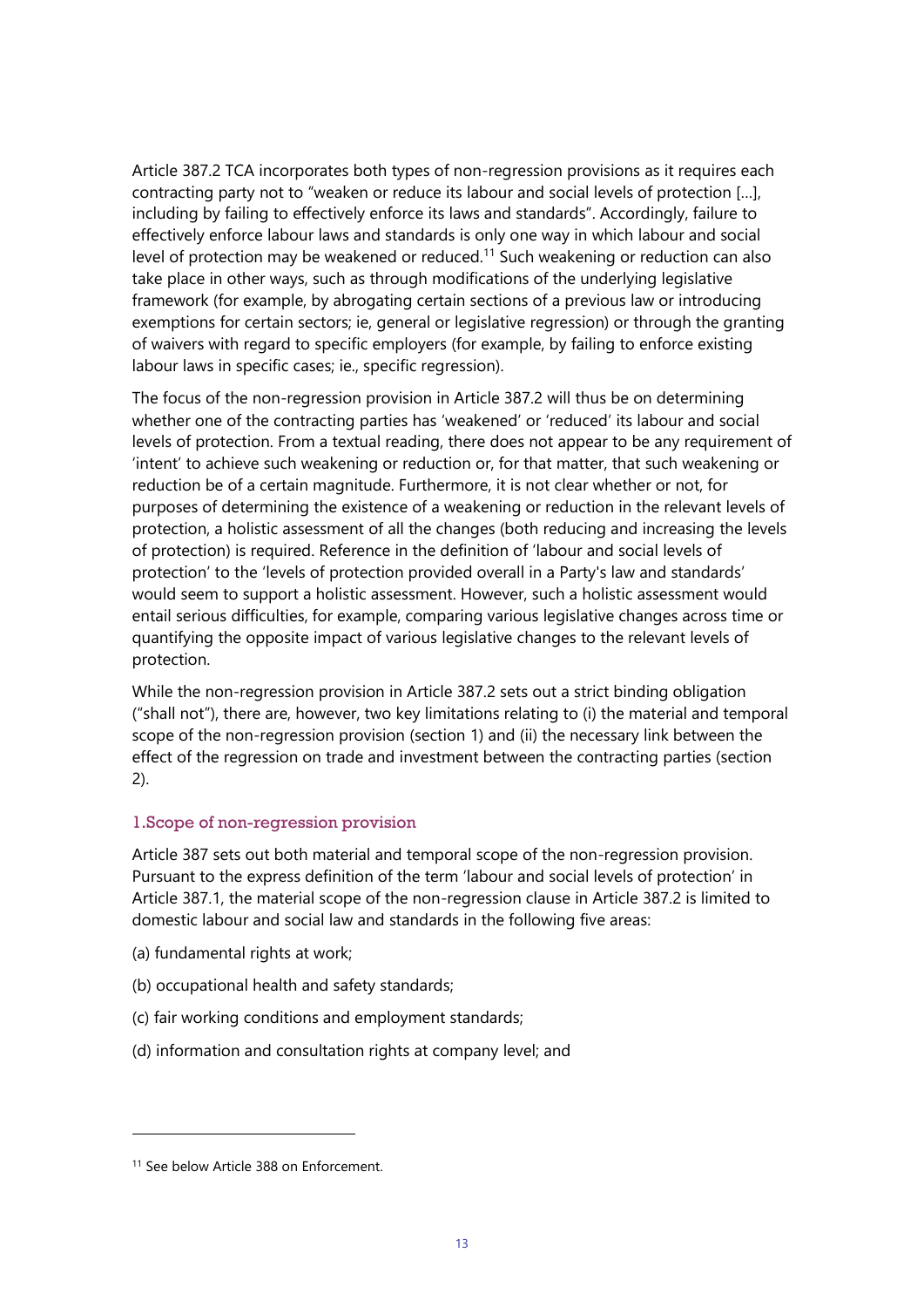#### (e) restructuring of undertakings.<sup>12</sup>

The list of areas appears to be an exhaustive list and thus it may not include all labour and social laws and regulations. For example, footnote 62 in Article 386 expressly excludes from the coverage of Chapter 6 "law and standards relating to social security and pensions."

While the TCA does not provide an express definition of these various terms, reliance on relevant international conventions (referred to in other parts of the Agreement) would seem appropriate. For example, the reference to 'fundamental rights at work' can be defined on the basis of the ILO Declaration on Fundamental Principles and Rights at Work of 1998, which refers to 'specific rights and obligations in Conventions recognized as fundamental' and including:

(i) freedom of association and the effective recognition of the right to collective bargaining;

(ii) the elimination of all forms of forced or compulsory labour;

(iii) the effective abolition of child labour; and

(iv) the elimination of discrimination in respect of employment and occupation.

These various fundamental rights at work have been defined further in various specific ILO Conventions. For example, according to Professor Ewing, drawing on ILO Conventions 87 and 98, freedom of association would include a wide range of matters such as (1) the right of workers to form and join trade unions, (2) the right to trade union autonomy in terms of trade union internal governance, (3) the right of trade unions to organise their administration and activities, and to formulate their programmes,<sup>13</sup> as well as (4) the right of workers not to suffer discrimination by their employer because of their trade union membership and activities (provided the latter were conducted at an appropriate time), (5) the prohibition of employer domination of or interference with trade unions, and (6) the duty of States to promote collective bargaining.<sup>14</sup>

Aside from 'fundamental rights at work', the other four terms expressly mentioned in Article 387.1 appear to extend the non-regression provision to a wide set of domestic labour and social legislation as argued by Ewing in the following terms:

 $12$  Several free trade agreements do limit non-regression provisions to a particular subset of labour laws or standards such as the NAALC's non-enforcement provision, for example, which was limited to domestic labour laws in eleven specific areas including: "... laws and regulations, or provisions thereof, that are directly related to: (1) Freedom of association and protection of the right to organize, (2) The right to bargain collectively, (3) The right to strike, (4) Prohibition of forced labour, (5) Labour protections for children and young persons, (6) Minimum employment standards, such as minimum wages and overtime pay, covering wage earners, including those not covered by collective agreements, (7) Elimination of employment discrimination on the basis of grounds such as race, religion, age, sex, or other grounds as determined by each Party's domestic laws, (8) Equal pay for men and women, (9) Prevention of occupational injuries and illnesses, (10) Compensation in cases of occupational injuries and illnesses, (11) Protection of migrant workers."

<sup>&</sup>lt;sup>13</sup> Ewing K. (2021). 'The EU-UK Trade and Cooperation Agreement: Implications for ILO Standards and the European Social Charter in the United Kingdom' *King's Law Journal*, p.306, referring to ILO Convention 87, Articles 2 and 3.

<sup>14</sup> ibid p.309, referring to ILO Convention 98, Articles 1-4.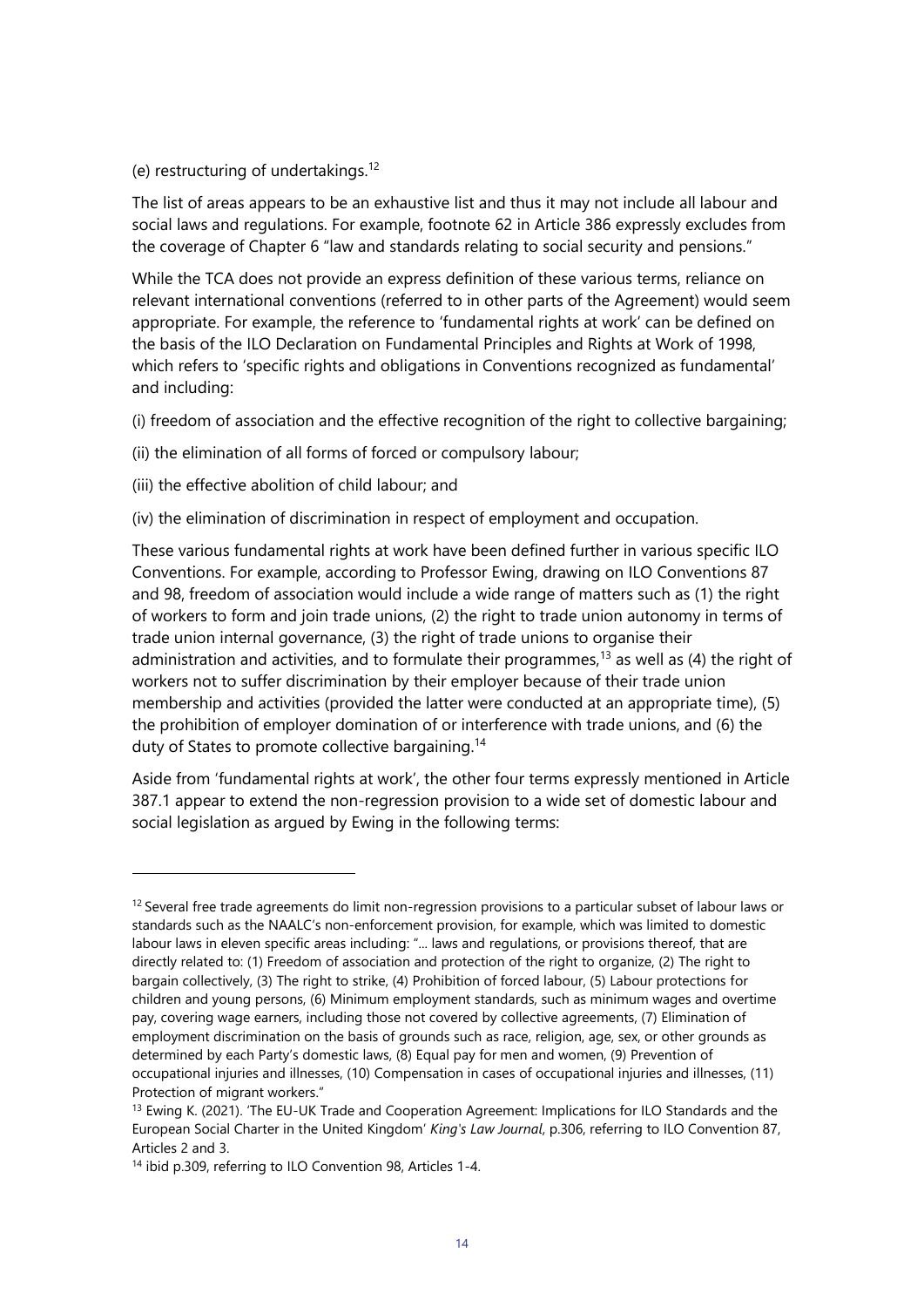- "occupational health and safety standards would cover the substance of a wide range of general and sectoral health and safety directives, but also – and perhaps controversially – the Working Time Directive;
- fair working conditions and employment standards are wide enough to cover the various provisions introduced for part-time, fixed-term and agency workers, and perhaps also the statutory minimum wage;<sup>15</sup>
- information and consultation rights at company level would cover the information and consultation procedures required by the Collective Redundancies Directive, the Acquired Rights Directive; and the Information and Consultation Directive; and
- restructuring of undertakings would cover the transfer of undertakings, and redundancy payments (though the latter is not a requirement of EU law); but it is unclear whether it would extend to protection in the event of the employer's insolvency."<sup>16</sup>

Based on the definition of 'labour and social levels of protection' to mean "the levels of protection provided overall in a Party's law and standards, in each of the following areas", it is not clear whether the material scope of the non-regression provision is limited to employment-specific legislation or it extends more broadly to laws and standards applicable to employees and employers and falling in one of the five areas specified in Article 386.1. On the one hand, the concept of 'labour and social levels of protection' is potentially quite broad, and 'law and standards in each of the following area' may include law and standards 'relating to' or 'affecting' any of those areas.<sup>17</sup> Based on such interpretation, it could be argued, for example, that personal data protection legislation in force at the relevant time does come under the scope of the non-regression provision (possibly as part of 'occupational health and safety standards', 'fair working conditions and employment standards' or 'information rights' areas) even if it is not an employmentspecific legislation.

On the other hand, such a broad interpretation may be seen as risking an overextension of the material scope of the non-regression provision and be rejected on that basis.

Furthermore, Article 387.2 includes a temporal limitation to the scope of the non-regression provision by requiring each contracting party not to weaken or reduce its labour and social levels of protection "below the levels in place at the end of the transition period". This appears to be a novel approach (and one germane to the particular circumstances of the UK-EU relationship) as normally these types of provisions do not include a temporal element identifying the contracting parties' relevant level of protection. For example, Article 23.4.1 of EU-Canada CETA states that "it is inappropriate to encourage trade or investment by weakening or reducing the levels of protection afforded in their labour law and standards." While some have suggested that provisions such as the one in Article 23.4.1

<sup>&</sup>lt;sup>15</sup> On which see at EU level, Proposal for a Directive of the European Parliament and the Council on adequate minimum wages in the European Union, COM/2020/682/final [original footnote]. <sup>16</sup> Ewing (2021) pp.309-10.

<sup>17</sup> In order to expressly exclude a specific set of 'law and standards', Footnote 62 to Article 386.1 employs the term 'relating to': "Parties' law and standards relating to social security and pensions".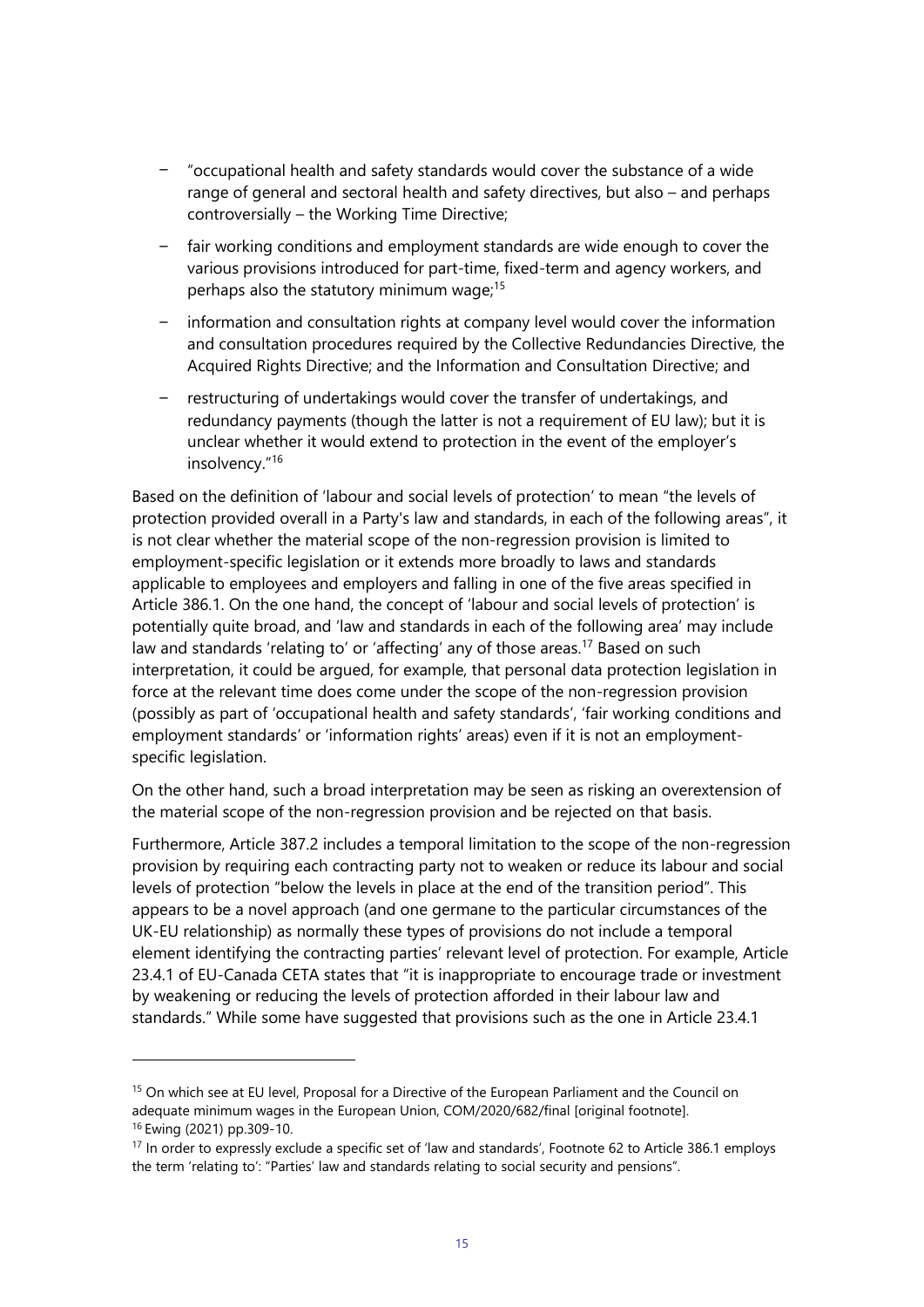CETA are aimed at ensuring compliance with the level of domestic labour standards "in effect at the time of the treaty's ratification",<sup>18</sup> a more plausible interpretation would see a provision such as Article 23.4.1 as encapsulating a sort of 'ratchet clause' according to which the level of protection bound in such non-regression clause would not be static as it could be (unilaterally) raised over the lifetime of the agreement. Notwithstanding the question of how the non-regression provision in Art 23.4 CETA should be interpreted, it is clear that the non-regression provision in Article 387.2 TCA is definitely not a ratchet clause as the relevant 'level of protection' is expressly pegged at the level in place at the end of the transition.

#### 2. "Affecting trade and investment between the Parties"

The second key limitation of the non-regression provision in Article 387 stems from the requirement that the weakening or reduction in the labour and social levels of protection be "in a manner affecting trade or investment between the Parties". This phrase is often found in free trade agreements linking some of the labour obligations to trade (and investment). For example, Article 13.7 of the 2010 EU-Korea FTA provides a good example of non-regression clauses using the same relevant phrase 'in a manner affecting' trade or investment:

1. A Party shall not fail to effectively enforce its environmental and labour laws, through a sustained or recurring course of action or inaction, in a manner affecting trade or investment between the Parties.

2. A Party shall not weaken or reduce the environmental or labour protections afforded in its laws to encourage trade or investment, by waiving or otherwise derogating from, or offering to waive or otherwise derogate from, its laws, regulations or standards, in a manner affecting trade or investment between the Parties.

The meaning of 'in a manner affecting trade' has been the subject of much discussion recently, particularly following the decision by a panel rejecting the United States' complaint brought against Guatemala.<sup>19</sup> Relying on a relatively narrow interpretation of the relevant phrase – 'in a manner affecting trade' – the Panel concluded that the United States had, for the most part, failed to demonstrate the required link between Guatemala's failures to enforce its labour standards effectively and trade between the CAFTA-DR parties (US-Guatemala Panel Report 2017).<sup>20</sup> The US-Guatemala Panel focused its analysis under 'in a

<sup>18</sup> Zandvliet (2019) p.211.

<sup>&</sup>lt;sup>19</sup> The more recent report of the Panel of experts in the EU-Korea FTA dispute did not deal with the nonregression provision but with the obligation to effectively implement multilateral labour standards, which does not contain (at least expressly) the 'trade effect' condition. See: Novitz T. (2021).'Enforceable social clauses in trade agreements with 'bite'? Implications of the EU–South Korea Panel of Experts Report of 20 January 2021', *ETUI Policy Brief*

<sup>&</sup>lt;sup>20</sup> The Guatemala Panel did find one instance where the failure to enforce labour laws did have the required effect on trade. However, the Panel eventually found that Article 16.2.1(a) CAFTA-DR had not been breached because the only failure to effectively enforce labour laws that did affect trade was not enough to meet the additional requirement imposed by Article 16.2.1(a) that such a failure be 'through a sustained or recurring course of action or inaction'. As it will be explained later, this additional requirement is not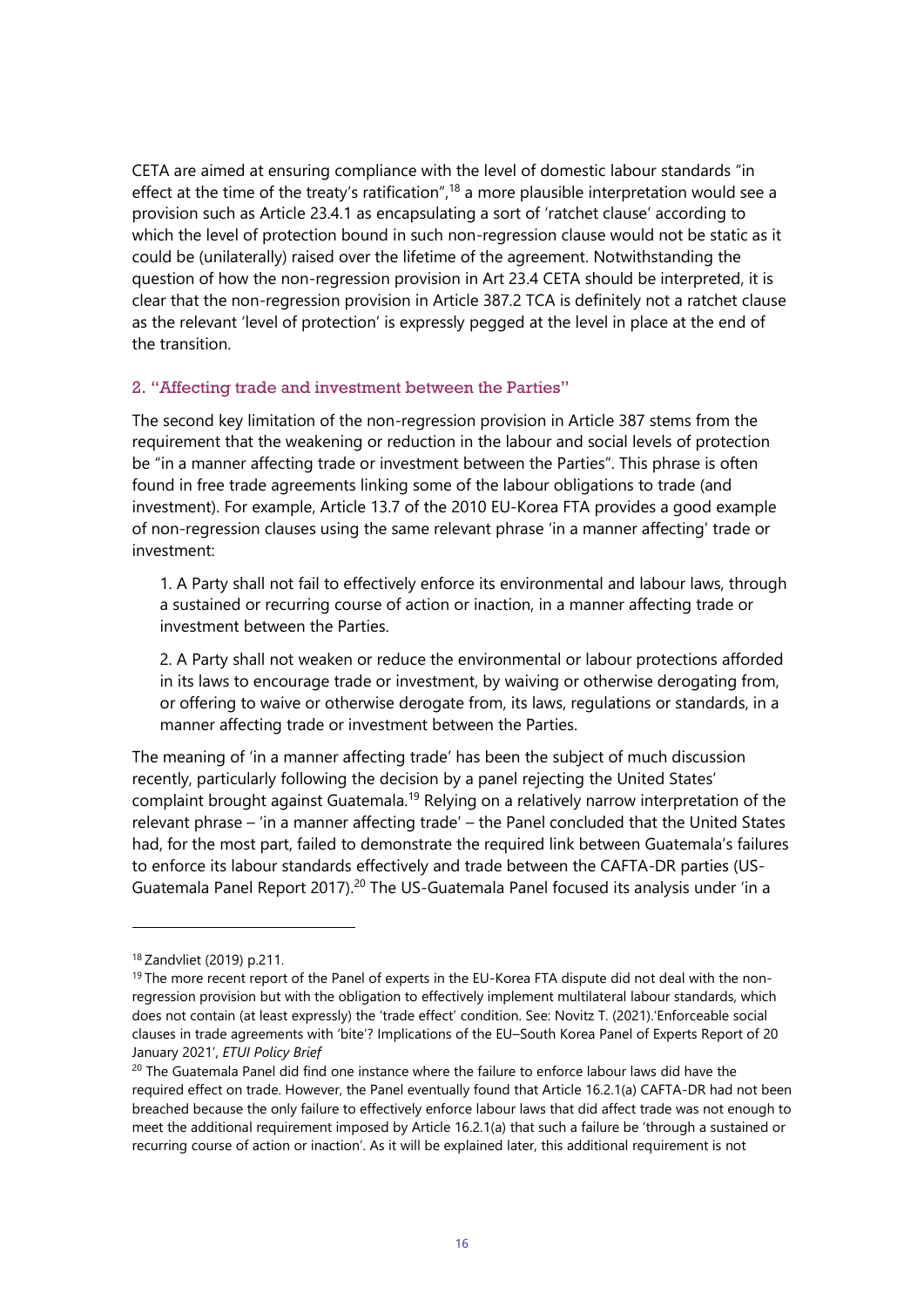manner affecting trade' on the actual impact of the respondent's conduct on the conditions of competition in international trade. In particular, the Panel appeared to require the complaining Party to show that (1) certain enterprises had actually been involved in trade among the FTA Parties and (2) the respondent's failure to effectively enforce labour laws had actually conferred some competitive advantage on such enterprises.

It is difficult to assess what impact the US-Guatemala panel report is going to have on how the same (or similar) phrase found in other trade agreements (such as the UK-EU TCA) will be interpreted in future disputes. Formally speaking, the US-Guatemala decision does not constitute a binding precedent for future dispute settlement panels, whether interpreting the same language in Article 16.2.1(a) CAFTA-DR or similarly worded provisions in other FTAs, as there is no rule of stare decisis (or binding precedent) in international law (Acquaviva and Pocar 2012). It will, however, have the potential of representing a persuasive precedent which (at least one of) the disputing parties may rely on and which the adjudicator may in turn need at least to consider. Accordingly, the potential impact of the US-Guatemala panel report will depend on the perceived strength of its underlying reasoning.

The US-Guatemala Panel's narrow interpretation excluding the relevance of the potential impact of the respondent's conduct on the conditions of competition in international trade, does not appear convincing. First, it does not conform with the ordinary (ie., dictionary) meaning of the term 'affecting', which is 'having an effect on' or 'making a different to', as this appears to leave open the question of whether the existence of actual effects on one or more employer(s) is indeed a necessary condition.<sup>21</sup> Second, the US-Guatemala Panel's narrow interpretation does not conform with the object and purpose of the CAFTA-DR, which the Panel identified as including "the promotion of fair competition in the free trade area" and "the enforcement of basic worker rights". With regard to the former, safeguarding conditions of competition in international trade cannot be restricted to instances where a competitive advantage has actually been conferred to an individual employer, but it needs to include any conduct that has only the potential to modify the conditions of competition in the free trade area. Conditions of competition in international trade may be affected by a particular governmental conduct even if there is no actual trade at the time of the conduct itself. In other words, protecting 'conditions of competition' in international trade is not aimed simply at protecting existing trade flows, but also includes potential trade flows.<sup>22</sup>

present in the non-regression provision of the TCA. See: Ortino F. (2022 forthcoming): 'Trade and labour linkages and the US–Guatemala panel report: Critical assessment and future impact' ETUI Working Papers (11, 2021)

<sup>&</sup>lt;sup>21</sup> The ordinary (i.e. dictionary) meaning of the term 'affecting', which is 'having an effect on' or 'making a difference to', appears to leave open the question of whether the existence of actual effects on one or more employer(s) is indeed a necessary condition. The phrase 'in a manner affecting trade between the Parties' neither specifies that the effects (for example, of the failure to effectively enforce labour laws) should have actually materialised nor refers to an effect on any individual employer.

 $22$  In the context of Article III GATT, the broad reading of the term 'affecting' is linked to the drafters' intent to provide 'equal conditions of competition' to domestic and imported products and thus includes the protection of 'competitive opportunities' for imported products rather than existing 'trade flows'. '[I]t is well established that WTO rules protect competitive opportunities, not trade flows'. Appellate Body, US–Tuna, WT/DS381/AB/R, 16 May 2012, para 239.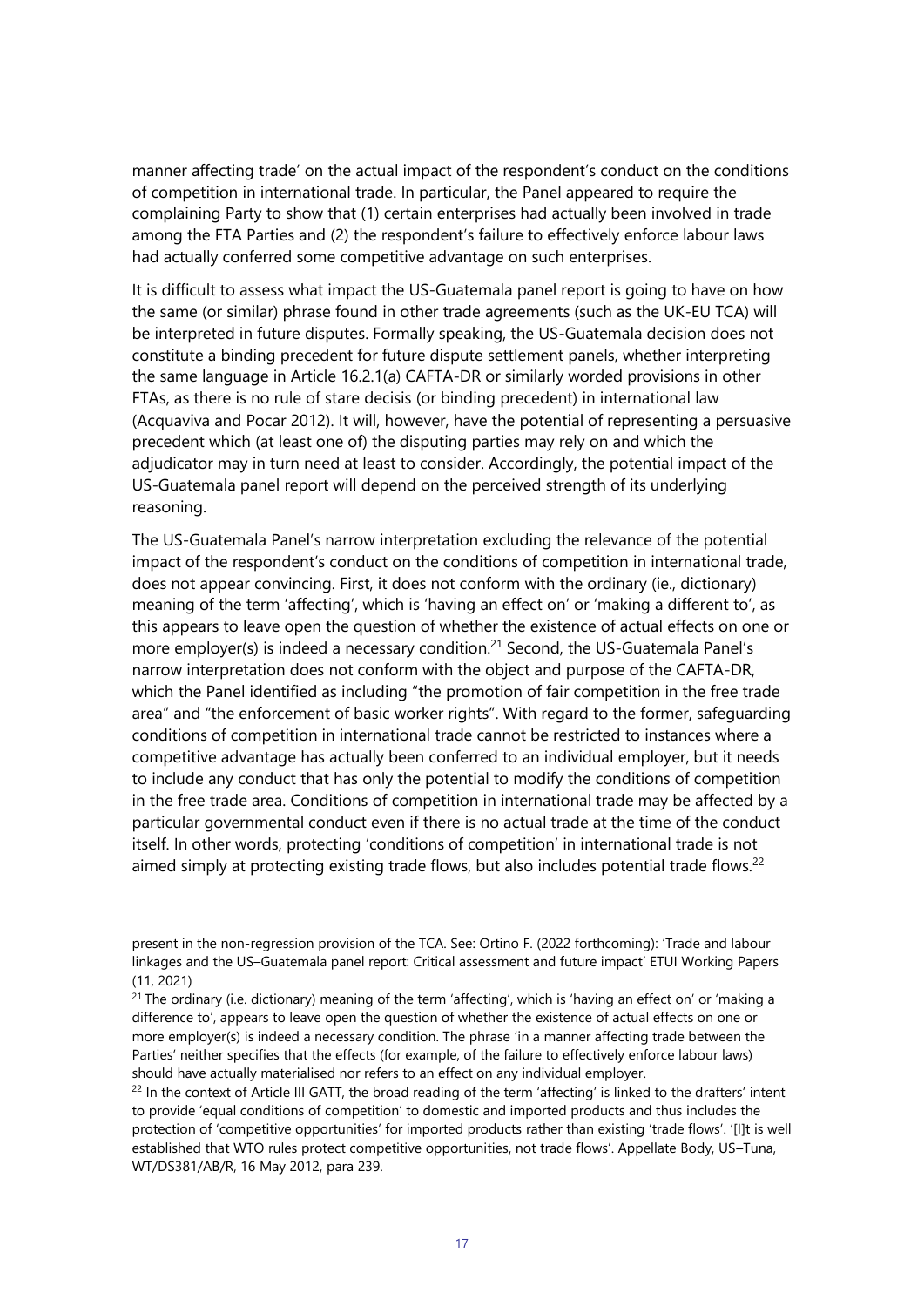Furthermore, the US-Guatemala Panel's interpretation of 'in a manner affecting trade' that requires actual effects on specific employers also appears to go against the other relevant objective of CAFTA-DR, namely 'enforcing basic worker rights'. As an instrument for enforcing basic workers' rights, Article 16.2.1(a) should be seen principally as addressing 'failures to effectively enforce labour laws'. That is the key object of the provision under review. The provision does limit the prohibition through the reference to 'a sustained or recurring course of action or inaction' and 'in a manner affecting trade between the Parties'; however, a narrow interpretation of those two phrases may excessively limit the key objective of addressing failures to effectively enforce labour laws. Conversely, an interpretation of the phrase 'in a manner affecting trade' that includes both actual and potential impact on trade between CAFTA-DR Parties would also be in line with the additional, key objective of enforcing basic labour rights.

It is submitted that the interpretation of the phrase 'in a manner affecting trade' in Article 387.2 UK-EU TCA should focus, as in the US-Guatemala panel report, on the effect that the 'weakening or reduction of the labour and social levels of protection' has on the conditions of competition of trade and investment between the parties rather than on trade and investment flows. However, the US-Guatemala panel's apparent reliance on 'actual' effects should be rejected in favour of allowing both actual and potential effect on the conditions of competition. As noted above, this broader interpretation would be in line, in particular, with the ordinary meaning of the relevant phrase ('affecting'). Such interpretation would also be in line with the relevant object and purpose of the labour disciplines in the UK-EU TCA, which is similar to the objective and purpose of the labour disciplines in CAFTA-DR. As noted above, the two key objectives of Title XI are "to ensure a level playing field for open and fair competition between the Parties" and "to ensure that trade and investment take place in manner conducive to sustainable development" (Art 355.1).

What would a complaining party have to prove in order to establish that, for example, a 'derogation from' or 'failure to enforce' its labour laws has an effect on the conditions of competition in the trade or investment between the contracting parties? There appear to be two key elements in applying the 'actual or potential effect on conditions of competition' test identified above. First, a complaining party would need to establish that a conduct (such as the modification of, or failure to enforce, an existing law) of the other party weakening or reducing the relevant levels of protection has the potential to modify the conditions of competition in the trade or investment between the parties. For example, in the US-Guatemala dispute, the United States had argued that it had demonstrated such modification of the conditions of competition by showing, for example, that Guatemala's failure to compel compliance with court orders for reinstatement had permitted certain Guatemalan employers to evade the payment of back wages, economic benefits and fines ordered by the domestic labour courts. The focus should thus be on the specific conduct under review (ie the weakening or reducing levels of protection existing at the end of transition) and its ability to affect, actually or potentially, the conditions of competition of between the parties.

Second, a complaining party would also need to show that such weakening or reduction of the relevant levels of protection has modified the conditions of competition on trade or investment between the parties. For example, if the employer (benefitting from the modification of, or failure to enforce, labour laws) produces goods or provides services that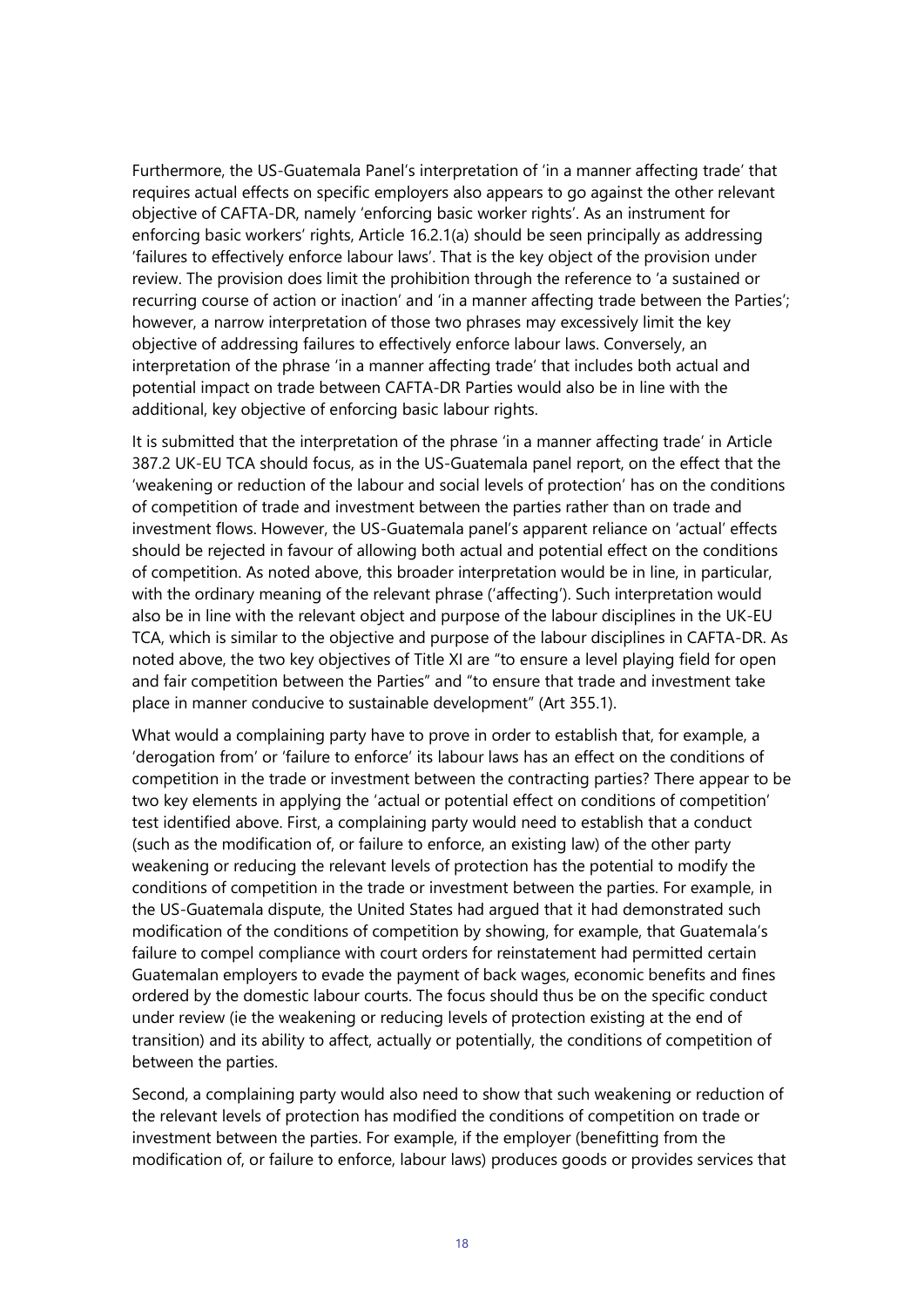are exported abroad or that compete with imports, such a second requirement would easily be met.<sup>23</sup> This would arguably also include the case of products and services that are components of products and services that are actually traded as the alleged modification of, or failure to enforce, labour laws with regard to the components may affect the entire supply chain. Furthermore, it is argued that a weakening or reduction of the relevant levels of protection can also modify the conditions of competition on trade between the parties even if the products or services affected have not yet been traded (as imports or exports), as long as those products or services could be lawfully traded. Accordingly, a derogation from or failure to enforce labour laws may 'affect trade' simply by (contributing to) preventing the importation of a competing product or service from abroad (which has not yet been imported/exported).

#### 3. Additional considerations

Two additional considerations should be advanced here.

First, unlike other trade agreements (such as CAFTA-DR or the EU-Canada CETA), Article 387 does not require that the 'regression' follow from a 'sustained or recurring action or inaction'. In the US-Guatemala dispute, this was a key element in the Panel's rejection of the United States' claim. Because the Panel had only found one instance in which the respondent's failure to effectively enforce labour laws had an effect on international trade, the Panel concluded that that one instance was not enough to meet the additional requirement imposed by Article 16.2.1(a) CAFTA-DR that such failure was 'through a sustained or recurring course of action or inaction' (US-Guatemala Panel Report, 2017, para 505).

Accordingly, given the absence of such an additional requirement, it can be argued that one individual event of regression (whether through the modification of an existing labour law or the failure to enforce such law) would be sufficient to support a finding of violation of Article 387.2. In other words, if Article 387.2 was at issue in the US-Guatemala dispute, the Panel would have found, at least in one instance, a violation of the CAFTA-DR nonregression obligation.

Second, Article 387.3 UK-EU TCA clarifies that each party "retains the right to exercise reasonable discretion and to make bona fide decisions regarding the allocation of labour enforcement resources with respect to other labour law determined to have higher priority". The reference to 'labour enforcement resources' would seem to indicate that Art 387.3 only applies to enforcement-related claims (such as the alleged failure to enforce labour laws).

A similar provision is found in Art 16.2 CAFTA-DR and the US-Guatemala Panel read it as providing an exception to an otherwise prohibited failure to enforce labour laws, as long as such failure results from a "reasonable exercise of discretion or a bona fide decision

<sup>&</sup>lt;sup>23</sup> This is the definition of 'in a manner affecting trade' that has recently been included in the USMCA: "For greater certainty, a failure is "in a manner affecting trade or investment between the Parties" if it involves: (i) a person or industry that produces a good or supplies a service traded between the Parties or has an investment in the territory of the Party that has failed to comply with this obligation; or (ii) a person or industry that produces a good or supplies a service that competes in the territory of a Party with a good or a service of another Party."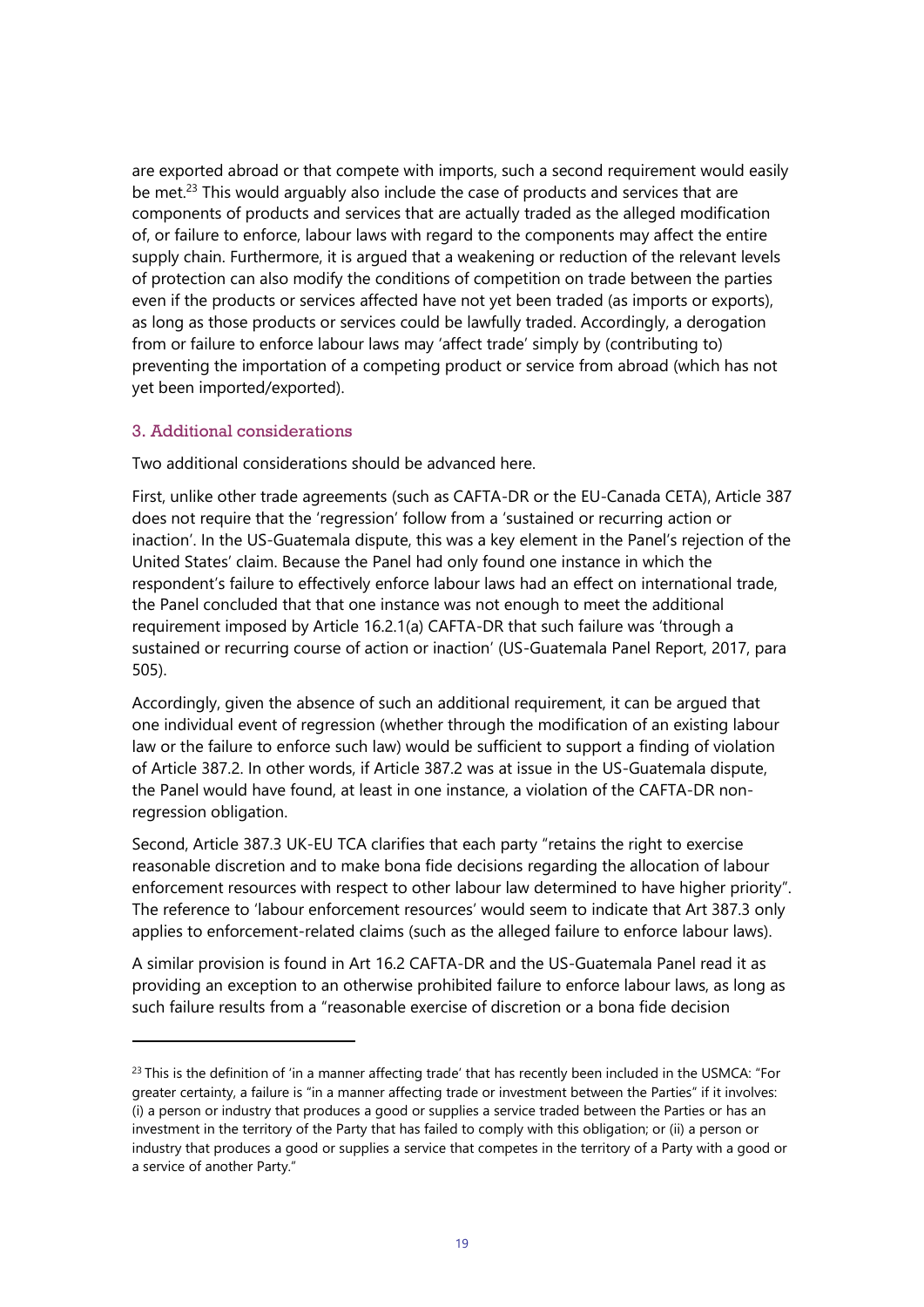regarding the allocation of resources" (para. 150) with the burden of proof lying with the respondent party.<sup>24</sup>

However, unlike Article 16.2 CAFTA-DR, Article 387.3 UK-EU TCA appears to limit the availability of such 'exception' as it further requires that "the exercise of that discretion, and those decisions, are not inconsistent with its obligations under this Chapter."<sup>25</sup> Thus, one wonders whether this further requirement leaves any scope for the exception. Given that the reasonable exercise of discretion has resulted in an enforcement failure prohibited by Article 387.2, it is unclear how the exercise of that discretion be consistent with any of the obligations in chapter 6.<sup>26</sup>

 $24$  "[...] in the dispute settlement context, we see no basis for imposing on the complaining Party the burden of proving that the responding Party has exercised its discretion unreasonably or that its course of action does not result from a bona fide decision regarding the allocation of resources. As a practical matter, allocating the burden of proof this way would require the complaining Party to prove a negative based on evidence we generally would expect to be in the possession of the responding Party. Exercises of discretion and rationales for the allocation of resources are matters that we understand to relate to the deliberative and decision making process of a government. In our experience, it would be unusual for a foreign government to be privy to such matters." US-Guatemala Panel Report, para. 211.

 $25$  For a similar requirement see Article 17.3.1(b) of the United States-Peru FTA: "A decision a Party makes on the distribution of enforcement resources shall not be a reason for not complying with the provisions of this Chapter. Each Party retains the right to the reasonable exercise of discretion and to bona fide decisions with regard to the allocation of resources between labor enforcement activities among the fundamental labor rights enumerated in Article 17.2.1, provided the exercise of such discretion and such decisions are not inconsistent with the obligations of this Chapter."

 $26$  Zandvliet (2019), p.225 "The requirement that enforcement decisions may not be inconsistent with the substantive obligations under the labour provision renders this provision meaningless."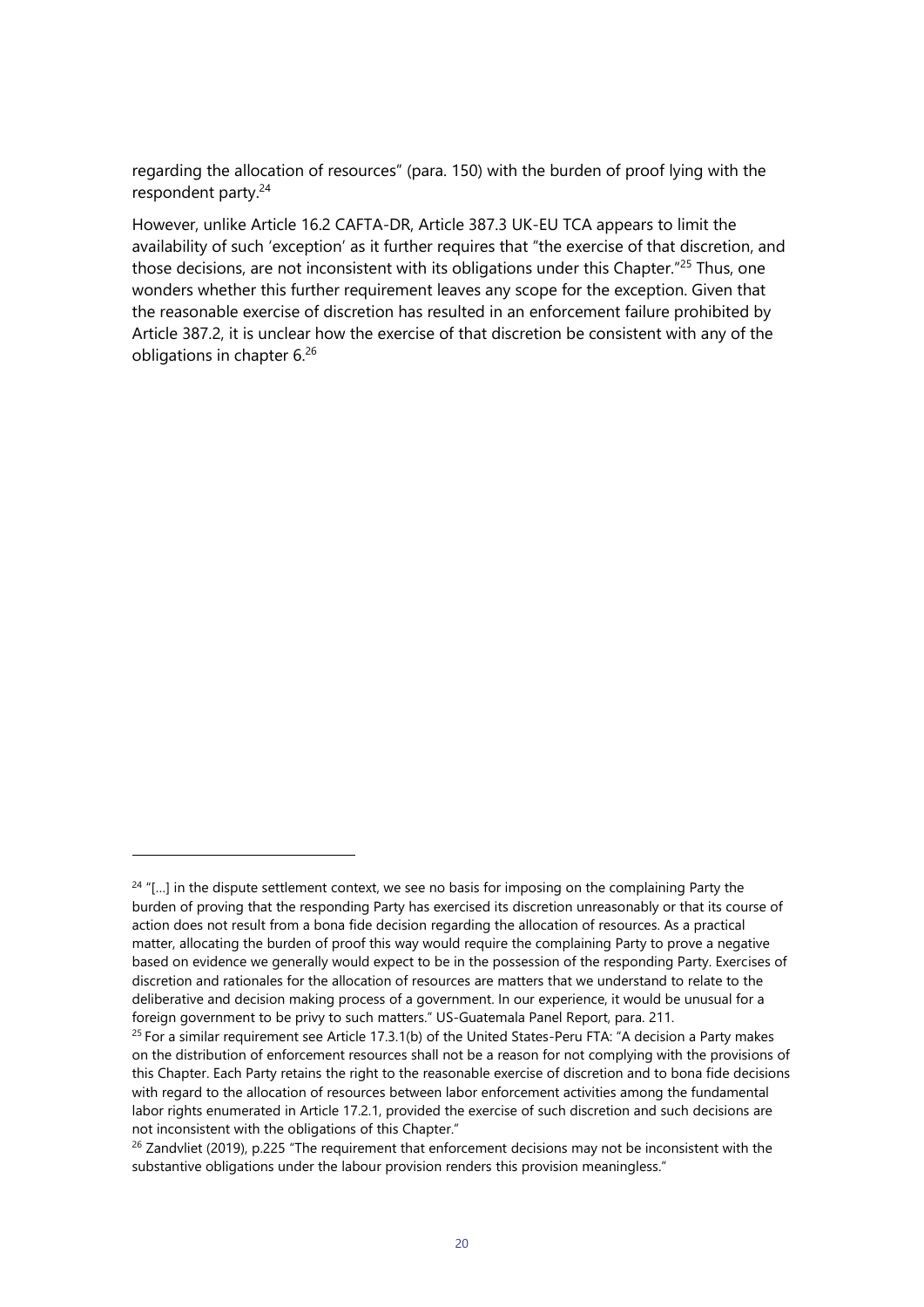# **Section C**

# **Obligations to improve workers' rights**

### **Main findings**

- The TCA contains a weak obligation to increase the contracting parties' respective labour and social levels of protection
- The TCA contains various, legally binding substantive obligations to implement and promote multilateral standards, in particular those stemming from the work of the ILO
- The TCA contains three sets of legally binding procedural obligations addressing domestic governance issues including the requirements to 'protect and promote social dialogue on labour matters' and to have in place a 'system for effective domestic enforcement' (as it is included in Chapter 6, the latter obligation benefits from the availability of 'temporary remedies')

Recent FTAs concluded by the EU and the UK regularly contain so called 'improvement provisions', as they are generally aimed at strengthening labour protection through:

(i) the requirement to increase the contracting parties' respective labour and social levels of protection (obligations to increase labour protection);

(ii) the requirement that domestic laws and regulations comply with a baseline set by reference to specific multilateral standards (obligations to implement multilateral standards); and

(iii) certain procedural and governance requirements (procedural obligations)

All three sets of obligations are found in the UK-EU TCA, in particular in Chapter 6 (Articles 387.4 and 388) and in Chapter 8 (Articles 398 and 399).

### 1.Obligations to increase the level of protection

While the obligations in Article 387.4 is couched in soft language – "the Parties shall continue to strive to increase" - it has been argued that even such best endeavour provisions do have some legal effect, at least in cases where a party manifestly fails to comply with such obligations (Bartels, 2017, p.206). With regard to these types of obligations, one scholar has similarly argued that "the phrase 'shall strive to ensure' is placed somewhere between 'shall' and 'should', indicating a weak obligation of conduct" (Zandvliet, 2019, p.238) It has been argued that an obligation to increase the level of protection should be interpreted in light of the expressed recognition (often included in FTAs) of the contracting parties' "right to determine the levels of protection it deems appropriate" (see Article 356.1 TCA),27 which in itself may further weaken such an obligation.

<sup>27</sup> Schacherer, S. (2021). *Sustainable Development in EU Foreign Investment Law,* Brill, p. 239.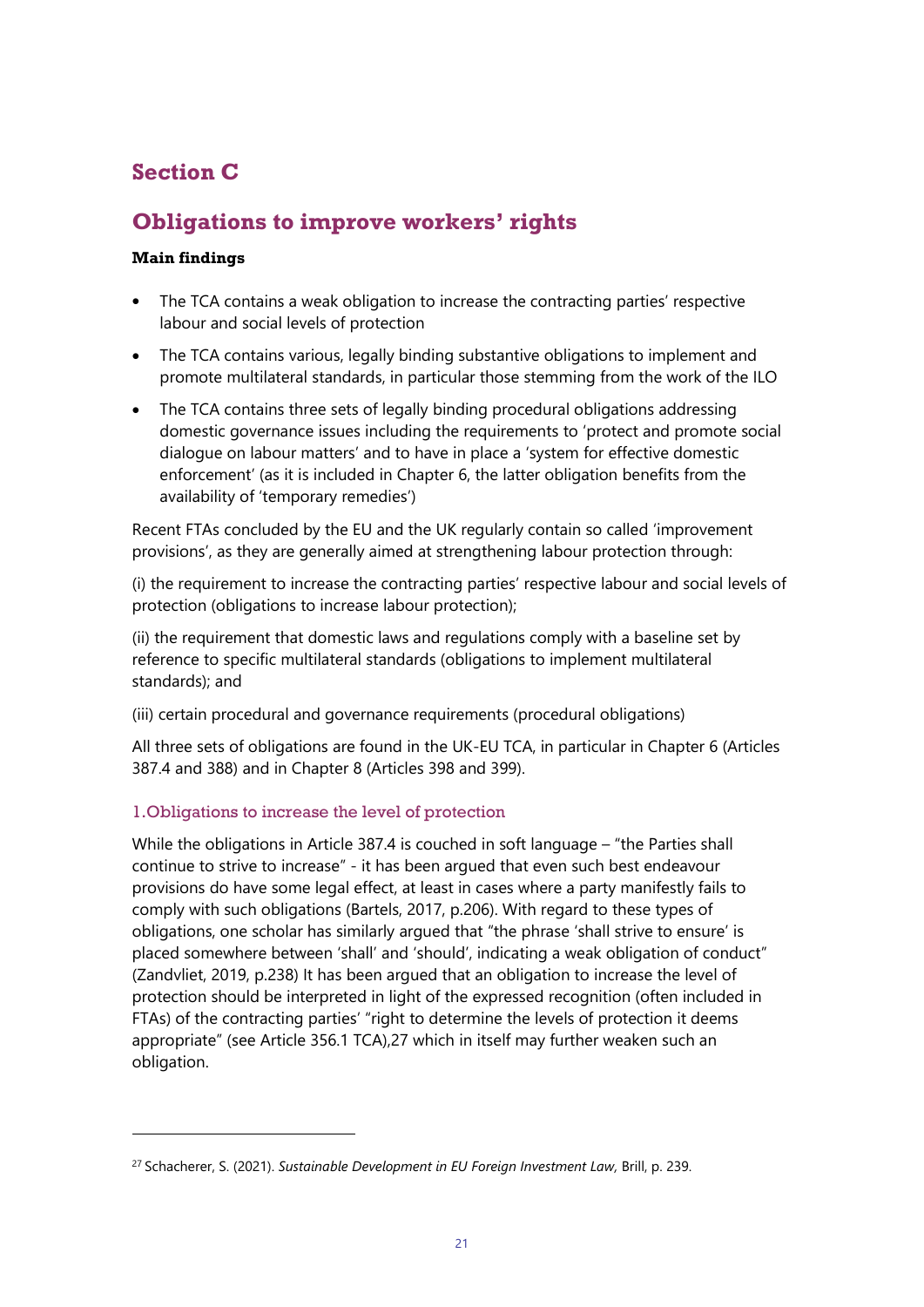### 2. Obligations to implement multilateral standards

Article 399 includes several substantive obligations. Despite the fact that the obligations in Chapter 8 are aimed "to enhance the integration of sustainable development, notably its labour […] dimensions, in the Parties' trade and investment relationship" (Art 397.2), it appears that these various obligations are not conditional on their impact on trade and investment (Ewing, 2021; see EU-Korea Panel of Expert, 2021) unlike the non-regression provisions examined above.

There are three key substantive obligations. First, Article 399.2 commits the contracting parties "to respecting, promoting and effectively implementing the internationally recognised core labour standards, as defined in the fundamental ILO Conventions". The core labour standards are expressly listed in the provision as follows:

- freedom of association and the effective recognition of the right to collective bargaining;
- the elimination of all forms of forced or compulsory labour;
- the effective abolition of child labour; and
- the elimination of discrimination in respect of employment and occupation.

Second, in addition to the obligation "to make continued and sustained efforts to ratify the fundamental ILO Conventions" (399.3) and "to exchange information" on the progress of the ratification of ILO Conventions or protocols and of other relevant international instruments (399.4), Article 399.5 commits the contracting parties "to implementing" all the ILO Conventions (that have been ratified respectively by the contracting parties) and the different provisions of the European Social Charter (that the contracting parties, as members of the Council of Europe, have respectively accepted).

Third, Article 399.6 requires each contracting party "to continue to promote, through its laws and practices, the ILO Decent Work Agenda as set out in the 2008 ILO Declaration on Social Justice for a Fair Globalization (the "ILO Decent Work Agenda") and in accordance with relevant ILO Conventions, and other international commitments." Article 399.6 provides an indicative list of the areas covered by the duty to promote labour standards, which include the following:

- decent working conditions for all, with regard to, inter alia, wages and earnings, working hours, maternity leave and other conditions of work;
- health and safety at work, including the prevention of occupational injury or illness and compensation in cases of such injury or illness; and
- non-discrimination in respect of working conditions, including for migrant workers.

All three sets of obligations embody legally binding obligations. The EU-Korea Panel of experts interpreted the expression 'commit to' (in article 13.4.3 of the EU-Korea FTA) as a "legal binding obligations of commitment to respecting, promoting and realising the obligations arising from membership of the ILO and the 1998 ILO Declaration in relation to the principles concerning the fundamental rights" (EU-Korea Panel report, para. 127).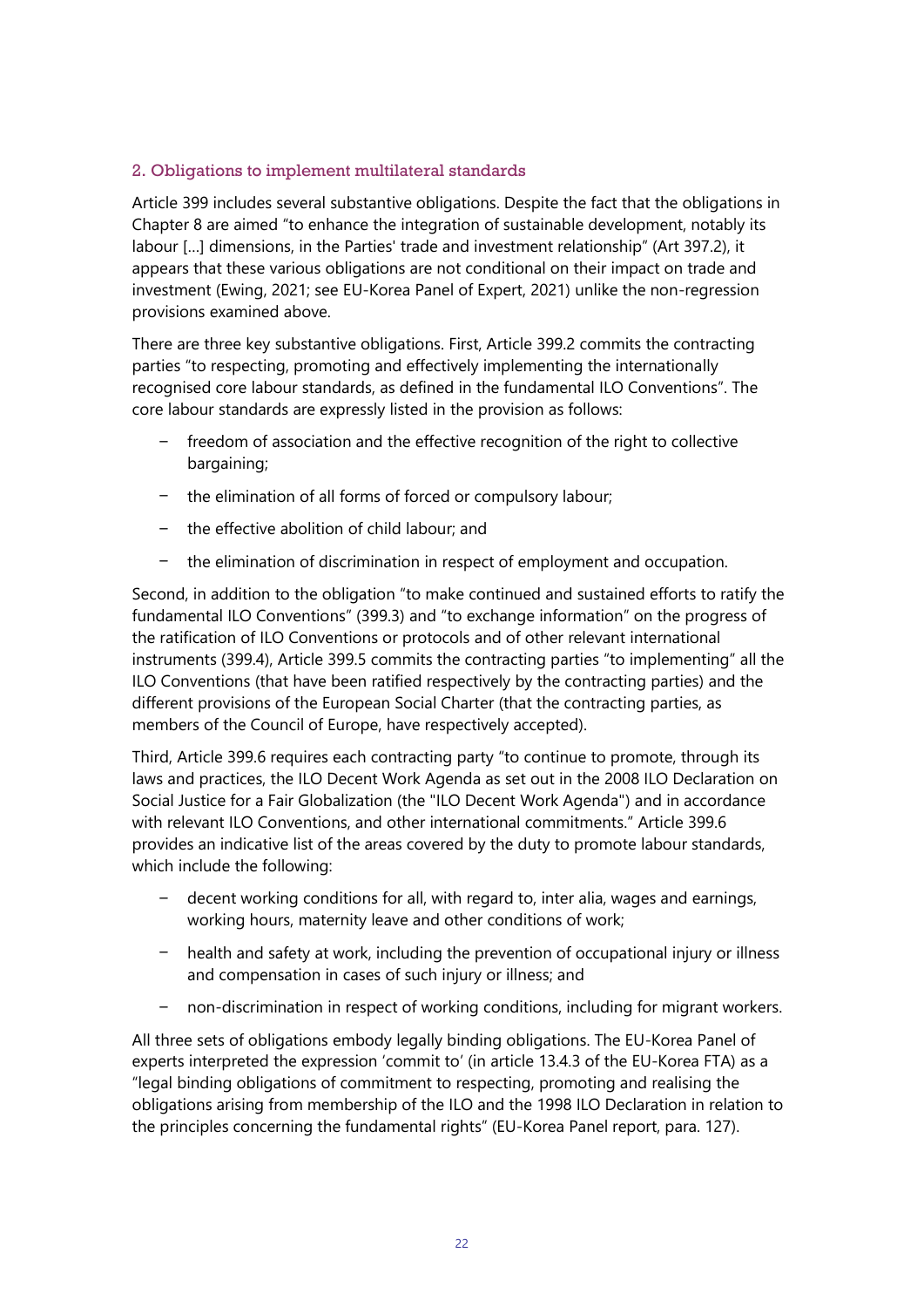With regard to the obligation 'to continue to promote' in Article 399.6, it may be relevant to point again to the interpretation of the EU-Korea Panel of experts: based on the ordinary meaning of to 'promote' (meaning to 'further the development, progress, or establishment of (a thing), encourage, help forward, or support activity'), the panel concluded that the relevant provision implied "a positive obligation on States", which, applied to the freedom of association, "means that States should ensure third parties do not disrupt workers engaging in their right to freedom of association [and] States should create a 'climate' in which the civil rights of workers and employers allow them to freely exercise their rights to freedom of association." (EU-Korea Panel report, para. 132).

It should be emphasised that each of the substantive obligation included in Article 399 have a different material scope. Article 399.2 focuses on effectively implementing the four core labour standards; Article 399.5 focuses on implementing all the ILO Conventions and the different provisions of the European Social Charter ratified or accepted by each contracting party;<sup>28</sup> Article 399.6 focuses on promoting the 'ILO Decent Work Agenda'. While there will be in terms of coverage some overlap between the various provisions, the overall scope is quite impressive. In the words of Professor Ewing, "It is hard to deny that this is an impressive list of obligations, which if taken seriously and given effect would help potentially to transform British labour law."<sup>29</sup> A finding that either contracting party is not complying with any of the above-mentioned international labour standards will entail a violation of the improvement obligations in the TCA (see Table 1), albeit a finding of violation by a panel of experts will not be binding and actual compliance will rely exclusively on the goodwill of the respondent party (see below the section on enforcement).

<sup>&</sup>lt;sup>28</sup> The United Kingdom has ratified 88 Conventions in total (although only 53 of these are still in force). See: Ewing (2021) p.312.

<sup>29</sup> ibid p.313.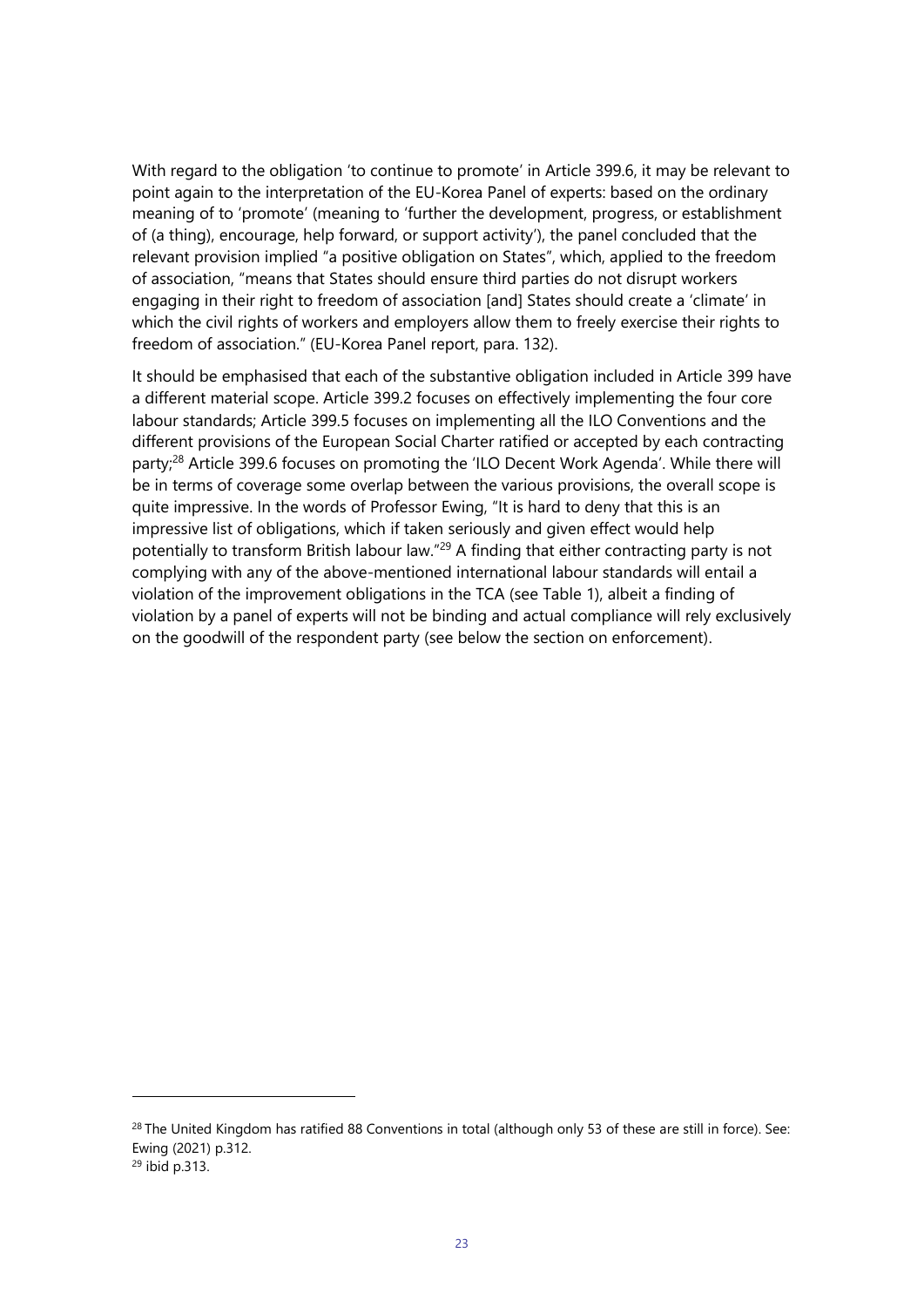#### **Table 1**

**UK compliance with the TCA obligation to implement all ratified (non-fundamental) ILO Convention (Article 399(5))**

"Having ratified 53 ILO Conventions and Protocols currently in force, the United Kingdom is neither exceptionally high nor exceptionally low compared to other EU Member States. […] In terms of compliance, the ILO Committee of Experts has highlighted concerns with a number of the non-fundamental Conventions ratified by the UK, despite its duty under the TCA to implement 'all the ILO Conventions' that the UK and the EU Member States respectively have ratified. […] in the ten years from 2011 to 2020 concerns have also been expressed about the following eight non-fundamental ratified Conventions:

- Workmen's Compensation (Accidents) Convention, 1925 (No 17)
- Migration for Employment Convention (Revised), 1949 (No 97)
- Labour Inspection Convention, 1947 (No 81)
- Radiation Protection Convention, 1960 (No 115)
- Employment Policy Convention, 1964 (No 122)
- Labour Relations (Public Service) Convention, 1978 (No 151)
- Social Security (Minimum Standards) Convention, 1952 (No 102)
- Tripartite Consultation (International Labour Standards) Convention, 1976 (No 144)

#### […]

Related also to the resources the British state is not now prepared to direct to the protection of workers and their families are the concerns about labour inspection and the standards required by ILO Convention 81. This is an issue that has arisen specifically in the context of health and safety, the Committee of Experts expressing concern that the 'the number of labour inspectors decreased from 1432 to 990 between 2011–12 and 2018–19', these official figures under-estimating the steep decline in view of the fact that 'managers and technical experts are included in the Government's figures'. The anxiety here related to the government's obligation under ILO Convention 81 to ensure that 'the number of labour inspectors shall be sufficient to secure the effective discharge of their duties'."

*Ewing, K. (2021). 'The EU-UK Trade and Cooperation Agreement: Implications for ILO Standards and the European Social Charter in the United Kingdom', King's Law Journal, p.326 and 329.*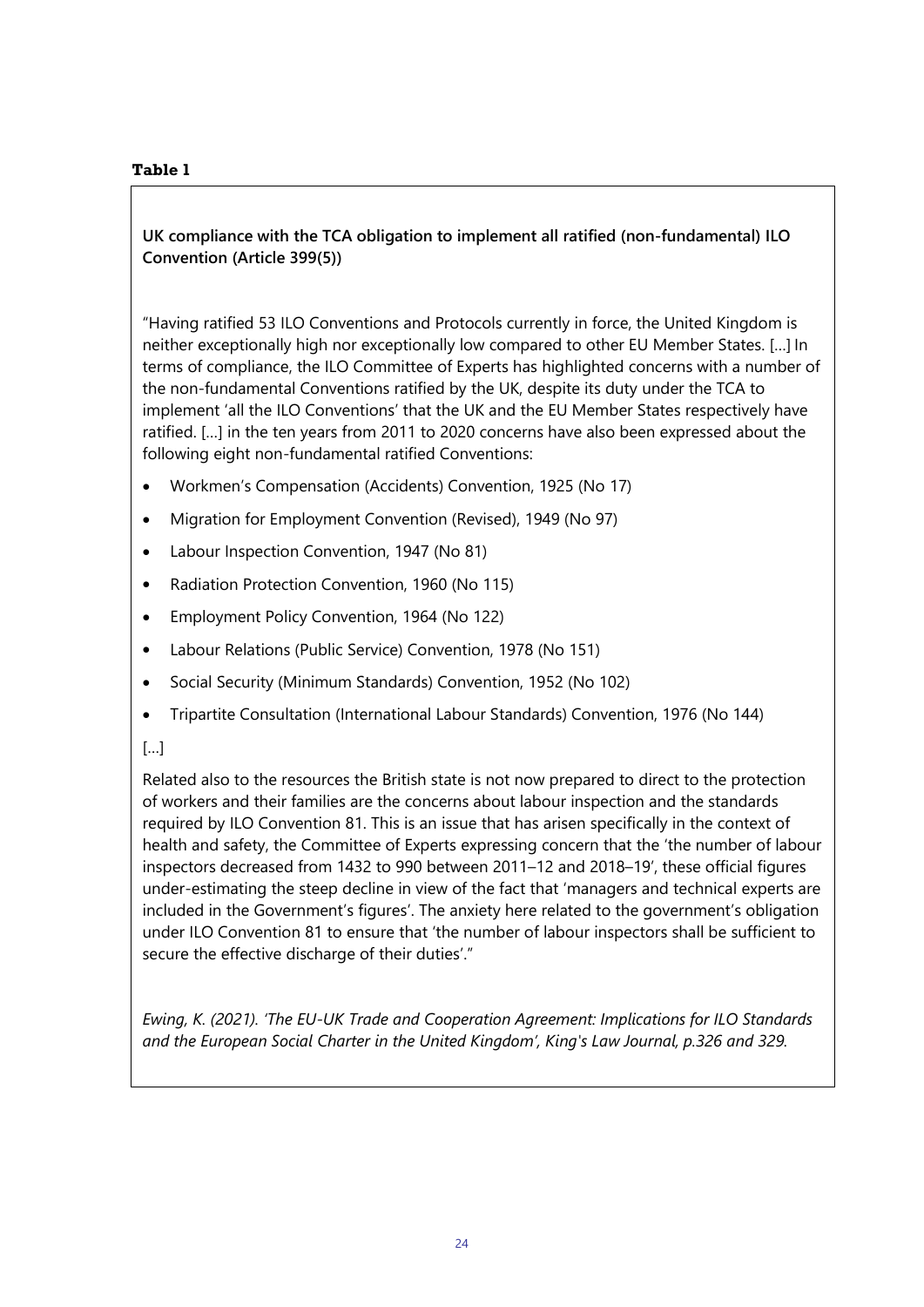### 3. Procedural obligations

Chapters 6 and 8 also include three legally binding procedural obligations addressing domestic governance issues, although only the obligations in Chapter 6 will benefit of the availability of 'temporary remedies' (including suspension of obligations) (see Article 410 TCA and the discussion below on 'Enforcement').

With regard to Chapter 8, there are two relevant provisions. First, Article 398 provides several obligations enhancing transparency and participation in the law-making process. For example, Article 398 requires the contracting parties to

"ensure that any measure of general application pursuing the objectives of this Chapter is administered in a transparent manner, including by providing the public with reasonable opportunities and sufficient time to comment, and by publishing such measures" and

"encourage public debate with and among non-state actors as regards the development and definition of policies that may lead to the adoption of law relevant to this Chapter by its public authorities"

Second, Article 399.7 requires each contracting party to "protect and promote social dialogue on labour matters among workers and employers, and their respective organisations, and with the relevant government authorities." According to Professor Ewing, this is a "hugely significant" obligation: while it is different from (but is possibly informed by) the Social Dialogue procedure in the TFEU, it requires both Parties "to bring trade unions and employers into the process of government, in terms flexible enough to require dialogue about policy proposals, legislative initiatives, and policy implementation."<sup>30</sup>

With regard to Chapter 6, Article 388 specifies the domestic enforcement mechanisms that the contracting parties "shall have in place", including "a system for effective domestic enforcement", "an effective system of labour inspections in accordance with its international commitments", "administrative and judicial proceedings […] that allow public authority and individuals with standing to bring timely actions against violations of the labour law and social standards", "appropriate and effective remedies, including interim relief, as well as proportionate and dissuasive sanctions".

Accordingly, Article 388 seems to focus principally on the substance of enforcement mechanisms as they exist in the legislative texts of either contracting parties. In order to determine whether such mechanisms comply with the various requirements in Article 388 (for example, whether each contracting party's domestic law provides for 'appropriate' and 'effective' remedies) reliance on international labour standards as well as empirical evidence on the actual performance of such mechanisms will be crucial.

<sup>30</sup> Ewing (2021) p.314.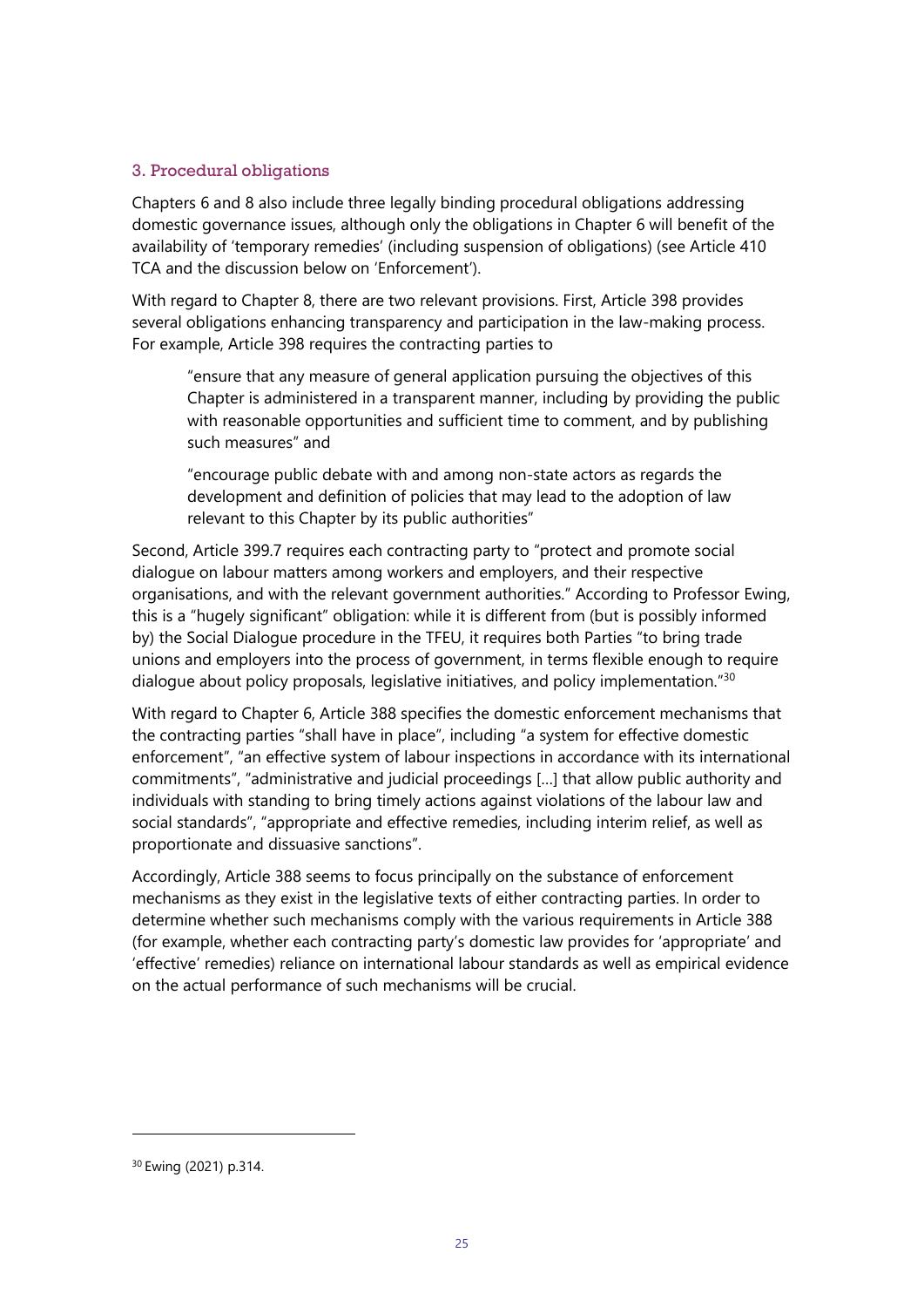# **Section D**

### **Enforcement of labour provisions**

### **Main findings**

- For implementation and monitoring purposes, the TCA provides for a standard institutional framework including, from the top, the 'Partnership Council', the 'Trade Partnership Committee', and the 'Trade Specialised Committee on Level Playing Field for Open and Fair Competition and Sustainable Development'
- Civil society participation takes place principally through the 'Civil Society Forum' at the international level and 'domestic advisory groups' at the national level (Parties are required to consider views or recommendations submitted by its domestic advisory group(s) and representatives of each contracting party shall aim to consult with their respective domestic advisory group(s) at least once a year)
- The TCA provides for a special dispute settlement procedure to address any matter concerning labour obligations; only the two contracting parties can formally activate this procedure, which involves both a consultation phase and an adjudication phase (the latter, centred around the establishment of a Panel of Experts)
- Unlike the case of the general dispute settlement procedure, the decision of the panel of experts is not binding on the respondent party; however, the TCA does provide for the availability of 'temporary remedies' (including suspension of obligations) but only in the case of disputes concerning the interpretation and application of Chapter 6 (including, in particular, the non-regression obligation in Article 387 and the requirement to put in place a system for effective domestic enforcement in Article 388).

When it comes to the enforcement of labour provisions, the TCA provides for an institutional framework entrusted with implementation and monitoring functions, as well as a special dispute settlement procedure, which is different from the general dispute settlement procedure found in Title I of Part Six of the TCA. Civil society has a formal place in the overall institutional structure, which could be used to suggest that the contracting parties consider initiating dispute settlement procedure. Furthermore, EU-based civil society organisations including the European Trade Union Confederation can use the EU's Single Entry Point to raise complaints and of course civil society organisations, including trade unions, can use political means to encourage the European Commission or United Kingdom government to launch dispute settlement proceedings. (See Table 2).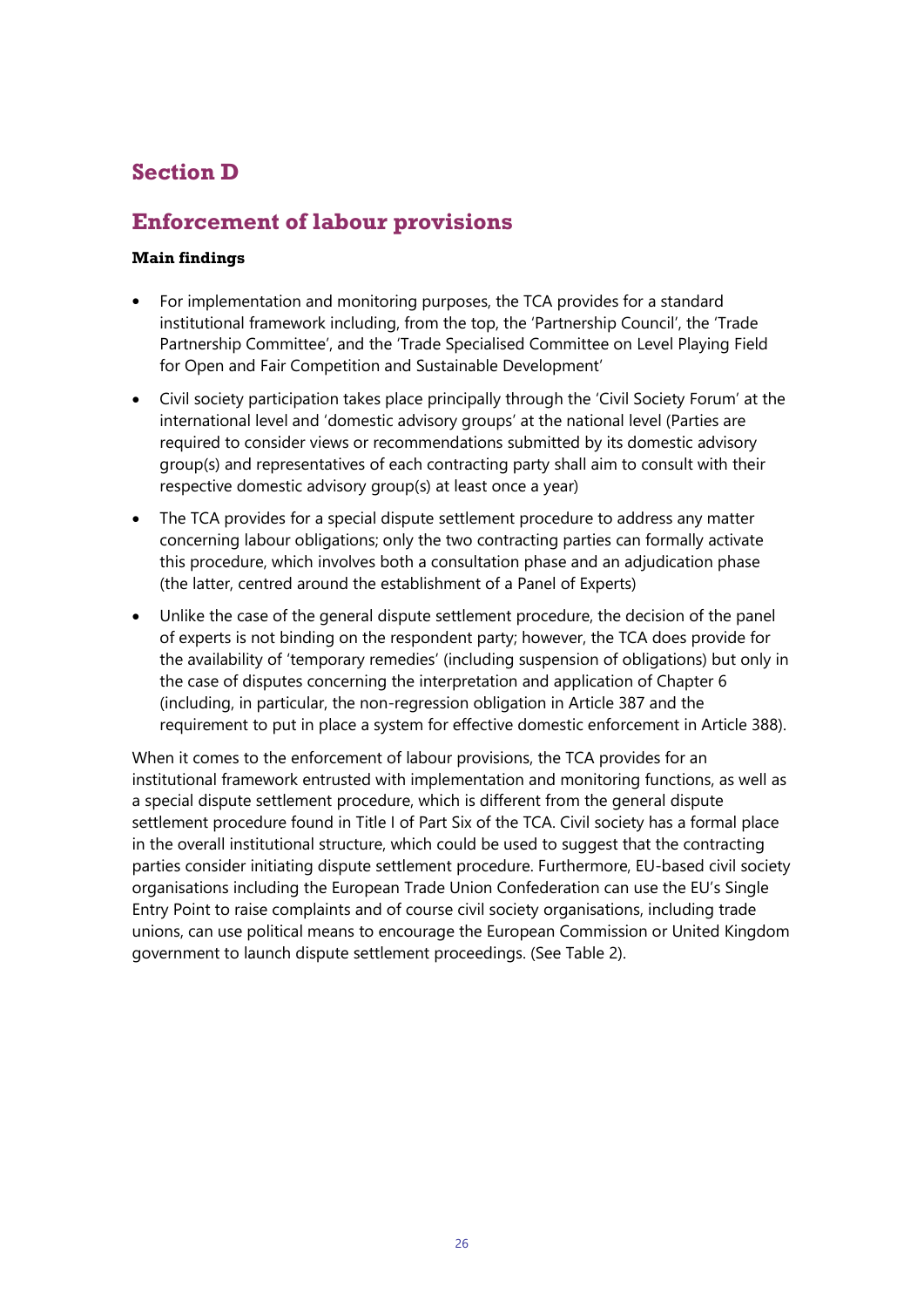#### **Table 2**

### **Role of civil society (including trade unions) in the implementation of TCA labour obligations**

- Civil society, including trade unions, has a formal place in the TCA institutional structure, through the establishment of the 'domestic advisory groups', at the national level, and the Civil Society Forum, at the international level (Articles 12-14 TCA)
- Domestic advisory groups (DAGs) comprise "a representation of independent civil society organisations including non-governmental organisations, business and employers' organisations, as well as trade unions" (Article 13.1)
- The Civil Society Forum "shall be open for the participation of independent civil society organisations established in the territories of the Parties, including members of the domestic advisory groups" and each contracting party "shall promote a balanced representation, including non-governmental organisations, business and employers' organisations and trade unions"
- Contracting parties "shall consider views or recommendations submitted by its domestic advisory group(s)" and representatives of each contracting party "shall aim to consult with their respective domestic advisory group(s) at least once a year" (Art 13.2 TCA)
- In the context of the contracting parties' cooperative activities on trade-related aspects of labour policies, the contracting parties "shall consider any views provided by representatives of workers, employers, and civil society organisations" (Article 399.9 TCA)

\*\*\*

- While there is no express reference to the ability of civil society to contribute to the initiation of a dispute settlement procedure, nothing would prevent a domestic advisory group, for example, to raise an issue concerning the non-compliance of any of the labour provisions in the FTA (although each contracting party is only required 'to consider' such issues pursuant to Article 13.2 TCA)
- The European Trade Union Confederation and other EU-based stakeholders can avail themselves of the recently established EU Single Entry Point in order to submit a complaint to the European Commission alleging non-compliance with any of the labour obligations in the TCA
- In the context of consultation between the contracting parties regarding any matter arising under the labour provisions of the TCA, each contracting party "may seek, when appropriate, the views of the domestic advisory groups referred to in Article 13 or other expert advice" (Article 408.4 TCA)
- In the context of the Trade Specialised Committee on Level Playing Field's obligation to monitor the follow-up to the report of the panel of experts, "domestic advisory groups of the Parties […] may submit observations" to the Trade Specialised Committee on LPF (Article 409.17 TCA)
- Civil society organisations can use political means to encourage the European Commission or United Kingdom government to launch dispute settlement proceedings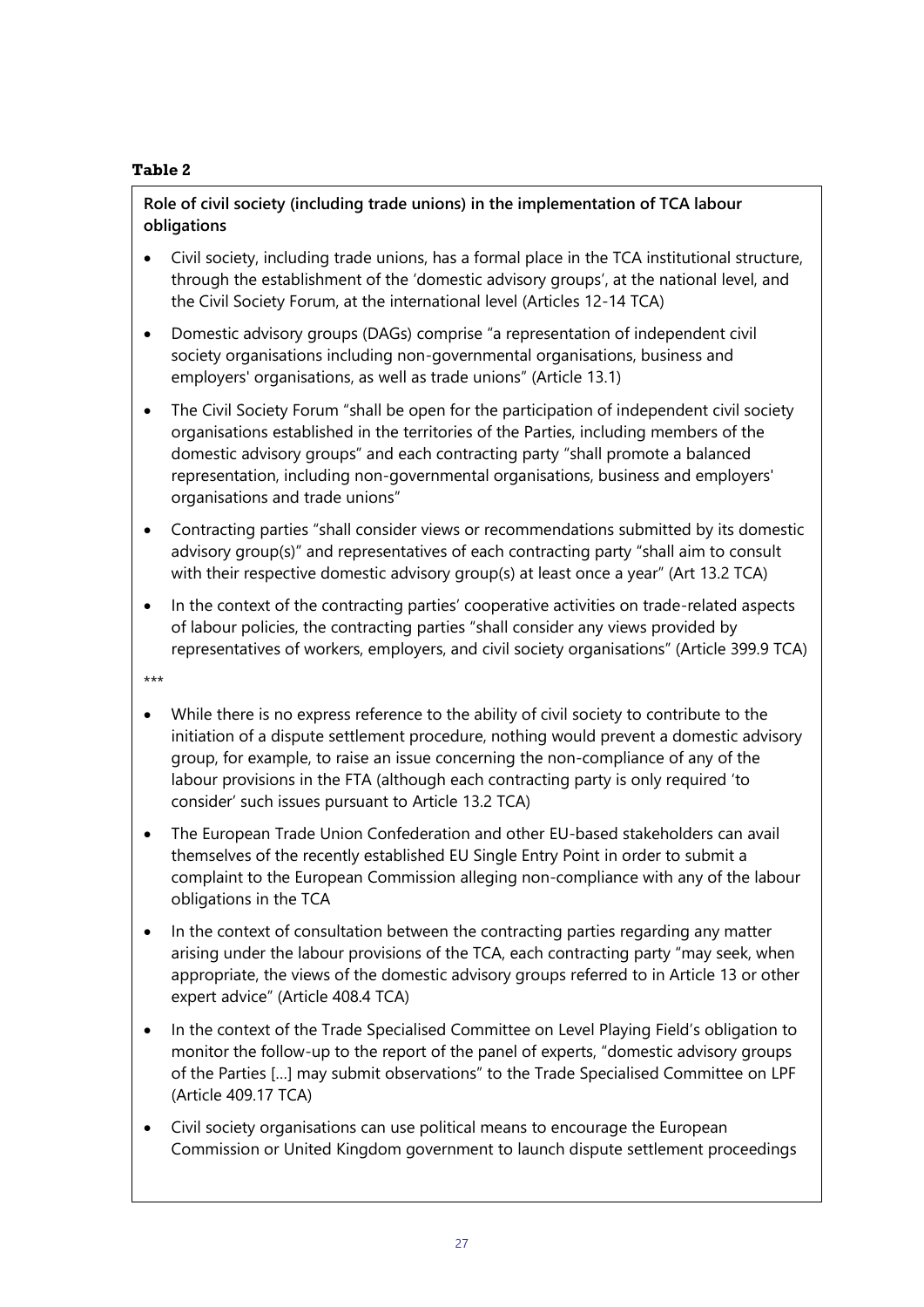#### 1.Implementation and monitoring framework

In terms of institutional framework, while the 'Partnership Council', comprising representatives of the two contracting parties, has general powers over the agreement (Article 7), the TCA establishes several specialised committees including the 'Trade Partnership Committee', addressing various trade-related matters in the Agreement, and more importantly the 'Trade Specialised Committee on Level Playing Field for Open and Fair Competition and Sustainable Development' which "addresses matters covered by" the LPF Title (Article 8).

The LPF Committee held its first meeting on 12 October 2021 discussing several matters including issues related to labour and social standards such as (1) the UK intention to denounce Art 18, para 2 of the European Social Charter in order to remove certain existing visa fees discounts from February 2022; (2) the UK initiative for a Single Enforcement Body; and (3) the EU's Occupational Health and Safety Strategy 2021.<sup>31</sup>

In line with previous EU FTAs, the TCA provides a certain level of institutionalisation of the participation of civil society, in particular through the establishment of 'domestic advisory groups' and the Civil Society Forum (Article 12).

Domestic advisory groups are established by each contracting party and may be convened in different configurations to discuss the implementation of difference provisions of the Agreement. These groups comprise "a representation of independent civil society organisations including non-governmental organisations, business and employers' organisations, as well as trade unions, active in economic, sustainable development, social, human rights, environmental and other matters." (Article 13.1) Each contracting party "shall consider views or recommendations submitted by" its domestic advisory group(s) and representatives of each contracting party "shall aim to consult with" their respective domestic advisory group(s) at least once a year (Article 13.2). The expression 'shall aim to' appears to weaken this obligation of consultation, particularly with regard to the minimum timeframe. However, omitting to consult with the domestic advisory group(s) for, say, up to two years may entail a breach of the Article 13.2 obligation.

Furthermore, the contracting parties are to facilitate a 'Civil Society Forum' which is to meet at least once a year and is to conduct a dialogue on the implementation of Part Two on 'Trade, Transport, Fisheries and other Arrangements' (Article 14.1-2). The Civil Society Forum shall be composed of "independent civil society organisations established in the territories of the Parties, including members of the domestic advisory groups" and providing "a balanced representation, including non-governmental organisations, business and employers' organisations and trade unions, active in economic, sustainable development, social, human rights, environmental and other matters" (Article 14.3)

<sup>&</sup>lt;sup>31</sup> For the minutes of the meeting see the EU website:

https://ec.europa.eu/info/sites/default/files/minutes - first\_meeting\_of\_tsc\_on\_lpfs.pdf or the UK website: [https://www.gov.uk/government/publications/trade-specialised-committee-on-level-playing-field-for](https://www.gov.uk/government/publications/trade-specialised-committee-on-level-playing-field-for-open-and-fair-competition-and-sustainable-development/minutes-first-trade-specialised-committee-meeting-on-level-playing-field-for-open-and-fair-competition-and-sustainable-development)[open-and-fair-competition-and-sustainable-development/minutes-first-trade-specialised-committee](https://www.gov.uk/government/publications/trade-specialised-committee-on-level-playing-field-for-open-and-fair-competition-and-sustainable-development/minutes-first-trade-specialised-committee-meeting-on-level-playing-field-for-open-and-fair-competition-and-sustainable-development)[meeting-on-level-playing-field-for-open-and-fair-competition-and-sustainable-development](https://www.gov.uk/government/publications/trade-specialised-committee-on-level-playing-field-for-open-and-fair-competition-and-sustainable-development/minutes-first-trade-specialised-committee-meeting-on-level-playing-field-for-open-and-fair-competition-and-sustainable-development)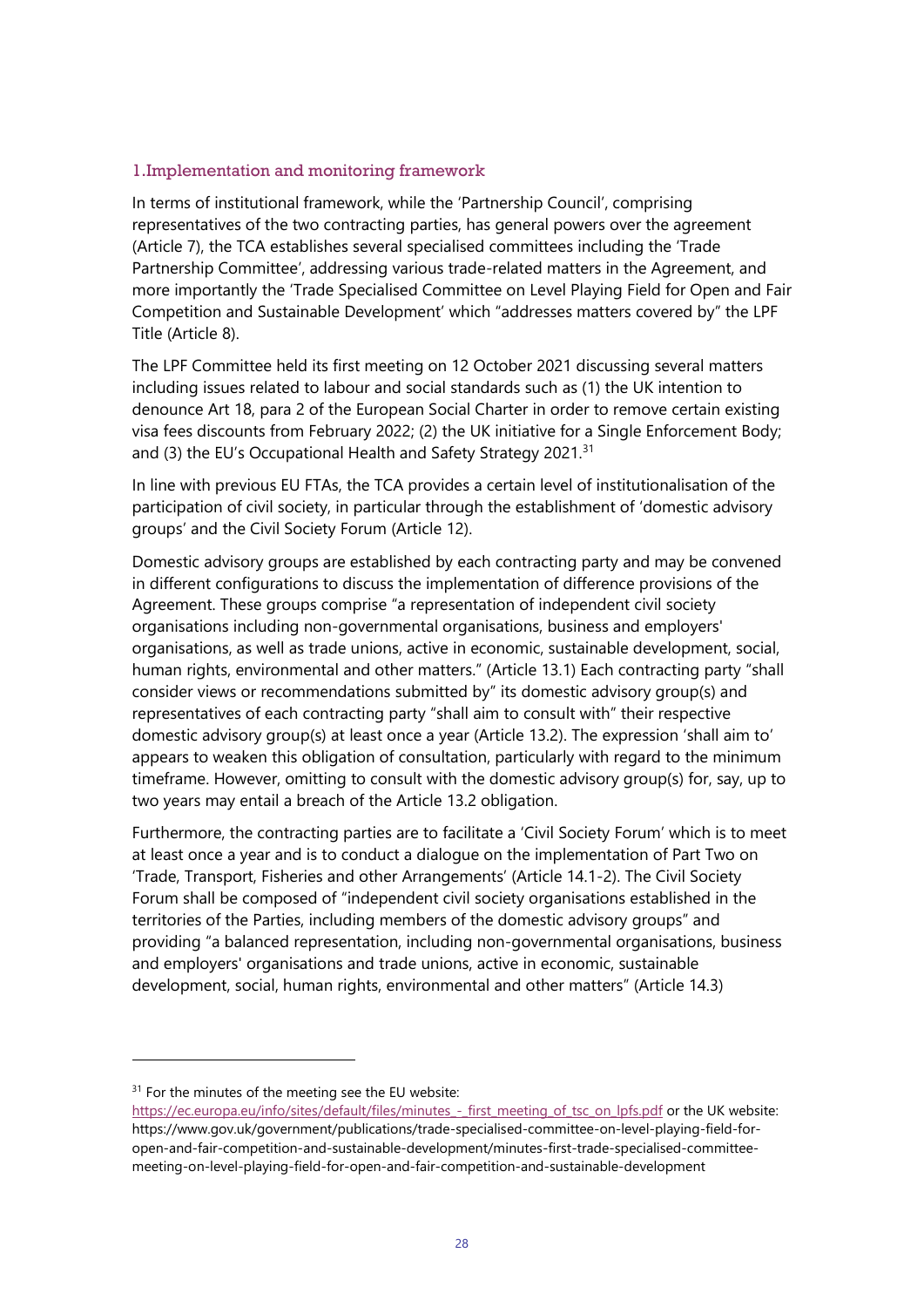Aside from domestic advisory groups and the Civil Society Forum, a role of stakeholders is found in the context of the contracting parties' cooperative activities on trade-related aspects of labour policies as envisioned in Article 399.8. The TCA requires the contracting parties to "consider any views provided by representatives of workers, employers, and civil society organisations" (Article 399.9).

Recent analysis carried out on the extent of civil society participation in the implementation of EU FTAs has found that "civil society is largely included at the level of logistics and partly at the level of information sharing, whereas monitoring capacities remain limited and impact on policy-making is quasi-absent."<sup>32</sup>

### 2. State-State dispute settlement

The special dispute settlement procedure reserved for labour obligations (to the exclusion of the general procedure)<sup>33</sup> involves, first, a consultation phase (Article 408) and, then, an arbitration phase centred around the establishment of a Panel of Experts (Article 409). Crucially, only the two contracting parties can formally activate these phases.<sup>34</sup> Differently from certain earlier FTAs,<sup>35</sup> there is no express reference to the ability of other stakeholders (whether any member of the public or any of the civil society institutions referred to above) to contribute to the initiation of a dispute settlement procedure.<sup>36</sup> However, nothing prevents a domestic advisory group, for example, to raise an issue concerning the noncompliance of any of the labour provisions in the FTA (although each contracting party is only required 'to consider' such issue pursuant to Article 13.2).

Particularly important is Article 409.6 which provides that with regard to matters related to multilateral labour standards or agreements, the panel of experts "should seek information"

<sup>&</sup>lt;sup>32</sup> Drieghe L. et al (2021). 'Participation of Civil Society in EU Trade Policy Making: How Inclusive is Inclusion?', *New Political Economy*

See also: European Economic and Social Committee, (2021). 'The role of Domestic Advisory Groups in monitoring the implementation of Free Trade Agreements' REX/510, online at:

[https://www.eesc.europa.eu/en/our-work/opinions-information-reports/opinions/role-domestic-advisory](https://www.eesc.europa.eu/en/our-work/opinions-information-reports/opinions/role-domestic-advisory-groups-monitoring-implementation-free-trade-agreements)[groups-monitoring-implementation-free-trade-agreements](https://www.eesc.europa.eu/en/our-work/opinions-information-reports/opinions/role-domestic-advisory-groups-monitoring-implementation-free-trade-agreements)

 $33$  While the contracting parties have agreed to "make all efforts through dialogue, consultation, exchange of information and cooperation to address any disagreement on the application of" Chapters 6 and 8 (Articles 389.1 and 407.1), in the event of a dispute regarding the application of either chapter, the contracting parties "shall have recourse exclusively to" the specific procedures set out in Chapter 9, instead of the general dispute settlement procedures in Title I of Part Six.

<sup>&</sup>lt;sup>34</sup> The establishment of a panel of experts can be requested after 90 days from the request for consultations.

<sup>&</sup>lt;sup>35</sup> See Article 23.8.5 EU-Canada CETA "Each Party shall be open to receive and shall give due consideration to submissions from the public on matters related to this Chapter, including communications on implementation concerns." Also Article 13.14.1 EU-Korea FTA "A Party may request consultations with the other Party regarding any matter of mutual interest arising under this Chapter, including the communications of the Domestic Advisory Group(s) referred to in Article 13.12 […]".

<sup>&</sup>lt;sup>36</sup> Article 408.4 does recognise that, in the consultation phase, "[e]ach Party may seek, when appropriate, the views of the domestic advisory groups referred to in Article 13 or other expert advice." Moreover, Article 409.17 provides that the "domestic advisory groups of the Parties […] may submit observations to the Trade Specialised Committee on Level Playing Field for Open and Fair Competition and Sustainable Development" in the context of the Committee's obligation to monitor the follow-up to the report of the panel of experts.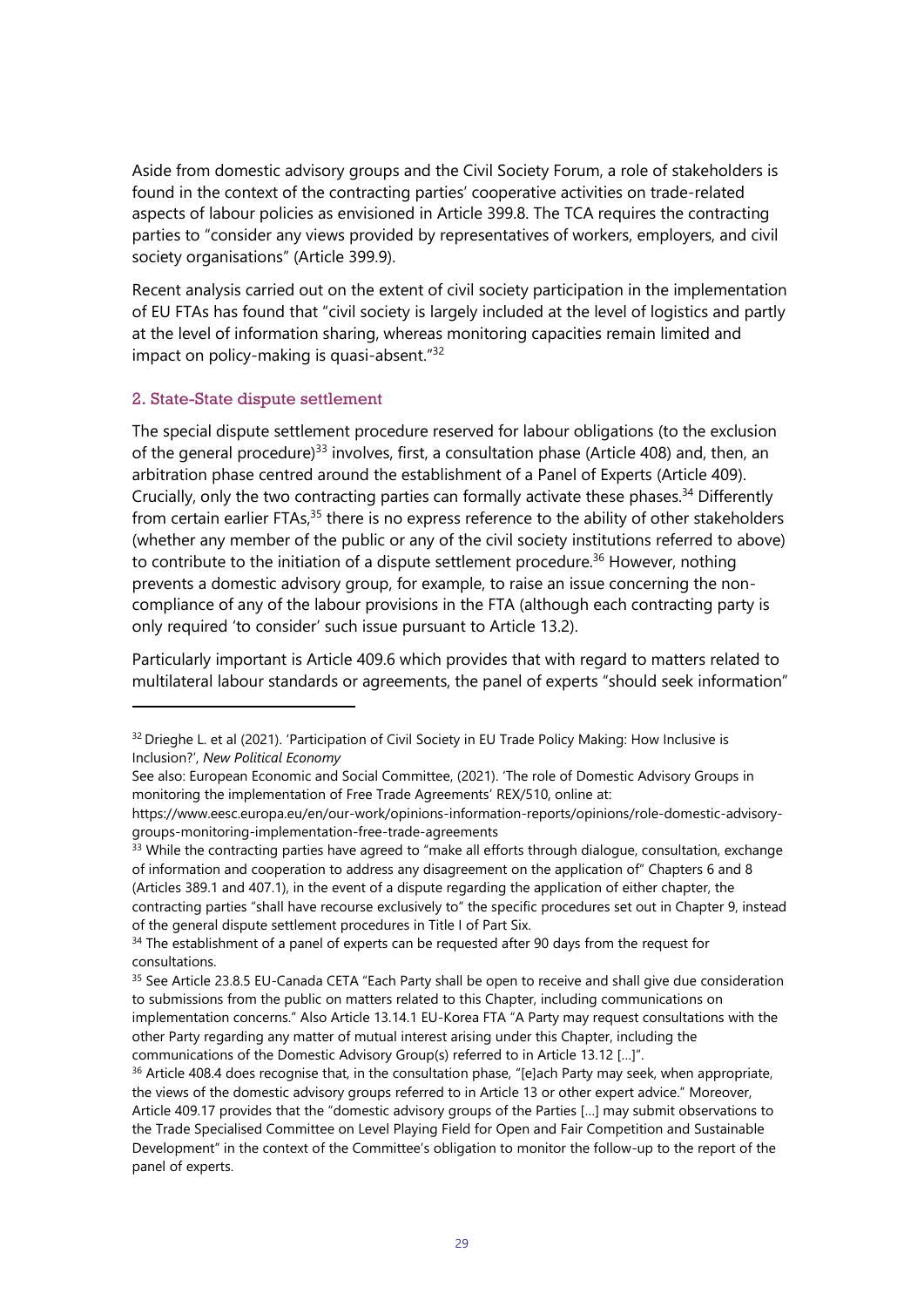from the ILO and relevant bodies established under those agreements, including any pertinent available interpretative guidance, findings or decisions adopted by the ILO and those bodies. In other words, in ascertaining whether a contracting party has not complied with any ILO labour standards, the Panel of experts will very likely rely heavily (although it is not under a strict obligation to do so) on any relevant ILO materials including the work of ILO bodies that have addressed concerns with regard to ILO Members' compliance (see for example, Table 1 above on Article 399(5))

If, in its final report, the panel of experts determines that a Party has not conformed with its obligations under Chapters 6 and/or 8, "the Parties shall, within 90 days of the delivery of the final report, discuss appropriate measures to be implemented taking into account the report of the panel of experts." (Article 409.16). In case the "Parties disagree on the existence of, or the consistency with, the relevant provisions of any measure taken to address the non-conformity", the complaining Party may request the original panel of experts to decide on the matter (Article 409.18).

Crucially, unlike the general dispute settlement procedure, the decision of the panel of experts is not binding on the respondent party. However, for the first time in a EU trade agreement, Article 410 extends the availability of certain 'temporary remedies' in the event the respondent party fails to take any action to conform with the report of the panel of experts or the panel of experts finds that the measure taken by the respondent party to comply is still inconsistent with its obligations. These remedies include:

(i) "an offer for temporary compensation" made by the respondent party if the respondent party does not comply with the decision of the panel of experts (Article 749.1) and

(ii) the "suspension of obligations" by the complaining party if the respondent party does not offer compensation or the parties fail to agree on the level of compensation (Article 749.2)

However, 'temporary remedies' are only available in the case the dispute concerns the obligations in Chapter 6, that is the non-regression obligation in Article 387 and the requirement to put in place a system for effective domestic enforcement in Article 388. These remedies are not available in the case of a dispute concerning Chapter 8.

There are complex limitations on the obligations that can be suspended (Article 749.3-4 and 7-9) and in any event the suspension of obligation "shall not exceed the level equivalent to the nullification or impairment caused by the violation" (Article 749.5). The 'temporary' nature of these remedies emphasises the key objective of the dispute settlement mechanism, which is for the contracting parties to find a mutually agreed solution to the dispute or for the respondent to comply with its obligations under the agreement (Article 749.13 and Article 750).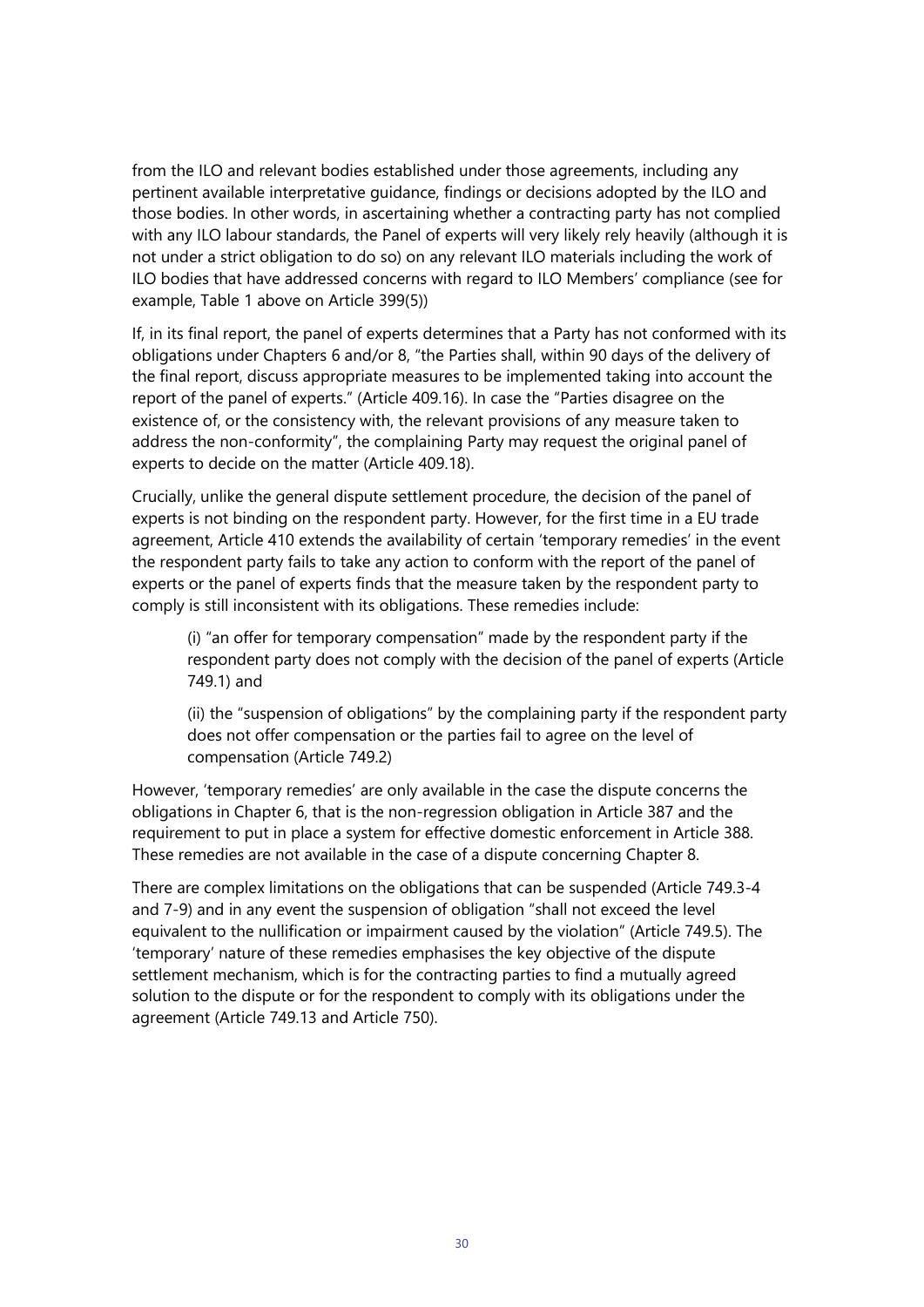# **Section E**

## **Rebalancing mechanism**

### **Main finding**

The rebalancing mechanism included in the TCA provides for a novel remedy in case of future 'substantial' divergences, which is however subject to strict substantive and procedural requirements

Article 411 of the TCA establishes a novel mechanism to address the case of future "significant divergences" in certain areas, including labour and social policies, impacting on trade or investment between the Parties in a manner that "changes the circumstances" that have formed the basis for the conclusion of the TCA (Article 411.1). This mechanism finds its origin in an attempt to address future regulatory divergences between the two contracting parties stemming from a contracting party's improving, say, its labour standards.<sup>37</sup> During the negotiations, this was the controversial issue of 'dynamic alignment' or, in other words, whether or not the two contracting parties should commit to keep equivalent standards over time. The rebalancing mechanism represents a compromise providing a remedy in case of future 'substantial' divergences, but subjecting it to strict substantive and procedural requirements.

Interestingly, Article 411 does not expressly limit the availability of rebalancing measures to the contracting party that has improved its labour standards (and such improvement has negatively impacted on, say, its exporters). Accordingly, this would theoretically leave open the possibility that the other contracting party may also make use of rebalancing measures (for example, on the basis that the other party's improved labour standards have had an adverse impact on, say, its own investors). While textually possible, this interpretation seems to go against one of the principles of the Level Playing Field title, which is to "maintain and improve [the Parties'] respective high standards in the areas covered by this Title" (Article 355.4).

Article 411.2 sets out the relevant substantive and procedural requirements in order for any of the contracting party to take appropriate rebalancing measures:

If material impacts on trade or investment between the Parties are arising as a result of significant divergences between the Parties in the areas referred to in paragraph 1, either Party may take appropriate rebalancing measures to address the situation. Such measures shall be restricted with respect to their scope and duration to what is strictly necessary and proportionate in order to remedy the situation. Priority shall be given to such measures as will least disturb the functioning of this Agreement. A Party's assessment of those impacts shall be based on reliable evidence and not merely on conjecture or remote possibility.

First, Article 411.2 TCA requires that "significant divergences" in labour and social laws have 'material impacts on trade or investment'. One plausible interpretation is that, similar to the

 $37$  The divergence stemming from one contracting party's weakening its labour standards would be caught by the non-regression provision in Chapter 6.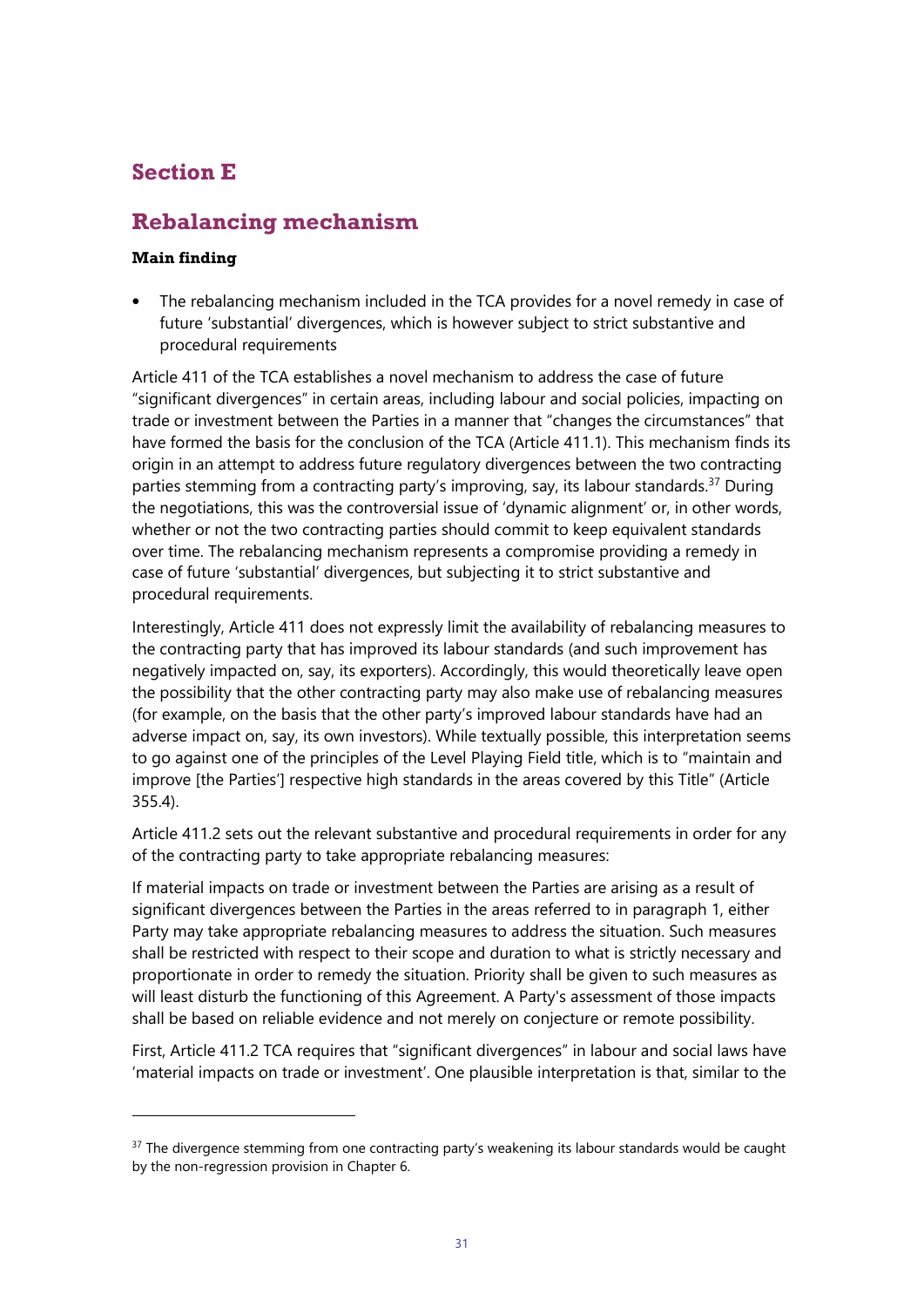linkage clauses in the more traditional labour disciplines examined above, the rebalancing provision in the EU-UK TCA focuses on whether significant divergences (it is not clear whether one divergence only is enough)<sup>38</sup> in labour laws are having an impact on the conditions of competition on trade or investment between the two parties.

However, different from the linkage clauses in more traditional labour disciplines, the rebalancing provision in the EU-UK TCA specifies that the impacts be 'material' (that is, 'significant'), and that it be 'based on reliable evidence and not merely on conjecture or remote possibility' (Article 9.4.2 EU-UK TCA). These two additional requirements seem to impose a higher threshold for establishing the required link between 'impacts on trade or investment' and 'regulatory divergences' compared with the 'affecting' language in Chapter 6, examined above. However, it is submitted that the nature of the analysis does not appear to be fundamentally different. Even the express reference to 'reliable evidence' and rejection of 'conjecture' do not appear to exclude reliance on the potential impact on trade or investment stemming from such regulatory divergences. In fact, one may argue that based on the structure of the last sentence of Article 411.2, each contracting party enjoys a margin of discretion in assessing the impacts on trade or investment as the 'based on reliable evidence' and 'not merely on conjecture or remote possibility' requirements are imposed on a "Party's assessment of those impacts".

Second, while Article 411 does not specify the type of rebalancing 'measures' that can be taken by either contracting party, it does specify that such measures "shall be restricted with respect to their scope and duration to what is strictly necessary and proportionate in order to remedy the situation". These strict necessity and proportionality requirements apply to the 'scope' and 'duration' of any balancing measures and they appear to demand a very tight relationship between the envisaged rebalancing measures and the substantial divergences with material impacts on trade or investment. In other words, assuming the objective of the rebalancing measures is to remedy future regulatory divergences between the two contracting parties (with substantial impacts on trade or investment),  $39$  any rebalancing measure will be deemed strictly necessary and proportionate if:

(a) there are no other alternative measures that are capable of achieving the relevant objective and that are consistent or less inconsistent with the TCA40 and

(b) the costs imposed by the rebalancing measures do not (excessively) outweigh the benefits that such measures are trying to achieve (ie., to address the trade impacting divergences).

<sup>&</sup>lt;sup>38</sup> Whether divergences are 'significant' will principally depend on whether they have linked with a 'significant' impact on trade and investment between the parties.

<sup>39</sup> Lydgate E. et al (2021)**.** 'Taking Stock of the UK-EU Trade and Cooperation Agreement: Governance, State Subsidies and the Level Playing Field'**,** *UK Trade Policy Observatory***,** p.6: "The tribunal would also need to decide what the situation was that required 'remedy'. If the perceived 'remedy' were to force the UK to follow the EU to a higher standard, targeted and swingeing trade barriers by the EU would be the presumptive solution and hence might well be ruled acceptable. If, on the other hand, the remedy was seen to be to try to offset the UK's competitive advantage from not adopting the new measures, the proportionate measures would be smaller tariffs on selected, or even, many UK exports to the EU." <sup>40</sup> Article 411.2 specifies that "[p]riority shall be given to such measures as will least disturb the functioning of this Agreement."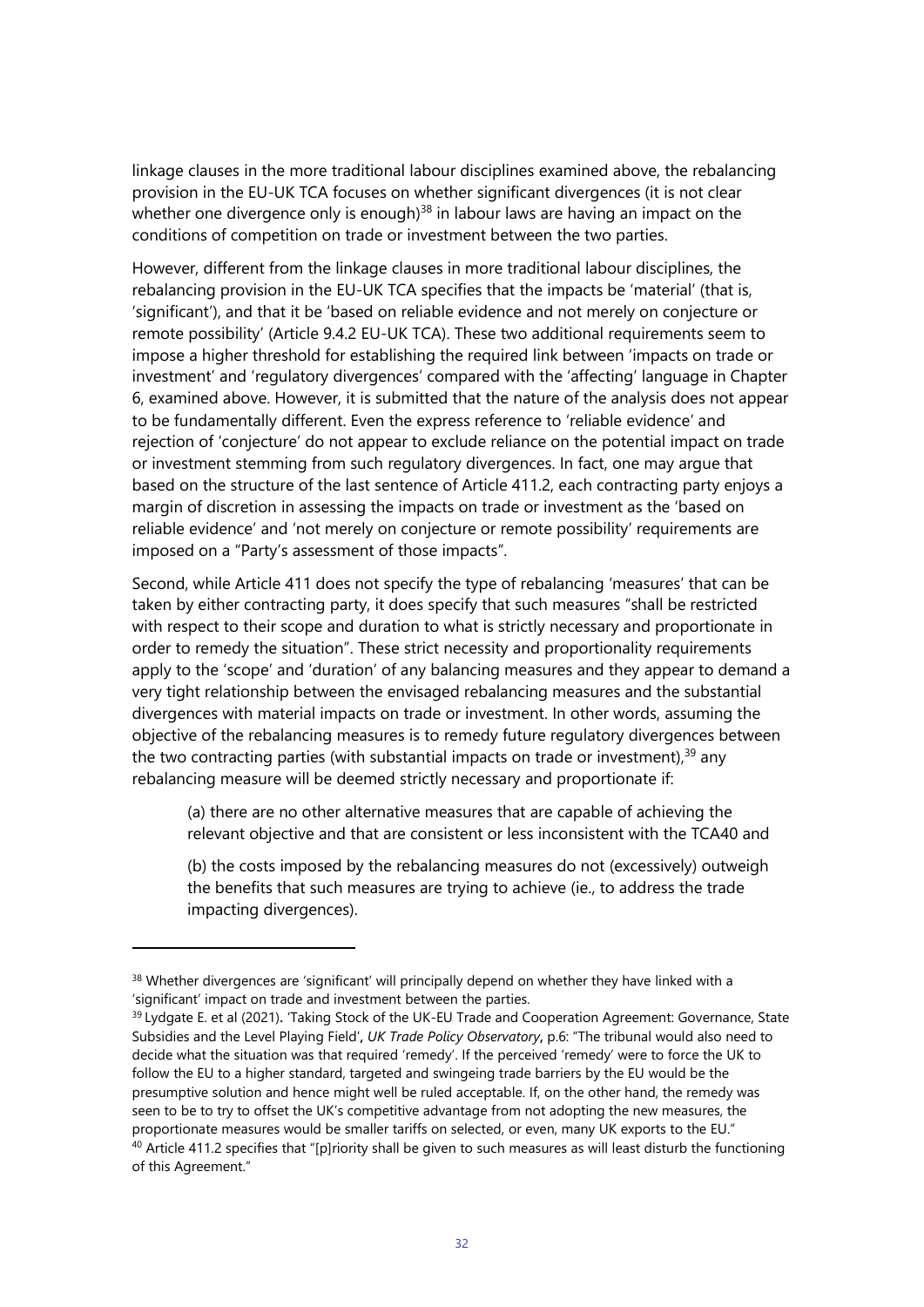For example, balancing measures that impose superfluous costs on the other party or do not terminate as soon as they have achieved their objective will not meet the necessity and proportionality tests. However, it is well known that these tests, in particular those based on 'proportionality', entail a high level of indeterminacy.<sup>41</sup>

Third, Article 411.3 sets out a detailed procedure to be followed in order take any rebalancing measures, which involves notification, consultation, and possible recourse to arbitration in order to decide whether the notified rebalancing measures are consistent with Article 411.2.

<sup>41</sup> Franck T. (2008). 'On Proportionality of Countermeasures in International Law', *American Journal of International Law*, p.717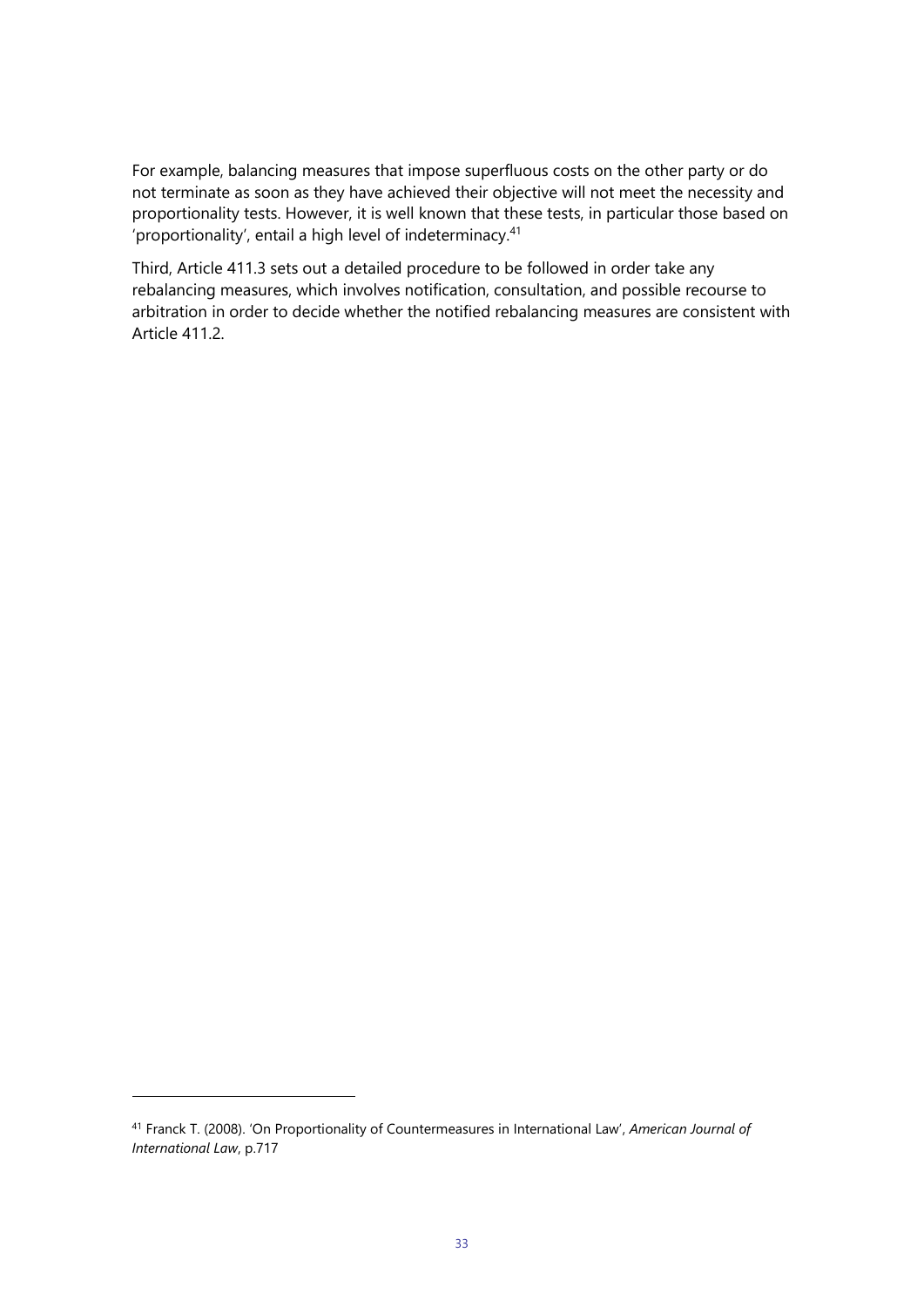# **Section F**

### **Options for future improvements in the 2026 review**

### **Main findings**

- The TCA requires the contracting parties to carry out a joint review in 2026
- There exist various options to strengthen the labour disciplines in the TCA including (i) addressing the 'trade effect' limitation included in particular in the non-regression obligation, for example, by endorsing a broader interpretation in the text of the agreement or by eliminating the limitation altogether, (ii) including a commitment to dynamic alignment with regard to labour policies which would require the contracting parties to maintain equivalent standards to each other in the future, (iii) strengthening the dispute settlement process by making panel decisions binding and trade sanctions available in all cases of non-compliance with labour obligations, and (iv) expanding the role of civil society in monitoring and enforcing labour obligations, for example, by permitting civil society (including trade unions) to trigger investigations into violations of labour obligations.

As the TCA provides for a joint review of its implementation and of any matters related thereto after five years from the entry into force of the agreement (Article 776 TCA), this section explores some of the options that should be considered to strengthen the labour disciplines in the TCA. While there is a broader debate regarding how best to use trade agreements in order to strengthen workers' protection, $42$  some of the key issues include (i) addressing the 'trade effect' limitation included in particular in non-regression obligations, (ii) including a commitment to 'dynamic alignment' with regard to labour policies, (iii) strengthening the dispute settlement process by making panel decisions binding and trade sanctions available in case of non-compliance, and (iv) expanding the role of civil society in monitoring and enforcing labour obligations.

### **1.Addressing the 'trade effect' requirement**

The US-Guatemala Panel's narrow interpretation of the relevant phrase – 'in a manner affecting trade' – has been criticised as making more difficult for a complaining party to establish a violation of the non-regression obligation. While I have put forward above the reasons why the US-Guatemala Panel's interpretation is not convincing and should thus not

<sup>42</sup> See Kathleen Claussen 'Reimagining Trade-Plus Compliance: The Labor Story' 23 *Journal of International Economic Law* 25 (2020) who offers "an original challenge to the jumbled consensus that including trade-plus provisions in trade agreements and treating them like 'ordinary' trade issues subject to dispute settlement is all positive"; and Marco Bronckers and Giovanni Gruni 'Taking the Enforcement of Labour Standards in the EU's Free Trade Agreements Seriously' 56 *Common Market Law Review* 1591 (2019) who argue that "Labour and environmental standards ought to be tighten. […] Compliance ought to be subject to regular dispute settlement between governments. Sanctions must be added to the EU's toolbox, going beyond trade retaliation. Private stakeholders should become more involved in monitoring and enforcement, both at the international and at the domestic level."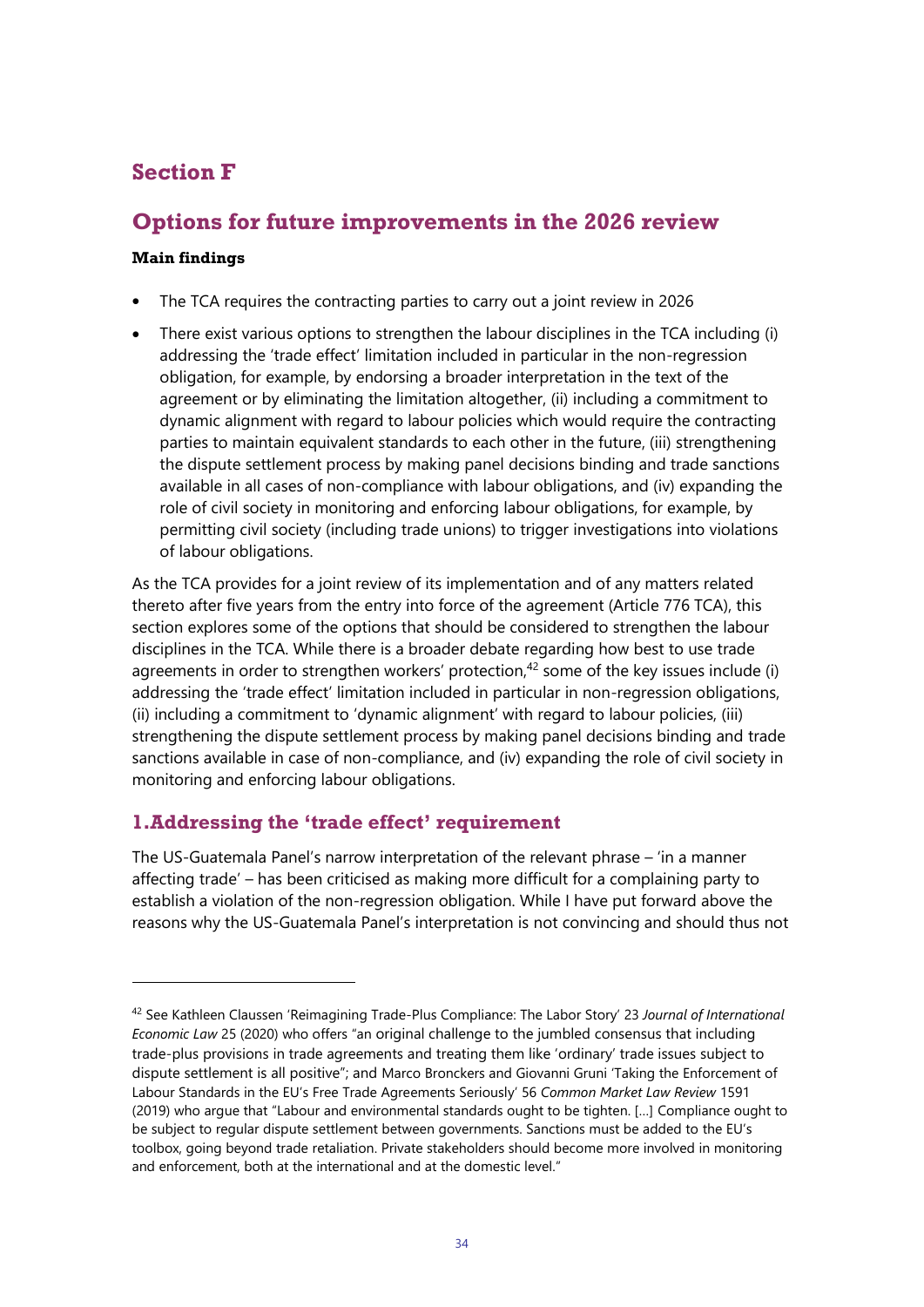be followed by future panels, some policy makers have opted to clarify the relevant phrase ensuring a broader definition of the meaning of 'affecting trade'.

The United States, Mexico and Canada have clarified the term 'in a manner affecting trade' in the USMCA 'non-enforcement' provision with the addition, in a footnote, of the following language:

For greater certainty, a 'course of action or inaction' is 'in a manner affecting trade or investment between the Parties' if the course involves: (i) a person or industry that produces a good or supplies a service traded between the Parties or has an investment in the territory of the Party that has failed to comply with this obligation; or (ii) a person or industry that produces a good or supplies a service that competes in the territory of a Party with a good or a service of another Party. (Article 23.5.1 footnote  $11^{43}$ 

The new USMCA language clearly challenges the strict interpretation given to 'in a manner affecting trade' by the US-Guatemala panel (Zandvliet 2019: 221), and adopts a broader understanding of the required linkage between the responding party's conduct (ie the failure to effectively enforce labour laws) and trade between the parties. In particular, the choice of the verb 'to involve' seems to exclude the need to demonstrate an actual impact on trade (as required by the US-Guatemala panel), and to point instead to conduct that may more simply 'concern' or 'relate to' trade. Furthermore, the new language also clarifies the meaning of 'trade between the parties' by specifying that the relevant conduct under review involves 'a person or industry producing a good or supplying a service that is traded between the Parties' or is 'in competition with a good or service of another Party'.

While not altogether clear, a reading of the new language does not seem to require that the employer benefitting from the responding party's failure to effectively enforce its labour laws be directly involved in international trade. Consequently, a failure to enforce labour laws taking place along the supply chain (whether upstream or downstream) could be said to be indirectly involving a person or industry producing a good or supplying a service that is traded or in competition with a good/service of another party.

The USMCA also makes it easier for the complaining party to satisfy the trade linkage requirement by establishing a presumption in favour of an effect on trade in the following terms:

"For purposes of dispute settlement, a panel shall presume that a failure is in a manner affecting trade or investment between the Parties, unless the responding Party demonstrates otherwise." (Article 23.5.1 footnote 12)

Accordingly, clarifying the meaning of 'affecting trade' by explicitly adopting a broad definition of the required link between the State conduct under review and trade among the contracting parties certainly represents an option in order to strengthen the nonregression provisions in the TCA.

 $43$  Same clarification has also been added in other labour obligations in USMCA, such as the nonderogation provision in Art 23.4.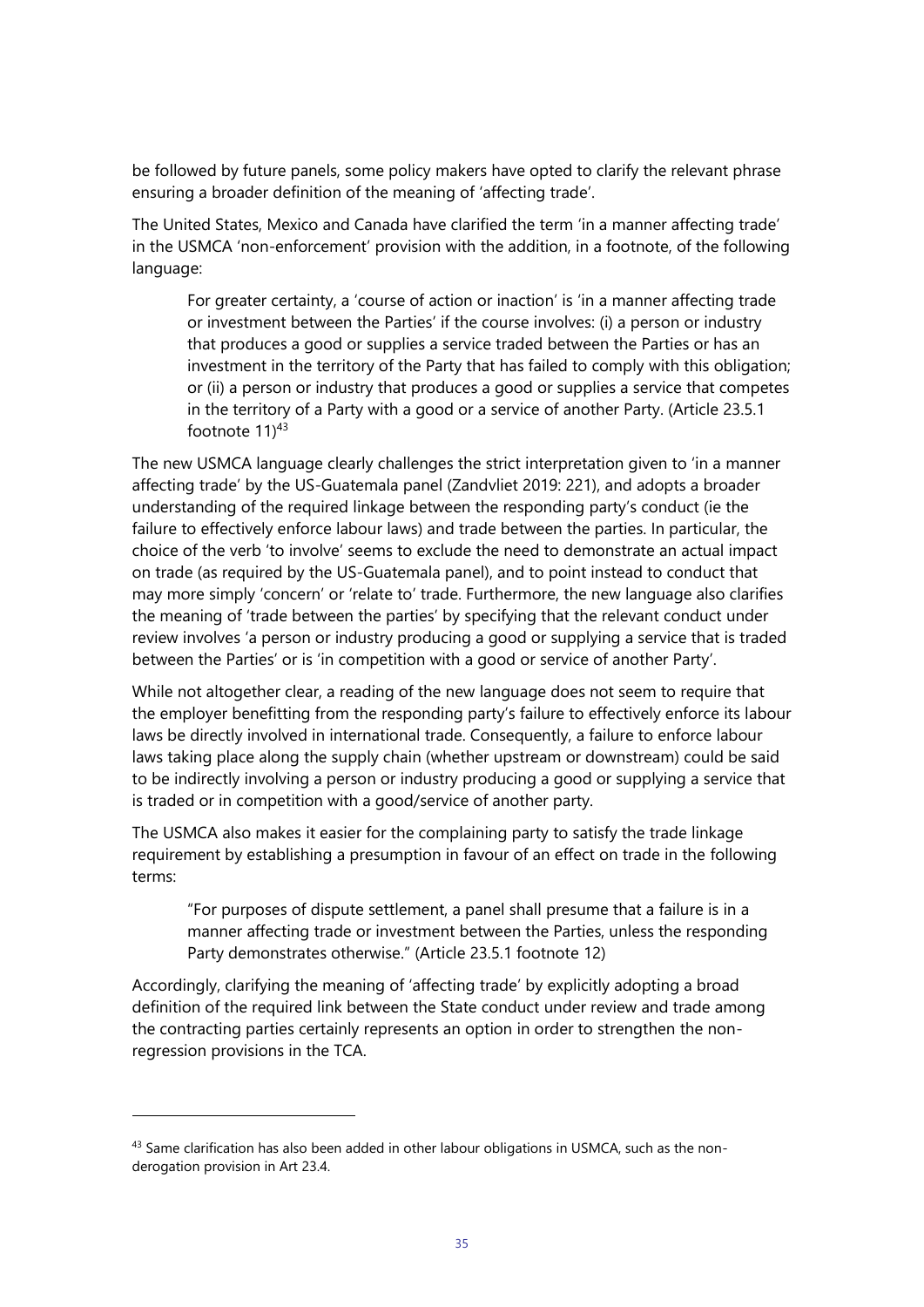A more clear-cut option would be to eliminate the 'trade effect' requirement altogether and make the non-regression obligation not subject to the existence of a trade effect (whether actual or potential). This would align the non-regression obligation with the various TCA requirements to promote and implement multilateral labour standards, which, as noted above, is not subject to any such trade effect requirement.

### **2. Introducing a commitment to dynamic alignment**

One option to strengthen the labour disciplines in the TCA is to revive the concept of 'dynamic alignment' and make it applicable to labour law and regulations. A dynamic alignment obligation would require the parties to a trade agreement to maintain equivalent standards to each other in the future. Applied in the case of labour standards, if one party increases its labour protections, the other party would need to follow suit. This had been proposed by the EU but only with regard to subsidies (although the European Parliament had suggested a broader application of the concept including labour protections). In the end, dynamic alignment was not included in the final agreement; however, it is indeed present in the Northern Ireland Protocol.

While a commitment to dynamic alignment may be qualified in terms of scope and operation, including dynamic alignment as part of the labour obligations in the TCA would complement the existing non-regression obligation, as it would require both contracting parties to keep pace with future progressions in the labour protections granted by one of contracting parties. In considering this option, a review of how the related 'rebalancing' mechanism in Article 411 has fared in the first five years of the application of the TCA will be indispensable.<sup>44</sup>

### **3. Strengthening the dispute settlement process**

The dispute settlement system applicable to labour obligations in EU FTAs has traditionally followed a more collaborative approach consisting of consultation and dialogue. In particular EU FTAs have excluded (i) the applicability of the general dispute settlement system, (ii) the binding nature of panel decisions and (iii) the availability of sanctions in the case of a non-compliance. However, as noted above, while the first two features remain in the TCA, at least with regard to disputes involving the labour obligations in Chapter 6, the TCA does make 'temporary remedies' available in the case of non-conformity with those obligations. Recent policy makers have gone further, providing valuable options to consider in the context of future review and improvements.

### Making the general arbitration procedure applicable to all labour-related disputes (UK-Australia FTA)

The recent FTA between the UK and Australia has strengthened the dispute settlement system with regard to labour provisions in important ways. First of all, while the UK-Australia FTA still provides for a labour-specific consultation procedure (Article 21.16), it

<sup>44</sup> Interestingly, Article 411 envisages a specific review "no sooner than four years after the entry into force of the Agreement […] in order to ensure an appropriate balance between the commitments made by the Parties in this Agreement" (Article 411.4).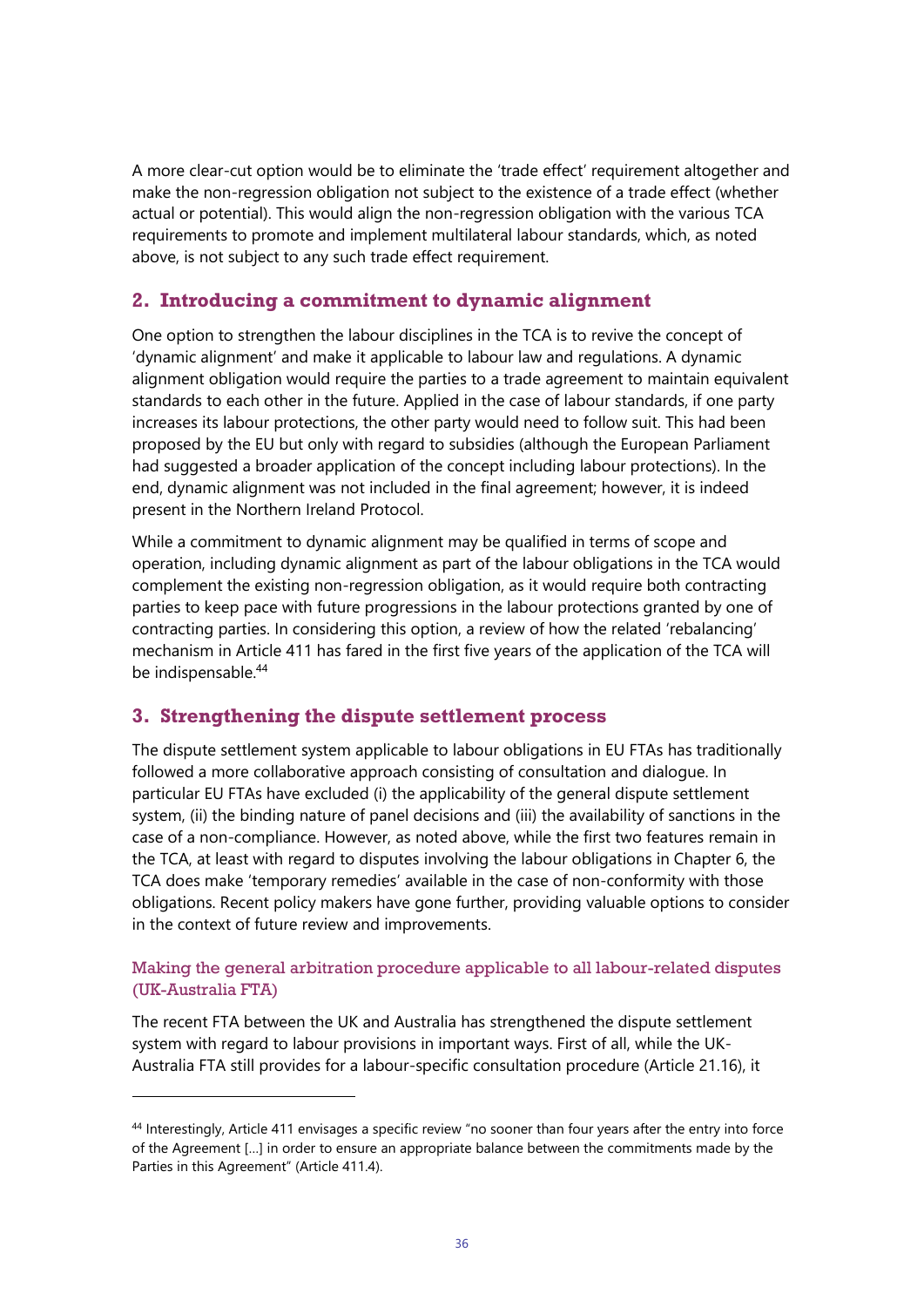makes the general arbitration procedure (in Chapter 31) applicable also in the case the contracting parties fail to resolve, through consultation, their labour-related matter (Article 21.16.11). In other words, in the UK-Australia FTA there is no special procedure revolving around the Panel of experts as one finds in the TCA.

Two further features follow from making the general arbitration procedure applicable to labour disputes. First, unlike with regard to decisions by the panel of experts in the TCA, the final report of the panel established to hear a complaint based on any of the obligations in the labour chapter of the UK-Australia FTA, "shall be binding on the Parties" (Article 30.12.5). Second, sanctions (in the form of temporary remedies, including the suspension of concessions or other obligations) are available with regard to disputes concerning all labour-related obligations. Accordingly, these remedies are not reserved for disputes concerning the non-regression obligation, only (as in the TCA), but extend to the provisions related to multilateral labour standards, too.<sup>45</sup>

### Establishing a 'rapid response labour mechanism'

USMCA provides for two similar mechanisms (one between the United States and Mexico and one between Canada and Mexico) for the enforcement of workers' free association and collective bargaining rights at specific facilities (identified based on economic sector and trade link).<sup>46</sup> While there are certain limitation in terms of scope (for example, agricultural sector is excluded), the mechanisms' key feature is in particular their 'expedited' nature.

The rapid response labour mechanism (RRLM) envisages, first, for a country to submit a 'request for review' to the other country to determine whether there is a denial of rights and attempt to remediate any issues it finds. In certain situations, the mechanism also provides for panellists to assess complaints about conditions at specific facilities, and, in cases of non-compliance with key labour obligations, provides for the suspension of USMCA tariff benefits or the imposition of other penalties, such as denial of entry of goods from businesses that are repeat offenders. The time frame for the various steps is accelerated, for example, the initial consultation following the request for review is 10 days (Article 31-A.4.10) and the Panel shall make a determination within 30 days (Article 31- A.8.1).

### **4. Expanding the role of civil society in monitoring and enforcing labour obligations**

As noted above, while in the TCA civil society participation takes place principally through the 'Civil Society Forum' at the international level and 'domestic advisory groups' at the national level, formally civil society is provided with only a small role in enforcing labour obligations in the TCA. One option that has been suggested in the literature to increase the

<sup>45</sup> It should be noted that the provisions in the UK-Australia FTA linked with multilateral labour standards are not as broad as the ones included in the EU-UK TCA.

<sup>&</sup>lt;sup>46</sup> The 'facilities' covered by the mechanisms are those (1) in a 'priority sector' (ie., a sector that produces manufactured goods, supplies services or involves mining; thus agriculture is excluded) and (2) producing a good or supplying a service (a) that is traded between the contracting parties or (b) that competes in the territory of a party with a good or a service of the other party. Articles 31-A.15 and 31-B.15.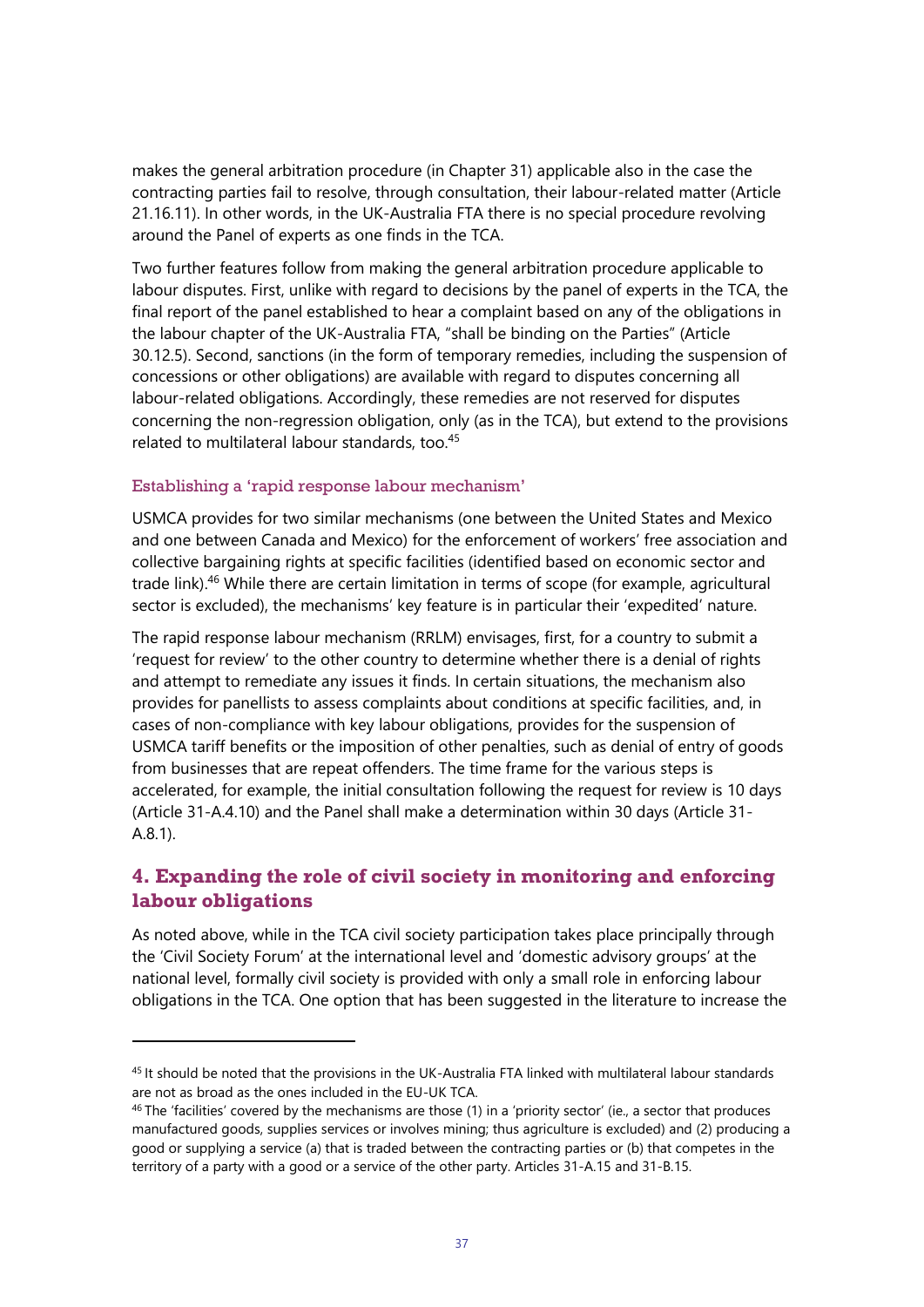role of civil society is through the establishment of a 'private complaint procedure', whereby a civil society complaint could lead the government authorities to investigate the alleged non-compliance with labour obligations in an FTA and potentially lead to formal consultation and arbitration procedures if the matter is not resolved.<sup>47</sup>

A similar procedure has been recently introduced, for example, in the context of the USMCA rapid response labour mechanisms (RRLMs) as well as in the EU through the creation of the Single Entry Point (SEP) set up by the European Commission in 2020.

While the USMCA RRLMs do not specify how each contracting party determines internally whether/how to invoke the mechanism, the United States implementing legislation.<sup>48</sup> for example, establishes such a process, in particular with the creation of an Interagency Labor Committee to monitor implementation of any labour obligations and to request enforcement actions in case of non-compliance. The Committee is co-chaired by the US Trade Representative (USTR) and the Secretary of Labor and includes representatives of such other Federal departments or agencies with relevant expertise (Article 711 H.R. 5430).

According to the Interim Guidelines for Petitions elaborated by the Interagency Labor Committee, "[a]ny person of a Party may file a rapid response petition with the Committee."<sup>49</sup> Pursuant to Article 717 of the USMCA Implementation Act H.R. 5430, the Bureau of International Labor Affairs (ILAB) (part of the US Department of Labor) has established a web-based hotline to allow for the receipt of confidential information from interested parties regarding labour issues.<sup>50</sup>

Where the Interagency Labor Committee determines, on the basis of information received from the public, that there is "sufficient, credible evidence of a denial of rights" enabling the good-faith invocation of the RRLM ('affirmative determination'), the USTR is then required to submit a request for review pursuant to Article 31-A.4 USMCA with respect to the covered facility. The USTR shall subsequently determine whether or not to request the establishment of a rapid response labour panel not later than 60 days after the date in which the Interagency Labor Committee had made an affirmative determination (Article 716 H.R. 5430). Accordingly, while civil society of the contracting parties can file petitions alleging non-compliance with certain labour obligations in the USMCA, the process is still lead principally by the governments of the USMCA parties: both the initial 'review' phase and the possible 'panel' phase will take place only if there is a decision to act on the part of

<sup>47</sup> Bronckers M. and Gruni G. (2018). 'Improving the enforcement of labour standards in the EU's free trade agreements' in Denise Prévost et al (eds) *Restoring Trust in Trade: Liber Amicorum in Honour of Peter Van den Bossche*, Hart

<sup>48</sup> H.R.5430 - United States-Mexico-Canada Agreement Implementation Act, 116th Congress Public Law 113.

<sup>&</sup>lt;sup>49</sup> "Any person of a Party may file a rapid response petition with the Committee". Section C.1. of the Interim Guidelines for Petitions elaborated by the US Interagency Labor Committee:

[https://www.federalregister.gov/documents/2020/06/30/2020-14086/interagency-labor-committee-for](https://www.federalregister.gov/documents/2020/06/30/2020-14086/interagency-labor-committee-for-monitoring-and-enforcement-procedural-guidelines-for-petitions)[monitoring-and-enforcement-procedural-guidelines-for-petitions.](https://www.federalregister.gov/documents/2020/06/30/2020-14086/interagency-labor-committee-for-monitoring-and-enforcement-procedural-guidelines-for-petitions) For the Guidelines for Denial of Rights under the Canada-Mexico Facility-Specific RRLM see:

[https://www.worldtradelaw.net/document.php?id=usmca/Can-Mex-RRLMGuidelines.pdf.](https://www.worldtradelaw.net/document.php?id=usmca/Can-Mex-RRLMGuidelines.pdf)

<sup>50</sup> Se[e https://www.dol.gov/agencies/ilab/our-work/trade/labor-rights-usmca](https://www.dol.gov/agencies/ilab/our-work/trade/labor-rights-usmca)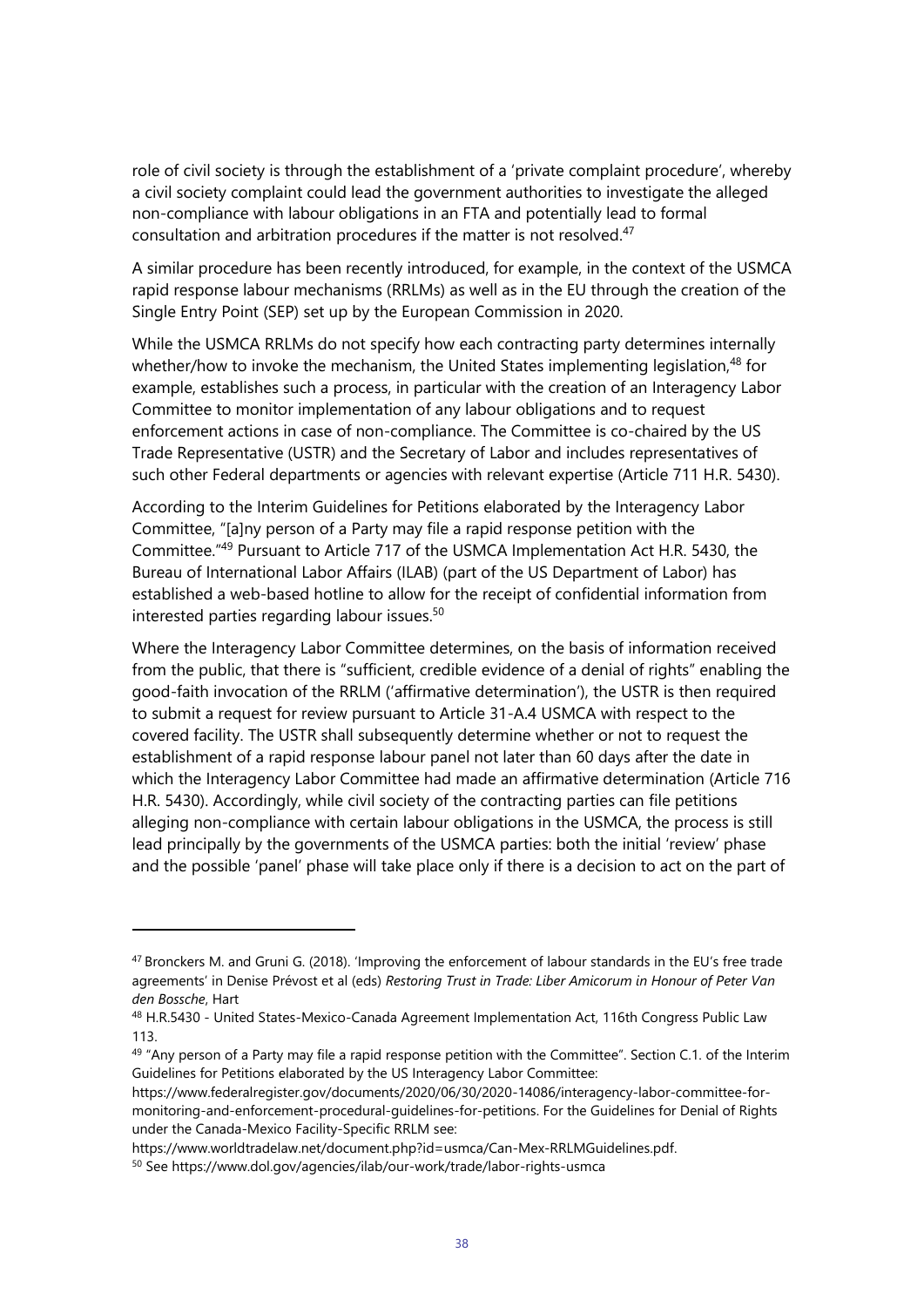the relevant government (with regard to the United States procedure, the Interagency Labor Committee and USTR, respectively).

The EU Single Entry Point (SEP) is the centralised contact point for all EU-based stakeholders who want to lodge a complaint on market access issues or non-compliance with Trade and Sustainable Development ('TSD') or Generalised System of Preferences ('GSP') system commitments. The objective of the new complaint system is to streamline internal processes to tackle market access issues and non-compliance with TSD/GSP commitments and to be able to better prioritise the EU Commission enforcement action.<sup>51</sup>

The Operating Guidelines for the SEP<sup>52</sup> determine (i) the eligibility to submit a complaint (including EU citizens, EU Member States and trade unions formed in accordance with the laws of any EU Member State),<sup>53</sup> (ii) the relevant online complaint forms,<sup>54</sup> and (iii) the follow-up on complaints.<sup>55</sup> While the SEP applies in the case of the TCA, it will only be available for EU-based stakeholders.

Interestingly, these private complaint mechanisms are not formally required by an underlying trade agreement, but they have been adopted unilaterally by the countries involved. However, it is possible to include the obligation to establish such a mechanism in the relevant trade agreement. For a very embryonic example, one can look at the labour chapter of the recent UK-Australia FTA, which provides that the contracting parties "shall provide a means for receiving and considering the views of interested persons on matters related to this Chapter" (Article 21.15).

<sup>51</sup> See European Commission Press Release (16 November 2020)

[https://ec.europa.eu/commission/presscorner/detail/en/ip\\_20\\_2134.](https://ec.europa.eu/commission/presscorner/detail/en/ip_20_2134) 

<sup>&</sup>lt;sup>52</sup> Operating guidelines for the Single Entry Point and complaints mechanism for the enforcement of EU trade agreements and arrangements (23 June 2021)

<sup>&</sup>lt;sup>53</sup> Potential complainants must fully disclose if they are acting exclusively on their own behalf or if they are representing other interests as well. In the latter case, they shall fully disclose the identity of that other person/company/association/entity.

<sup>&</sup>lt;sup>54</sup> Complainants will be required to provide a detailed factual description of the issue at stake and to list any actions already taken to address it. For sustainable development issues, the complainant must give details of the impact and seriousness of the alleged breach.

<sup>&</sup>lt;sup>55</sup> "After a preliminary analysis, depending on the case at hand and the degree of completeness of the complaint, the Commission services may, if necessary, engage with the complainant in a deficiency process and communicate potentially outstanding information and evidence. […] The complainant will be informed as to whether the complaint leads to an enforcement action accompanied by an enforcement action plan to tackle the barrier/issue raised. The Commission services will inform the complainant about the content of the action plan, which may identify the steps suitable for tackling the issues complained of but also indicate to the extent possible timelines for specific actions." Operating guidelines (2021), p.5.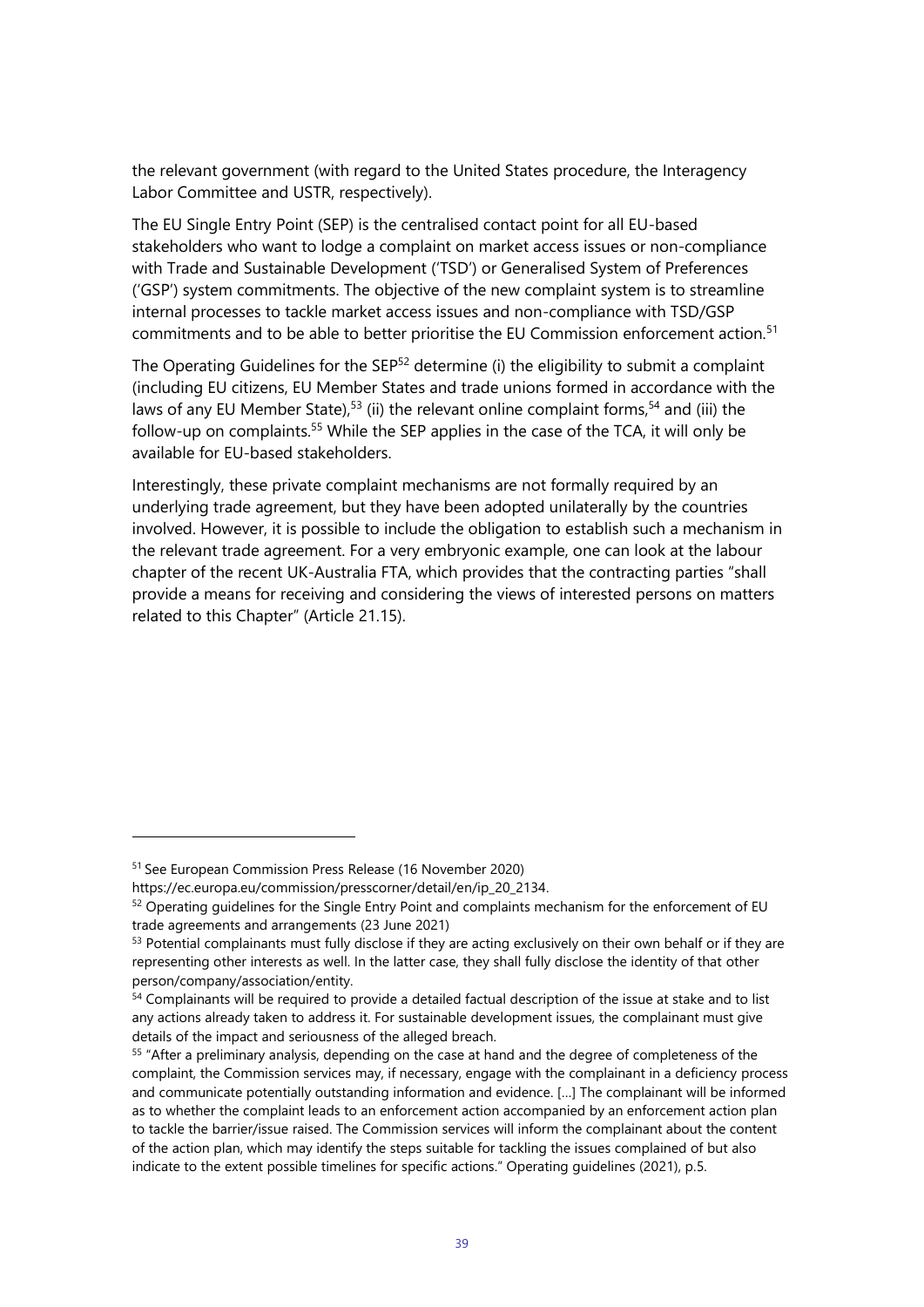## **Conclusions**

The EU-UK TCA represents one of the most advanced trade agreements when it comes to the commitments undertaken by the contracting parties with regard to workers' rights protection. Accordingly, it provides opportunities for trade unions and other civil society in the EU and UK to hold their governments to these commitments. However, it remains to be seen what the future impact will be of these commitments, as well as of the broader title on the Level Playing Field, in particular, how these various commitments will be used in practice. In any event, a discussion about how to strengthen the labour protection disciplines in the TCA is already underway and it is hoped that this report offers a valuable contribution to that discussion.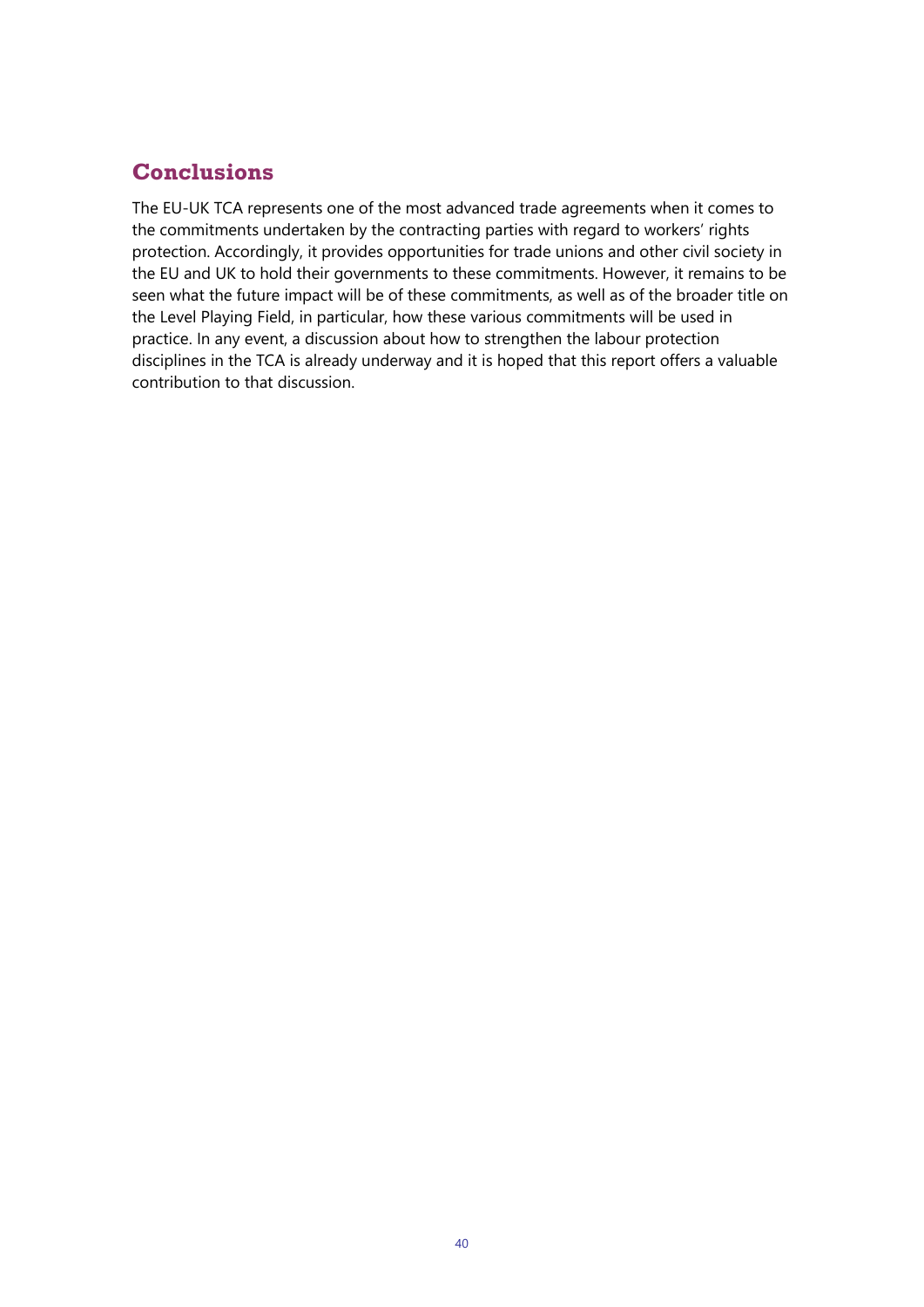# **Bibliography**

Bartels L. (2017). 'Human Rights, Labour Standards, and Environmental Standards in CETA' in Griller S., Obwexer W. and Vranes E. (eds.) *Mega-Regional Trade Agreements: CETA, TTIP, and TiSA: New Orientations for EU External Economic Relations*. OUP.

Bartels L. (2015). 'Social Issues: Labour, environment and human rights', in Lester S., Mercurio B. and Bartels L. (eds.) *Bilateral and Regional Trade Agreements: Commentary and Analysis, second edition.* CUP.

Bronckers M. and Gruni G. (2018). 'Improving the enforcement of labour standards in the EU's free trade agreements' in Denise Prévost et al (eds) *Restoring Trust in Trade: Liber Amicorum in Honour of Peter Van den Bossche*. Hart.

Bronckers M. and Gruni G. (2019). 'Taking the Enforcement of Labour Standards in the EU's Free Trade Agreements Seriously', *Common Market Law Review.* 

Bronckers M. and Gruni G. (2021). 'Retooling the Sustainability Standards in EU Free Trade Agreements', *Journal of International Economic Law.*

Claussen K. (2020). 'Reimagining Trade-Plus Compliance: The Labor Story'*, Journal of International Economic Law.* 

Drieghe L. et al (2021). 'Participation of Civil Society in EU Trade Policy Making: How Inclusive is Inclusion?', *New Political Economy.*

EPRS (2021). 'The level playing-field for labour and environment in EU-UK relations', online at:

[www.europarl.europa.eu/thinktank/en/document.html?reference=EPRS\\_BRI%282021%2969](http://www.europarl.europa.eu/thinktank/en/document.html?reference=EPRS_BRI%282021%29690576) [0576](http://www.europarl.europa.eu/thinktank/en/document.html?reference=EPRS_BRI%282021%29690576)

European Economic and Social Committee (2019). 'The role of Domestic Advisory Groups in monitoring the implementation of Free Trade Agreements' REX/510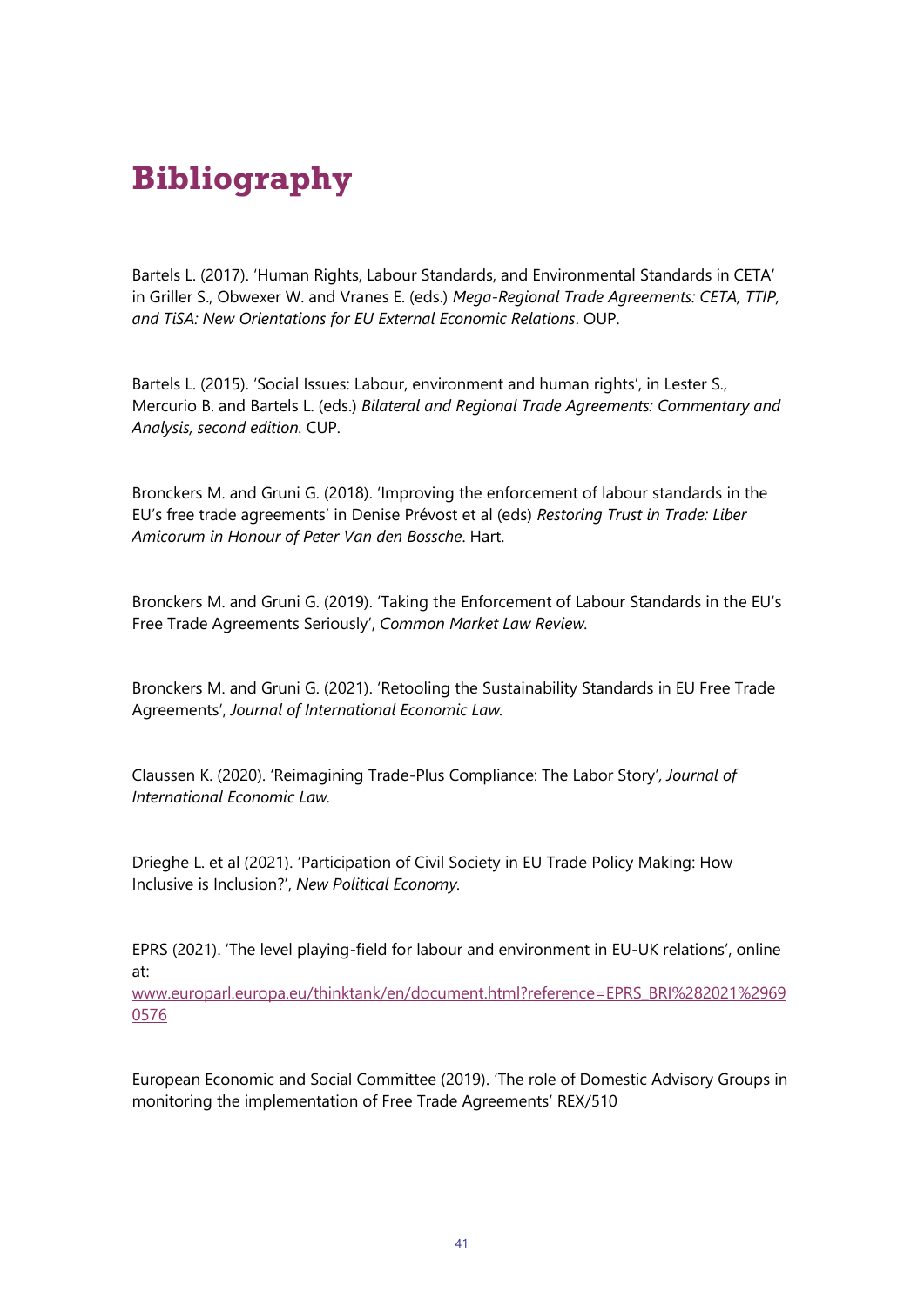Ewing K. (2021). 'The EU-UK Trade and Cooperation Agreement: Implications for ILO Standards and the European Social Charter in the United Kingdom', *King's Law Journal.*

Franck T. (2008). 'On Proportionality of Countermeasures in International Law', *American Journal of International Law*

Hansard (2021). 'Lord Frost statement to the House of Lords', online at: [https://www.gov.uk/government/speeches/lord-frost-statement-to-the-house-of-lords-16](https://www.gov.uk/government/speeches/lord-frost-statement-to-the-house-of-lords-16-september-2021) [september-2021](https://www.gov.uk/government/speeches/lord-frost-statement-to-the-house-of-lords-16-september-2021)

Lydgate E. et al (2021). 'Taking Stock of the UK-EU Trade and Cooperation Agreement: Governance, State Subsidies and the Level Playing Field' *UK Trade Policy Observatory*.

Marin Duran G. (2020). 'Sustainable Development chapters in EU Free Trade Agreements: Emerging Compliance Issues', *Common Market Law Review.*

Mitchell A. and Munro J. (2019). 'No Retreat: an emerging principle of non-regression from environmental protections in international investment law', *Georgetown Journal of International Law.*

Namgoong J. (2019). 'Two Sides of One Coin: The US-Guatemala arbitration and the dual structure of labour provisions in the CPTPP', *International Journal of Comparative Labour Law and Industrial Relations*.

Novitz T. (2021). 'Enforceable social clauses in trade agreements with 'bite'? Implications of the EU–South Korea Panel of Experts Report of 20 January 2021' *ETUI Policy Brief*.

Ortino F. (2022 forthcoming). 'Trade and labour linkages and the US–Guatemala panel report: Critical assessment and future impact' *ETUI Working Papers*.

Panel of Experts Proceeding Constituted under Article 13.15 of the EU-Korea Free Trade Agreement (2021). 'Report of the Panel of Experts'

Schacherer S. (2021). Sustainable Development in EU Foreign Investment Law. Brill.